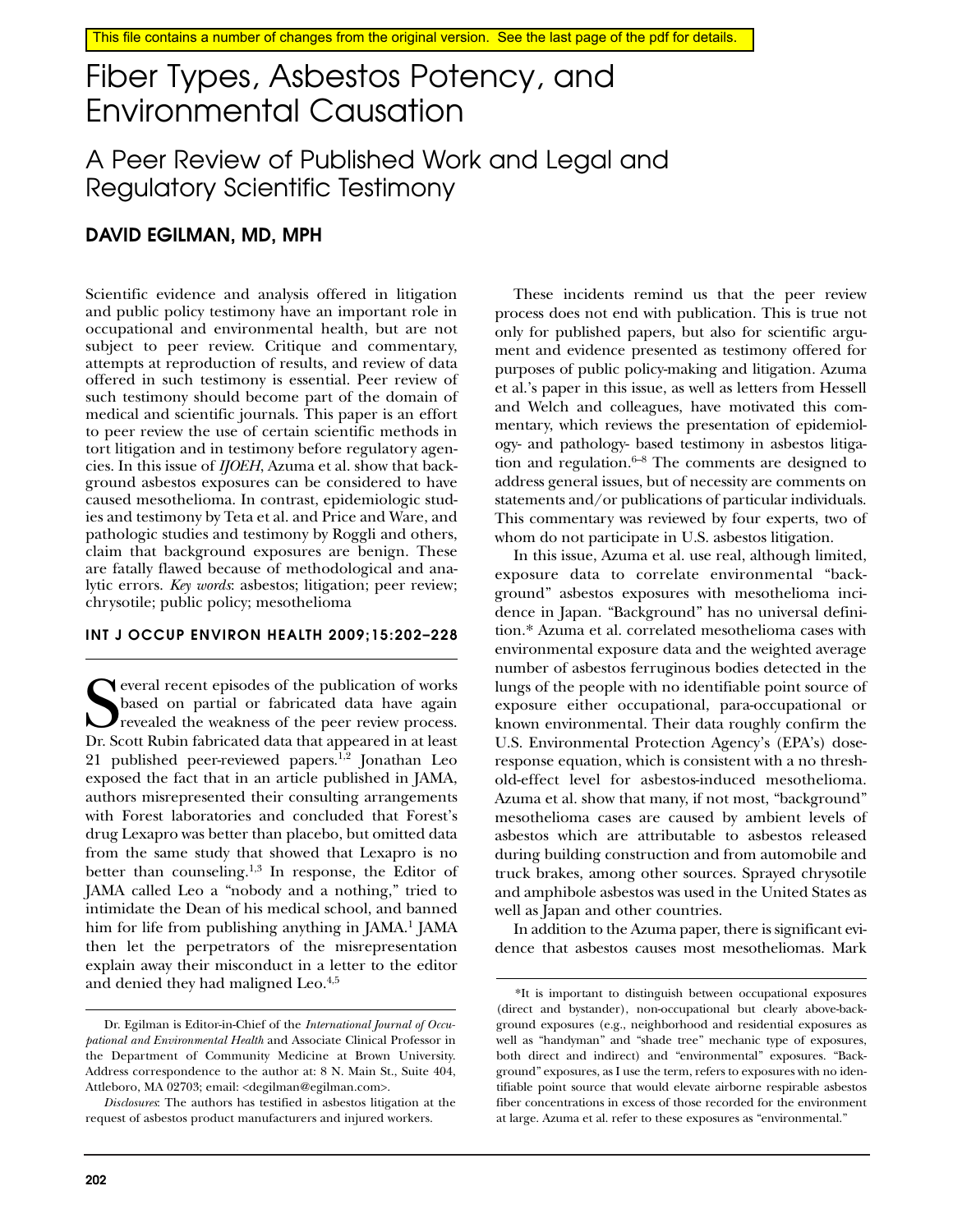and Yokoi reviewed all autopsies at Massachusetts General Hospital from 1896 onward, and failed to find any mesothelioma case before 1940.9 They concluded that "the background level of diffuse malignant mesothelioma in Europe and in the United States prior to 1930 was extremely low," and that, "current cases in Boston are not attributable to any significant background level [nonasbestos cause] of the disease." In addition, Camus et al. reported seven "environmental" mesothelioma cases in women who lived near Canadian asbestos mines.<sup>10</sup> Camus et al. concluded that the EPA risk formula overestimated the risk of asbestos lung cancer 10-fold. They reported, but did not analyze, the mesothelioma risk. Unfortunately, Camus et al. relied on particle counting techniques that were inversely related to actual asbestos fiber counts.<sup>11</sup> (The higher the particle count, the lower the exposure.) In contrast, Swedish researchers who relied on fiber counts and controlled for smoking found that "low exposure" (10 fiber-years) relative risks ranged from 1.5 to 4.5, and argued the EPA model underestimated the risk at  $1.10$ .<sup>12</sup> Gustavsson et al. found a nonlinear dose–response relationship indicating that perfiber risks were higher at low exposures than at high exposures. Pan et al. found a relationship between distance from natural outcroppings of chrysotile (occasionally containing tremolite) in California and concluded that the findings supported "the hypothesis that residential proximity to naturally occurring asbestos [NOA] is significantly associated with increased risk of mesothelioma mortality in California."13

Despite this rather consistent evidence of real risk of mesothelioma from "background exposures," some industry consultants have assumed in testimony and publication that background exposures are benign. In this commentary, I review these and related assertions on chrysotile potency and lung fiber counting, examining how they have been put to use in litigation and public policy hearings.

## **SEER DATA CANNOT BE USED TO ESTABLISH A THRESHOLD FOR ASBESTOS INDUCTION OF MEOTHELIOMA**

Recent papers by Teta et al. and Price and Ware claim to establish a "safe threshold" below which asbestos does not cause mesothelioma.14–16 These authors have attempted to use the National Cancer Institute's Surveillance, Epidemiology and End Results (SEER) data to estimate the "background" rate of mesothelioma in human populations.<sup>14,15</sup> They define "background" cases as mesotheliomas that occur in individuals who have no history of exposure to asbestos. From a scientific perspective, this approach is problematic since it is based on the unreferenced assumption and assertion that certain cohorts were never exposed to sufficient amounts of asbestos to develop asbestos-caused mesotheliomas, based on the false premise that there

were constant rates of mesothelioma over time. They base this assertion on mesothelioma rates—not exposure data, interviews, medical record reviews or a search of medical literature.

In fact, scientists have published contrary information for more than a century and as recently as 2008.17–22 The Swedish Family-Cancer Database is the largest cancer data base in the world that links job and other factors and cancer incidence. Using this data, Hemminki and Li reported that a comparatively "low [mesothelioma] risk among farmers [who have likely occupational exposures] suggests that the population at large is at a risk of mesothelioma from undefined sources in urban areas." They concluded that "Background exposures do cause mesothelioma and epidemiologic data on excess risk should use the lowest rates for the least exposed as controls. Occupational and para-occupation exposures are added to 'background' rates which have their own real risk."

The UK Health and Safety Executive (HSE) has also agreed that "background" exposures cause mesothelioma in adopting the position that:

A PMR of 100 does not represent the 'background' risk of mesothelioma (the level that would be expected in the absence of asbestos exposure), A hypothetical group of men with zero exposure to asbestos would record" PMR of approximately 6. . . . An occupational group with a PMR greater than 100 indicates that the level of mesothelioma mortality is higher than average for all occupations.<sup>23</sup>

Disregarding this evidence, Teta et al. review SEER data and make the circular argument that mesotheliomas that occur in this cohort are, by definition, not caused by asbestos because the subjects were by definition not exposed, and therefore all cases are unrelated to asbestos.15 But if the mesothelioma cases were not exposed to asbestos why look at any death data? Everyone agrees that absent exposure, asbestos is not a cause of mesothelioma. Teta et al. attempt to use mesothelioma rates to "prove" there were no exposures. SEER data cannot answer this question; exposure information can only come from patient histories and/or pathologic studies.

These papers are an example of using the wrong tool (epidemiology) and the wrong data (SEER) set to obtain a desired answer to a question. $24$  Since all citizens in developed countries have lung asbestos burdens, there is no unexposed control group. There are many case reports of patients who developed mesothelioma after short, low-dose exposure. Most experts believe asbestos caused these cases.18,25–38 Epidemiology based on the SEER data cannot answer the question about the effects of low-dose exposure to asbestos because it includes no exposure data, and because the pathologic diagnosis of mesothelioma can be confused with other cancers (such as lung or ovarian), has changed over time, and can be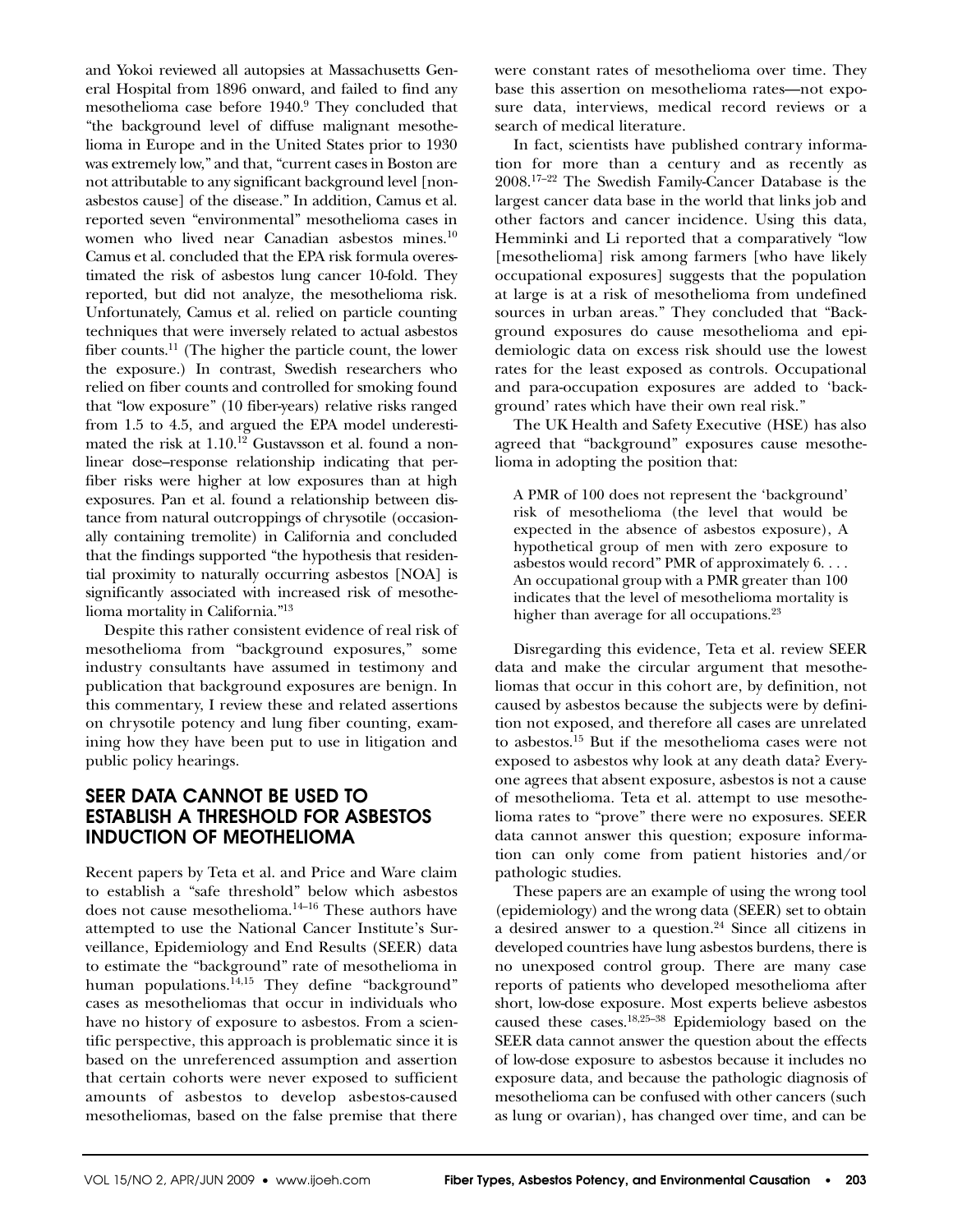#### **Occupationally Occupation Age at Exposed of Exposed Name DOB DOD Death Family Member Exposure Site** 1. A., Laura M. 06/19/1921 08/13/1998 77 Spouse Newport News Pipefitter **Shipvard** 2. B., Bernice 12/28/1935 12/17/1989 54 Father Newport News Joiner Shipyard 3. B., Dorothy 10/23/1919 09/05/1993 73 Spouse Newport News Welder Shipyard<br>Newport News 4. B., Dorothy W. 09/14/1924 02/19/2005 79 Spouse Newport News Fitter/Machinist Shipyard 5. B., Juanita J. 05/02/1921 10/02/2006 85 Spouse Newport News Machinist Shipyard<br>Norfolk Naval 6. B., Marjorie S. 09/05/1918 07/16/1996 78 Spouse Norfolk Naval Pipefitter, Shipyard, various Carpenter contractors in NC 7. B., Mary Louis 03/17/1922 02/07/2001 89 Spouse Norfolk & Hostler, Fireman, Portsmouth Beltline, Engineer Portsmouth, VA 8. B., Sarah R. 08/21/1926 10/27/1992 66 Spouse CSX Transportation, Brakeman Inc., Clarksburg, WV 9. B., Stachi B. 08/24/1915 12/24/1999 84 Spouse Philadelphia Naval Pipecoverer, Shipyard, Norfolk Naval Shipyard 10. C., Jenell Estes 09/01/1926 09/18/1996 70 Step- Norfolk Naval Plummer, Ship-<br>grandfather Shipyard fitter, Supervis Shipyard fitter, Supervisor 11. C., Rosalee S. 12/13/1929 02/18/2002 71 Spouse Newport News Machinist Shipyard 12. D., Betty L. 11/07/1932 05/09/2007 73 Spouse US Navy at Newport N/A News Shipyard 13. D., Frances C. 01/29/1942 Living Spouse; Spouse; Newport News Machinist;<br>Father Shipyard Machinei Machinery Installation; Chipper<br>Pipecoverer; 14. D., Hope L. 01/21/1932 03/20/2005 73 Father; Spouse Local #83, Norfolk, VA; Carpenter & Boiler Sons Repairman<br>Rewport News Laborer 15. E., Alma 06/25/1919 02/20/2009 88 Spouse Newport News Laborer Shipyard 16. E., Dorothy M. 10/17/1920 07/02/2006 85 Spouse Newport News Joiner Shipyard 17. E., Mary A. 05/11/1919 07/21/2005 86 Spouse; Spouse Newport News Pipefitter; heating Shipyard and boiling work 18. F., Irene 10/28/1923 08/17/1986 63 Spouse US Navy Worked in engine rooms<br>Storekeeper, 19. G., Dorothy 10/25/1943 Living Father; Spouse Norfolk Naval Ship- Storekeeper, yard, Contractor, petroleum refinery; Laborer; Virginia Power, Con- Laborer, Linetel Telephone Co. man, Installer 20. G., Dorothy 09/17/1915 05/24/1990 75 Spouse CE Thurston, Norfolk Pipecoverer Savage Naval Shipyard, F.H. at all three Savages of the Shipsen Shipsen Shipsen Shipsen Shipsen Shipsen Shipsen Shipsen Shipsen Shipsen Shipsen Shipsen Shipsen Shipsen Shipsen Shipsen Shipsen Shipsen Shipsen Shipsen Shipse Gaskins & Sons Co. 21. G., Frances H. 03/09/1922 10/14/2002 80 Spouse; Spouse Local 540 Plumbers Pipefitter; and Steamfitters; pipefitter Newport News Shipyard 22. G., Lillian L. 11/04/1912 11/21/2002 90 Spouse Newport News Sheetmetal Shipyard 23. H., Ronald L. 08/30/1940 03/16/1995 53 Father Union Carbide, Insulator Charleston, WV 24. H., Sharon 02/03/1952 11/26/1995 44 Father US Navy, Local #10, Metalsmith, Richmond, VA Welder, Boiler maker

#### **TABLE 1 Mesothelioma Cases in Women Related to Domestic/Residential Exposure to Asbestos from Virginia Shipyards**

(continued on next page)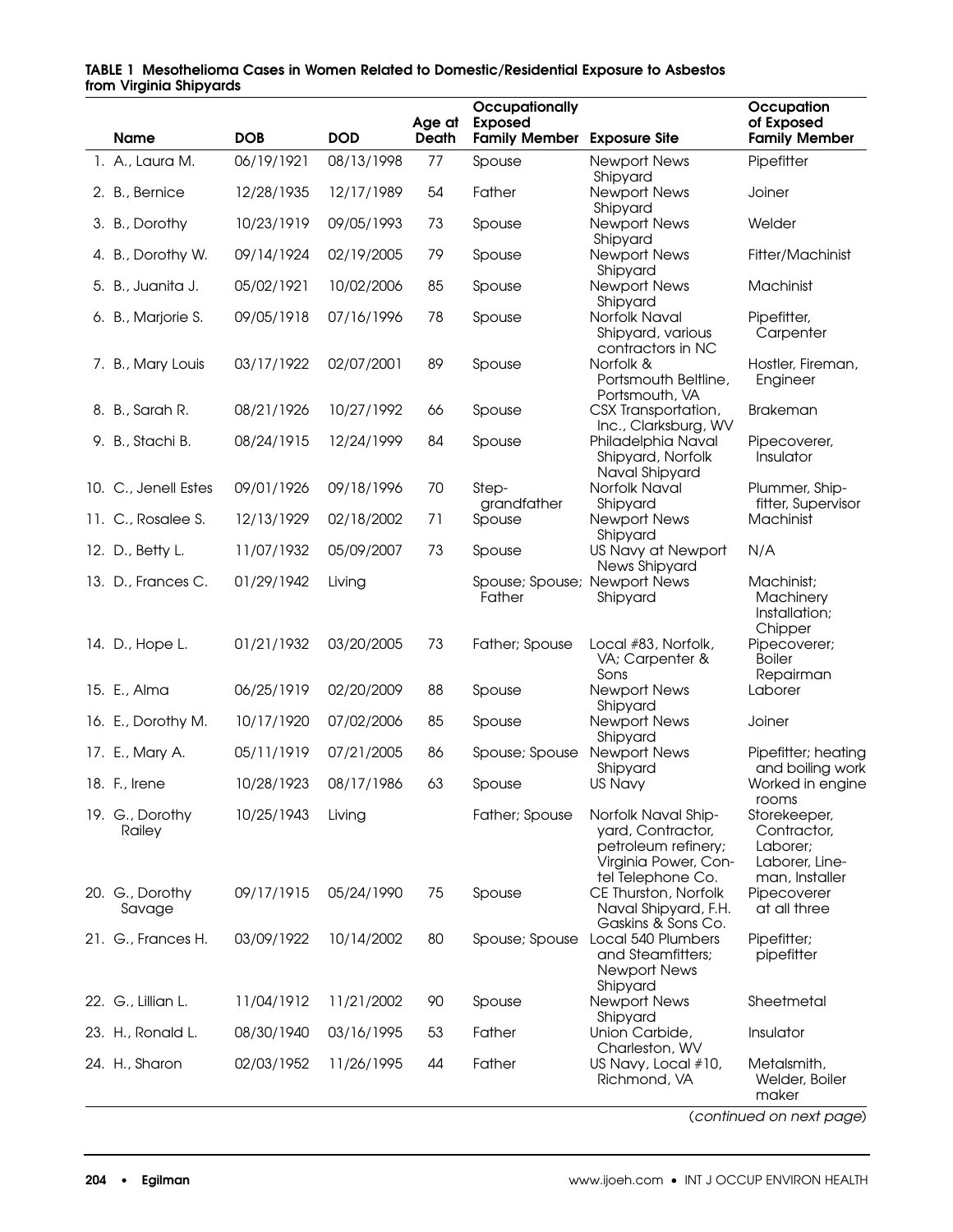| <b>Name</b>                        | <b>DOB</b> | <b>DOD</b> | Age at<br>Death | Occupationally<br><b>Exposed</b><br><b>Family Member Exposure Site</b> |                                                                                                                      | Occupation<br>of Exposed<br><b>Family Member</b>                                              |
|------------------------------------|------------|------------|-----------------|------------------------------------------------------------------------|----------------------------------------------------------------------------------------------------------------------|-----------------------------------------------------------------------------------------------|
| 25. J., Iris Lee                   | 01/08/1926 | 08/29/2003 | 77              | Spouse                                                                 | Norfolk Naval                                                                                                        | Pipefitter                                                                                    |
| 26. M., Daisy M.                   | 01/06/1905 | 04/06/1989 | 84              | Spouse                                                                 | Shipyard<br>Norfolk Naval<br>Shipyard                                                                                | Pipecoverer,<br>Insulator                                                                     |
| 27. M., Diane T.<br><b>Bunting</b> | 03/26/1952 | 02/19/2004 | 52              | Father                                                                 | Local #83, Norfolk,<br>VA; Norfolk Naval<br>Shipyard                                                                 | Pipecoverer<br>at both                                                                        |
| 28. M., Dollie F.                  | 03/01/1932 | 03/20/1993 | 61              | Spouse                                                                 | North Carolina Ship-<br>building & Drydock<br>Co., Fort Worth &<br>Denver City Railway,<br>Norfolk Naval<br>Shipyard | Pipecoverer<br>at all three                                                                   |
| 29. M., Elizabeth<br>Frances       | 06/17/1920 | 05/23/1983 | 63              | Spouse                                                                 | Norfolk Naval Ship-<br>yard, Armstrong<br>World Industries,<br><b>CE Thurston</b>                                    | Pipecoverer<br>at all three                                                                   |
| 30. M., Rebecca<br>Louise T.       | 12/17/1931 | 09/29/2000 | 69              | Spouse                                                                 | US Navy, SUPSHIP                                                                                                     | Machinist Mate,<br>Mechanic,<br>Machinist, Plan-<br>ner/Estimate                              |
| 31. O., Ruby Lee                   | 11/11/1920 | 10/27/1990 | 70              | Spouse                                                                 | Norfolk Naval Ship-<br>yard, CSX Trans-<br>portation, Norfolk<br>Naval Shipyard                                      | Sheetmetal<br>Mechanic;<br>Sheetmetal<br>mechanic,<br>Pipefitter, Super-<br>visor; Pipefitter |
| 32. S., Callie Sue                 | 03/31/1943 | 09/08/2007 | 64              | Father                                                                 | Norfolk Naval<br>Shipyard                                                                                            | Pipefitter                                                                                    |
| 33. S., Leola Maxine               | 02/11/1929 | 03/10/1985 | 56              | Spouse                                                                 | Newport News Ship-<br>building & Dry Dock                                                                            | Handyman,<br>Electrician                                                                      |
| 34. S., Opal D.                    | 11/02/1921 | 06/05/1987 | 66              | Spouse                                                                 | Newport News Ship-<br>building & Dry Dock                                                                            | Pipefitter                                                                                    |
| 35. S., Sharon Jane<br>Mill        | 08/11/1950 | 06/10/1999 | 49              | Father                                                                 | US Navy, Norfolk<br>Naval Shipyard                                                                                   | Machinist's Mate,<br>Machinist                                                                |
| 36. W., Carolyn J.                 | 10/22/1935 | 11/28/1999 | 64              | Spouse                                                                 | <b>Consolidated Rail</b><br>Corp.                                                                                    | Switchman,<br>Brakeman,<br>Conductor                                                          |
| 37. W., Emma<br>Moore              | 10/16/1921 | 09/12/1995 | 74              | Spouse                                                                 | Newport News Ship-<br>building & Dry Dock,<br>US Navy, Norfolk<br>Naval Shipyard                                     | Pipecoverer<br>at all three                                                                   |

influenced by the occupational history or absence thereof. These changes either may have reduced or increased the apparent rates of mesothelioma.

#### *Asbestos Exposure and Mesothelioma in Women and Young Workers*

Price and Ware come to the conclusion, which is contradicted by a cursory knowledge of the use of asbestos, that no mesothelioma case that occurred in a female was ever caused by asbestos because no woman had ever had experienced sufficient exposure to asbestos.<sup>14</sup> They based this on the claim that female mesothelioma rates remain "unchanged" from 1973–2000. Price and Ware's misuse of SEER data allowed them to conclude that all female cases were unrelated to asbestos since female

mesothelioma rates had remained "constant." In fact, Price and Ware contradict themselves on the article's most important point, "The age-adjusted mesothelioma rate for females was constant at an average of approximately 0.30 per 100,000 between 1973 and 1982, when it showed a one-time increase to 0.40 per 100,000 [emphasis added]." They go on to state, "One might be tempted to interpret this change as a response to increasing environmental exposure." I agree. However, Price and Ware argue that since the rates remain constant after 1992, this post-1972 increase is not causally related to asbestos exposure, but is instead explained by changes in diagnostic techniques. This assertion is unreferenced and un-described changes in techniques could just as easily decrease as increase the number of mesothelioma diagnoses. In addition, para-occupa-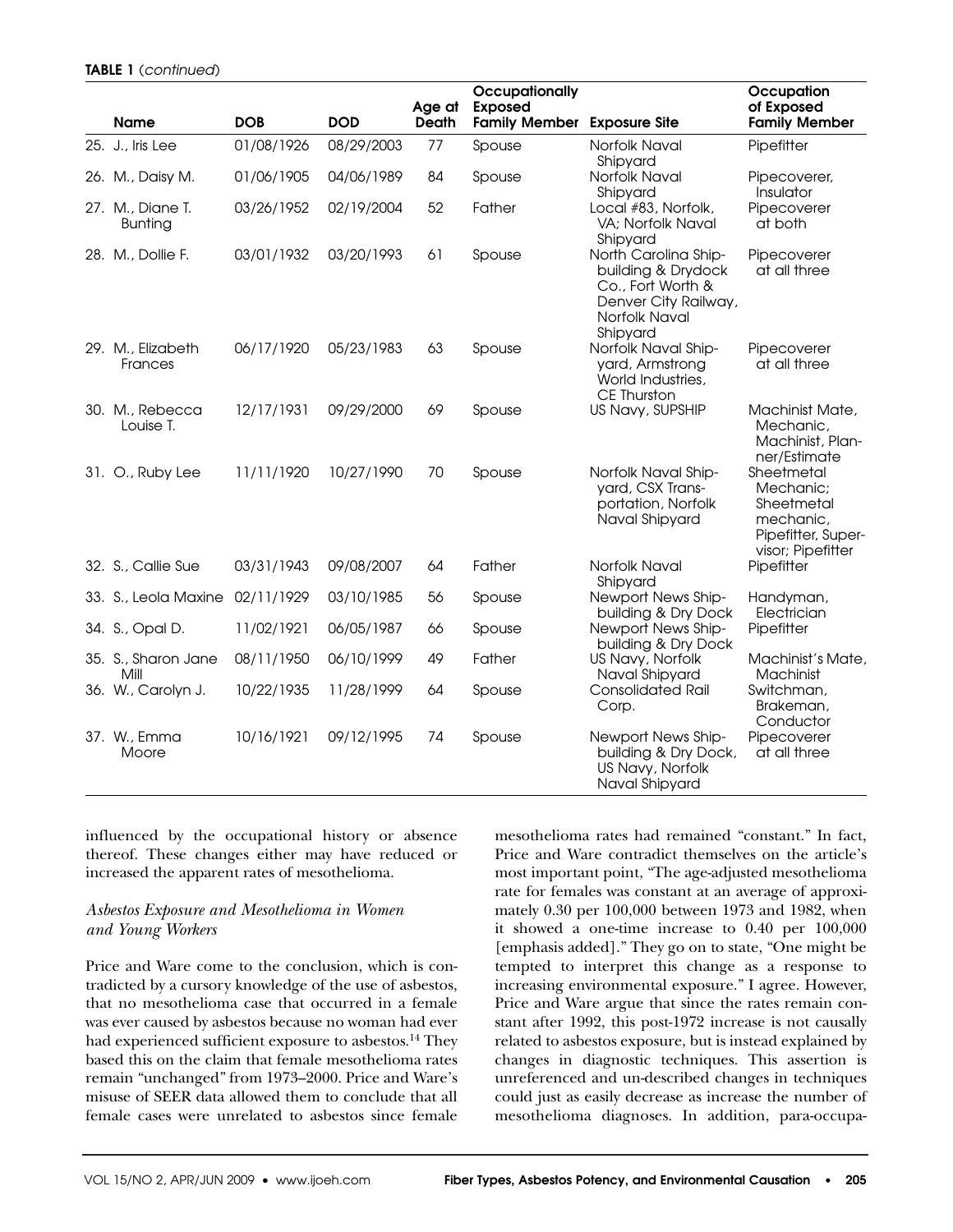

Figure1—Women's Mesothelioma Rates age > 60, based on data reported in: Teta MJ, Mink PJ, Lau E, Sceurman BK, Foster ED. US mesothelioma patterns 1973-2002: indicators of change and insights into background rates. Eur J Cancer Prev 2008;17:525-34.

tional exposures from shipyard exposures reveal real risks to women.39 Table 1 is a list of some cases in women with para-occupational exposure from the Newport News shipyard area. In this cohort, year of birth ranged from 1905 to 1952, and age of death ranged from 43 to 90, with 92% of the cohort older than 50. Of the 38 people in the cohort, 82% were exposed via their spouses and 21% were exposed by their father or both their father and spouse. Household exposures may be relatively high. Two exposed cases fit Teta et al.'s criteria for non-exposure (born in 1952).

In any case, the constantly elevated rates are compatible with occupational and environmental exposures. A combination of changes in either exposure levels or population exposed (or both) could explain these findings. The SEER data provide no information on these questions. But even those data actually do show a broader change in women's mesothelioma rates over time. Price and Ware report age-adjusted rates which mask the increased rates of mesothelioma in women above 50.40 Teta et al. disaggregated the same data by age groups without deleting "deviants" and concluded that females above age 60, "had increasing rates from about 1977 through the late 1980s." Teta et al. claimed these rates were "followed by an apparent decline around 1992." However, her data, presented in a graph that is reproduced here(Figure 1), do not show a decline after 1992. In fact the rates peaked in 1995, dip in 1997 and increase until 2002. Given the small numbers and the quality of the data, it is inappropriate to make any conclusions for this data set; it is especially wrong to base conclusions on "eyeballing the data." On the other hand, case reports

and workplace- and environment-specific epidemiologic studies like that presented by Azuma et al. clearly show that women had environmental and occupational exposures that caused mesotheliomas.

It is instructive to note that Price and Ware's conclusions conflict with data from countries other than the United States. In England, mesothelioma rates in females increased by about 20% from 1989–1991 to 1995–1997, and more than doubled by  $2002-2004$ .<sup>41</sup> Similarly, female mesothelioma rates in Australia rose about 3-fold between 1980 and  $2000.^{42}$  The same pattern has been reported from Italy.<sup>43</sup> These rates are likely to be more accurate than US reports because the national health insurance coverage in these countries likely encourages more complete discovery of cases and more sophisticated diagnostic methods.

Pathologic evidence of female exposures completely disproves Price and Ware's hypothesis. Roggli et al. reported that as many as 75% of female mesothelioma cases had a history of asbestos exposure, but 80% of these were para-occupational.<sup>44</sup> Lung tissue asbestos burdens were "elevated" in 70% of a series of female mesothelioma cases.44,45

Most far-fetched among their claims is Price and Ware's un-cited assertion that "In contrast [to men], female exposures to asbestos have been primarily environmental. In the 1930s through the 1960s, women generally did not work in industries in which men experienced high levels of exposure to asbestos." Given the sharp rise of female factory workers during World War II, as evidenced by the fame and success of the "Rosie the Riveter" campaign, it remains unclear how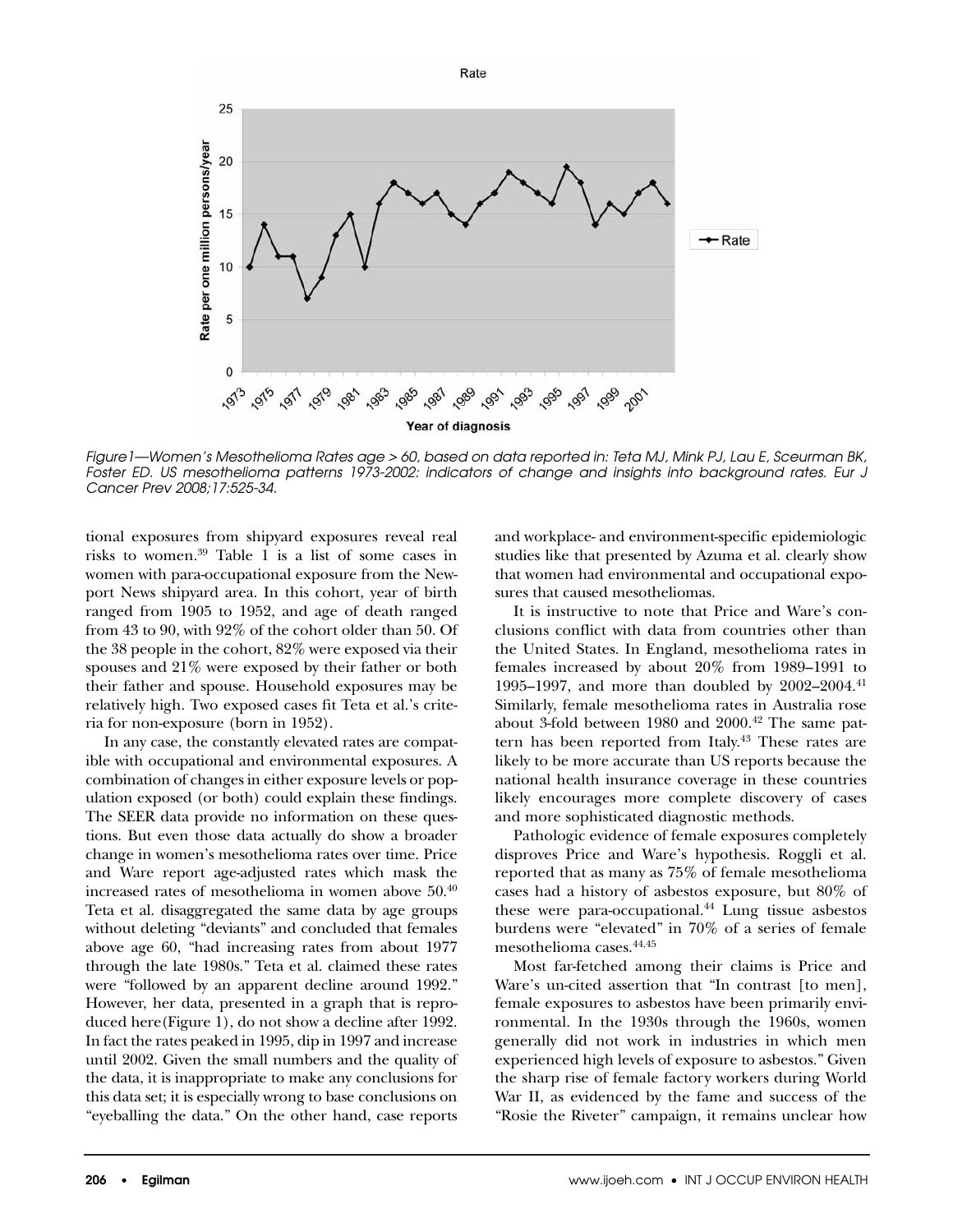

Figure 2—Female Asbestos Textile Workers, c. 1922. Reproduced from: "Garlock 2009" Slide Presentation. Olwin Moeller v. Garlock Sealing Technologies, LLC. Case Number: 3:07-CV-65-H. United States District Court, Western District of Kentucky at Louisville.

anyone could make such an ungrounded assertion. In the 1940s, women comprised 20–30% of shipyard workers.46 Approximately 12 million women worked in the defense industries and support services across the nation, including in shipyards, steel mills, and foundries.46 During World War II, the Kaiser Company built shipyard child care centers for working mothers, which were funded through the United States Maritime Commission. Kaiser's two shipyard childcare centers in Portland served nearly  $4000$  children.<sup>47</sup> Given the volume of information confirming women's work in high-asbestos exposure occupations and commonplace domestic exposure from asbestos contaminated clothing, it is hard to imagine how Price and Ware reached the conclusion that women's asbestos exposures, "have been primarily environmental."

Even Wikipedia notes that Cooke first reported asbestosis in a female asbestos worker in 1924. In the 1930s, many textile workers were female.<sup>48</sup> Spinning, weaving, and sewing were traditionally "women's work" and exposures were far from innocuous (Figure 2).49 Brown et al. reported on a cohort of asbestos textile workers employed between 1909 and 1977 that included 1265 women out of a total cohort of 3072 workers.50 Removing the flashings of molded articles can result in high exposures, and women performed this work in the manufacture of small asbestos cement products and brakes (Figure 3). $51$ 

Teta et al. claim male and female rates for the post-1972 "unexposed cohorts" (male and female) are similar. But their respective point estimates are 1.15 and 0.94, a  $20\%$  difference.<sup>15</sup> There are few cases (72 male and 58 female), probably because the oldest member of the cohort was only 49 years old at the time of publication. Few asbestos researchers would venture any conclusions on such a small cohort with so short a potential latent period. Low doses are probably associated with longer latent periods.<sup>52</sup>

In addition, they assume that no one began any job with asbestos exposure until they were 19. However, many blue collar workers often begin formal employment at age 16 and children at still younger ages may work with or around their parents who change their own asbestos brakes. These exposures can be quite high, as shown in Table 2.

Teta et al. are more conservative than Price and Ware, claiming only that there was "little or no potential for occupational asbestos exposure [to men or women in the U.S.] after 1972," when the US Occupational Safety and Health Administration (OSHA) issued its first asbestos regulations. They state that asbestos use declined over the past 30–40 years. They go on to state unequivocally and without citation that:

Since the mid-1970s, the potential for occupational and therefore domestic asbestos exposure would be minimal in the general US population, particularly for exposure to amphiboles. The mesothelioma rate in the population who entered the workforce after this time period of reduction of asbestos exposure would provide a reasonable estimate of the background rates of mesothelioma.15



Figure 3—Finishing Asbestos Gaskets. Reproduced from: "Garlock 2009" Slide Presentation. Olwin Moeller v. Garlock Sealing Technologies, LLC. Case Number: 3:07-CV-65-H. United States District Court, Western District of Kentucky at Louisville.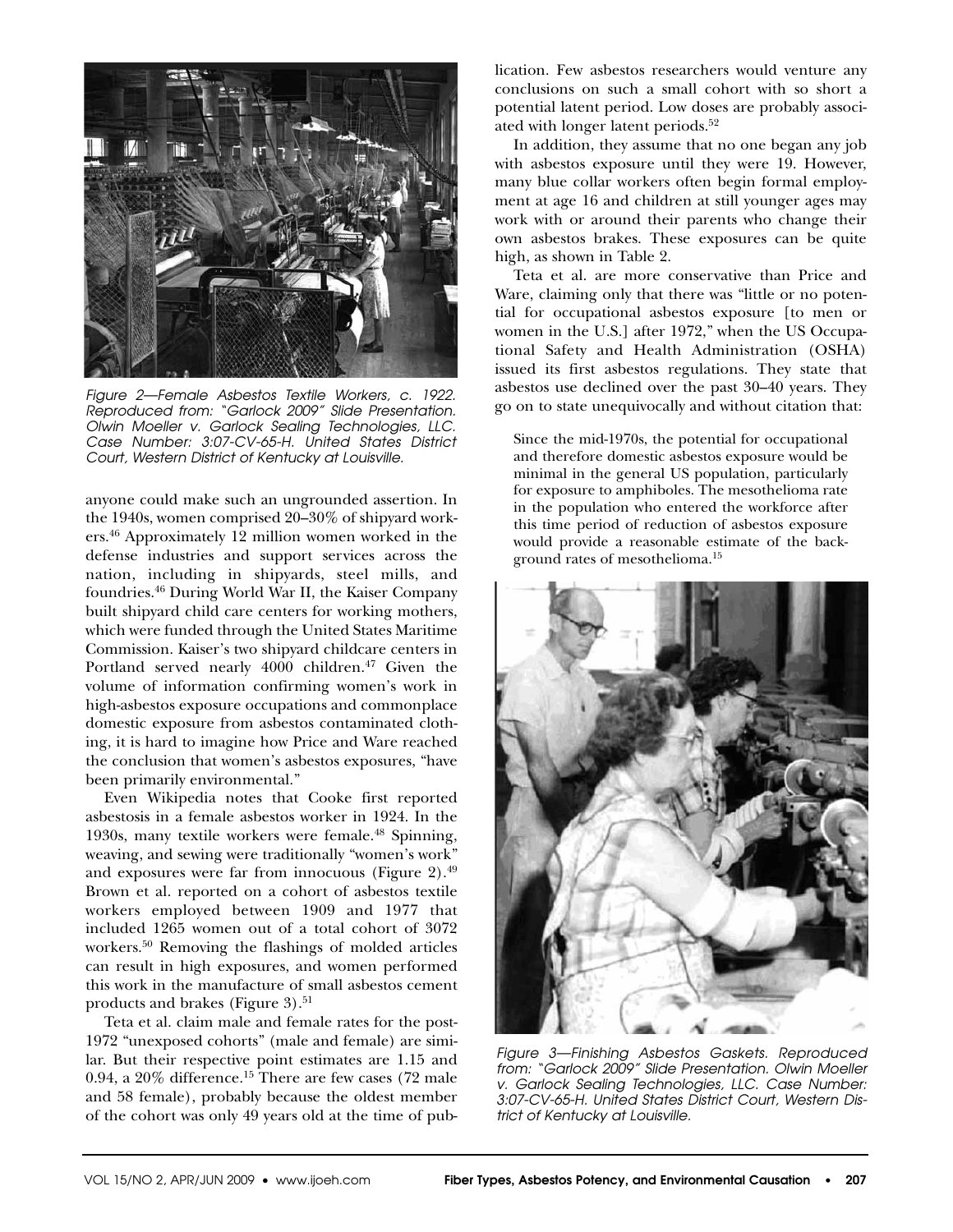|  |  |  | TABLE 2 Studies Showing High Asbestos Exposures During Brake Work |  |  |
|--|--|--|-------------------------------------------------------------------|--|--|
|--|--|--|-------------------------------------------------------------------|--|--|

| Author                                 | Year | <b>Exposure Type</b>                                                            | <b>Exposures Reported</b>                                                                                                                                       |
|----------------------------------------|------|---------------------------------------------------------------------------------|-----------------------------------------------------------------------------------------------------------------------------------------------------------------|
| $Lee^{68}$                             | 1970 | Blow out                                                                        | $3-5$ f/cc                                                                                                                                                      |
| Boillat & Lob <sup>69</sup>            | 1973 | Brake work undefined                                                            | $0.3 - 29.2$ f/cc                                                                                                                                               |
| Castleman & Ziem <sup>70</sup>         | 1985 | Damp rag<br>Squirt bottle<br>Stoddard Solvent<br>Dry rag<br><b>Brake washer</b> | High: 2.6 f/cc; TWA: 0.28 f/cc<br>High: 0.54 f/cc; TWA: 0.21 f/cc<br>High: $0.68$ f/cc; TWA: < $0.1$ f/cc<br>High: 0.81 f/cc; TWA: 0.2 f/cc<br>High: $1.1$ f/cc |
| Hatch <sup>71</sup>                    | 1970 | Compressed Air                                                                  | Fibers $>5$ µm: 2.1-8.2; 10 minute avg: 0.8                                                                                                                     |
| Rodelsperger <sup>72</sup>             | 1986 | Passenger car (various<br>operations)                                           | Mean: 3.8-4.7 f/cc                                                                                                                                              |
|                                        |      | Truck (various operations)                                                      | Mean: 4.4-9.9 f/cc                                                                                                                                              |
| Kauppien & Korhonen <sup>73</sup>      | 1987 | Truck (various operations)<br>Grinding                                          | <0.1-125 f/cc; TWA: 0.1-0.2 f/cc<br>7 f/cc                                                                                                                      |
| Hickish <sup>74</sup>                  | 1968 | Auto blow out                                                                   | Peak exposure: 7.09 f/cc                                                                                                                                        |
| Hickish <sup>75</sup>                  | 1968 | Auto brake work, various                                                        | TWA: 1.57-2.55 f/cc                                                                                                                                             |
| $Cl$ ark <sup>76</sup>                 | 1976 | Auto disc brake change                                                          | $0.2 - 1.9$ f/cc                                                                                                                                                |
| Hatfield & Longo <sup>77</sup>         | 1998 | Bendix Chrysler (filing and<br>cleaning)                                        | 8.53-14.57 f/cc                                                                                                                                                 |
| Hatfield & Longo <sup>78</sup>         | n.d. | Bendix Ford (filing and<br>cleaning)                                            | 5.47-12.67 f/cc                                                                                                                                                 |
| Hatfield & Longo <sup>79</sup>         | 2000 | Sweeping and cleaning<br>brake shop                                             | Personal Samples: 7.5-8.8 f/cc<br>Area Samples: 2.0-2.4 f/cc                                                                                                    |
| Hatfield, Longo & Newton80             | 2000 | Grinding                                                                        | 4.83-12.51 f/cc                                                                                                                                                 |
| Hatfield, Longo & Newton <sup>81</sup> | 2000 | Hand grinding                                                                   | 12.57-21.43 f/cc                                                                                                                                                |
| Hatfield, Newton & Longo <sup>82</sup> | 2001 | Hand sanding                                                                    | $0.5 - 0.96$ f/cc                                                                                                                                               |
| Rohl et al. <sup>83</sup>              | 1977 | <b>Blowing dust</b><br>Beveling                                                 | $6.6 - 29.4$ f/cc<br>23.7-72.0 f/cc                                                                                                                             |
| Osborn <sup>84</sup>                   | 1934 | Grinding                                                                        | 17 mppcf                                                                                                                                                        |
| Roberts & Zumwalde <sup>85</sup>       | 1982 | Compressed air                                                                  | $0.14 - 15.0$ f/cc                                                                                                                                              |
| Lloyd <sup>86</sup>                    | 1975 | Servicing brakes                                                                | $3.75 - 37.3$ f/cc                                                                                                                                              |
| Longo, Mount & Hatfield <sup>87</sup>  | 2004 | Hand sanding and grinding<br>and other operations                               | 19.7-35.7 f/cc                                                                                                                                                  |

This is not true. This wishful thinking and derivative argument appear in the "Results" section of the paper, although the authors never provide evidence that they studied or reviewed literature on the question of exposure to asbestos at home, at work, or anywhere else.

Annual asbestos consumption in the US peaked in 1973 at 803,000 metric tons, but remained relatively stable above 550,000 metric tons (except for 1949) between 1947 and 1979.<sup>53</sup> For comparison, during WWII, use ranged between 232,000 and 398,000 metric tons.

OSHA has never banned asbestos use (the agency does not have the legal authority to ban the use of any substance), and exposures up to 5 fibers per cc  $(f/cc)$ were permitted until 1976, when permissible exposure limits (PELs) dropped to 2 f/cc. Even defense witnesses retained by asbestos companies testify that two years of exposure to Canadian chrysotile at the 5 f/cc level doubles the risk of developing mesothelioma.<sup>54</sup> Imports of asbestos for use in brakes increased three-fold between 1990 and 2002.55 The EPA banned spray asbestos in 1973, and in 1977 the Consumer Products Safety Commission banned the use of asbestos in joint compound and spackling sold to the public. Currently, OSHA has

enough inspectors to investigate every workplace in America about once every 113 years.<sup>56</sup> Halley's Comet passes by every 75–76 years (Figure 4).

In the absence of effective surveillance, asbestos regulations have often gone unheeded. For example, despite the 1972 OSHA regulations, workers at the Newport News Shipyard received no training in asbestos safety procedures until 1978.57 Workers have testified that unprotected exposures from a variety of asbestos-containing products continued for several years after the training began.<sup>57</sup>

In 1983, the problem was so bad that Congress held hearings on the issue after complaints that the Navy was not monitoring shipyard workers who were exposed to up to 5 times the OSHA limit.<sup>58</sup> It is worth noting that by the mid 1970s, there were few women in the trades (about 1 in 12), but 30% of the clean-up workers were women.59 Clean-up workers have the highest asbestos exposures in ship vards. $60$ 

Teta et al. repeatedly refer to amphibole asbestos as if it were the only exposure of concern and claim this exposure was eliminated on Navy ships in 1975. This is the year the Navy stopped adding new amphibole-con-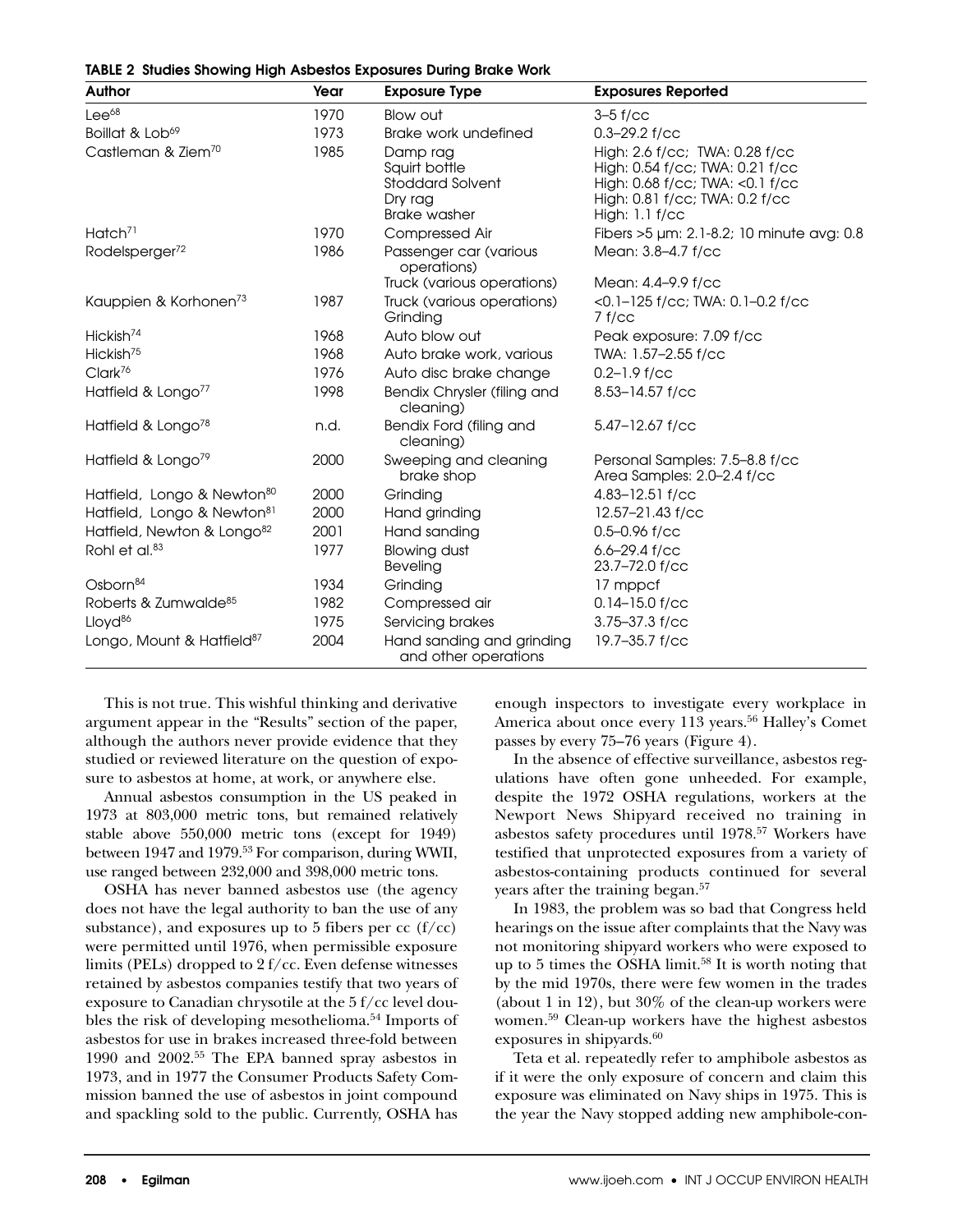

Figure 4 – The OSHA inspector meets Halley's Comet.

taining pipe covering to ships; the tons of previously applied insulation did not disappear that year.† It was removed during the next decade and the highest exposure occur during sweep up and removal.<sup>58,60</sup>

Exposures have continued into the 21st century: even an under-funded, short-handed OSHA has issued citations for overexposures to asbestos through 2008.<sup>61</sup> Some have turned circumvention of the OSHA standard into a profit making business.62 A quick Google search reveals that the *Boston Globe* reported that:

Albania Deleon, owner of Environmental Compliance Training of Methuen, sold training certificates to hundreds of undocumented workers who had not taken a mandatory training course from 2001 to 2006. Deleon then sent them out to remove asbestos at job sites in New England, and paid them under the table."62

OSHA has failed to enforce the asbestos standard in auto body shops.<sup>63</sup>

As asbestos has been used in joint compound, house paints, ceiling and floor tiles, vermiculite insulation and brakes, asbestos exposures among household members (50% of whom are women) also remain all too common in 2009. Expanded vermiculite (sold as WR Grace's Zonolite) was an easily poured insulation ideal for walls and attics. In 1985, the EPA estimated that 940,000 homes contained, or had once contained, vermiculite attic fill.53 Asbestos (being relatively indestructible) does not degrade on its own. It must be removed and is often unknowingly released during renovations. OSHA does not regulate home renovation exposures unless they are performed by outside contractors.

A study of fetal asbestos content provides further evidence of potentially important and continuing current exposures.64,65 Haque et al. studied asbestos content of lung, liver, skeletal muscle, and placenta digests of 82 stillborn infants. They found asbestos fibers in 50% of the fetal digests: 88% were chrysotile, 10% were tremolite, and 2% were actinolite and anthophyllite. Mean

fiber counts were highest in the liver  $(58,736 \text{ f/g})$ , followed by placenta (52,894 f/g), lungs (39,341 f/g), and skeletal muscle. The autopsies were conducted between 1990 and 1992 and the maternal ages ranged from 17–42, indicating that some maternal exposures occurred after 1972. Ampleford and Ohar reported a pleural mesothelioma in a 22-year-old woman born in 1980, whose father removed asbestos insulation from furnaces and pipes. $66$  The fact that humans are exposed to asbestos in utero further complicates any epidemiologic efforts to establish a threshold for asbestos carcinogenicity. As noted above, there are no unexposed controls, as in utero exposure provides an ample latent period and exposures to a developing fetus are likely to be more toxic than adult exposures.<sup>67</sup> Because it appears that asbestos exposure is ubiquitous and begins in utero, epidemiologic studies cannot distinguish the effects of non-asbestos exposures that may appear to elevate mesothelioma rates (like radiation) from induction or promotion of the effect of asbestos.

## **AVAILABLE COHORT EPIDEMIOLOGIC STUDIES CANNOT ESTABLISH A "SAFE" THRESHOLD FOR ASBESTOS EXPOSURE AND CANNOT BE USED TO ESTABLISH RELIABLE RELATIVE FIBER POTENCY ASSESSMENTS**

Some experts have used meta-analyses of asbestos cohorts to claim that exposure to chrysotile asbestos must exceed some "background" threshold to cause mesothelioma.88–90 Recently, an EPA-appointed Science Advisory Board (SAB) focusing on asbestos concluded that the available historical exposure data was too scant to reliably differentiate any potential potency differences by fiber type as attempted by Berman and Crump.89,91 Finkelstein commented, "In essence all of the input data would consist of guesses and the output of the model would not be credible."91 As the EPA's SAB concluded, impinger data (which measured total particles and did not distinguish dust from fibers) "cannot" be "used to generate PCM comparisons."<sup>91</sup> There is some evidence that the asbestos-mesothelioma relationship may follow more than one dose-response curve. There are many case reports of mesothelioma in individuals with brief or "low dose" environmental or home exposure (see Table 1). $^{18,31}$  On the other hand, "only" 10% of even the most heavily exposed cohorts develop mesothelioma.<sup>92</sup> Clearly, genetic factors and other exposures interact to produce mesothelioma in some, but not all, people with similar exposures.

Hodgson and Darnton attempted to evaluate the relative potency of asbestos types using some of the same studies used by Berman and Crump.<sup>88</sup> Rogers and Major, referring to Australian exposure data used by Hodgson and Darton, noted that, "the[se] exposure

<sup>†</sup> Except for Unibestos, a 70% amosite insulation which was primarily used on nuclear vessels, chrysotile was the predominant and often exclusive fiber in most pipe covering.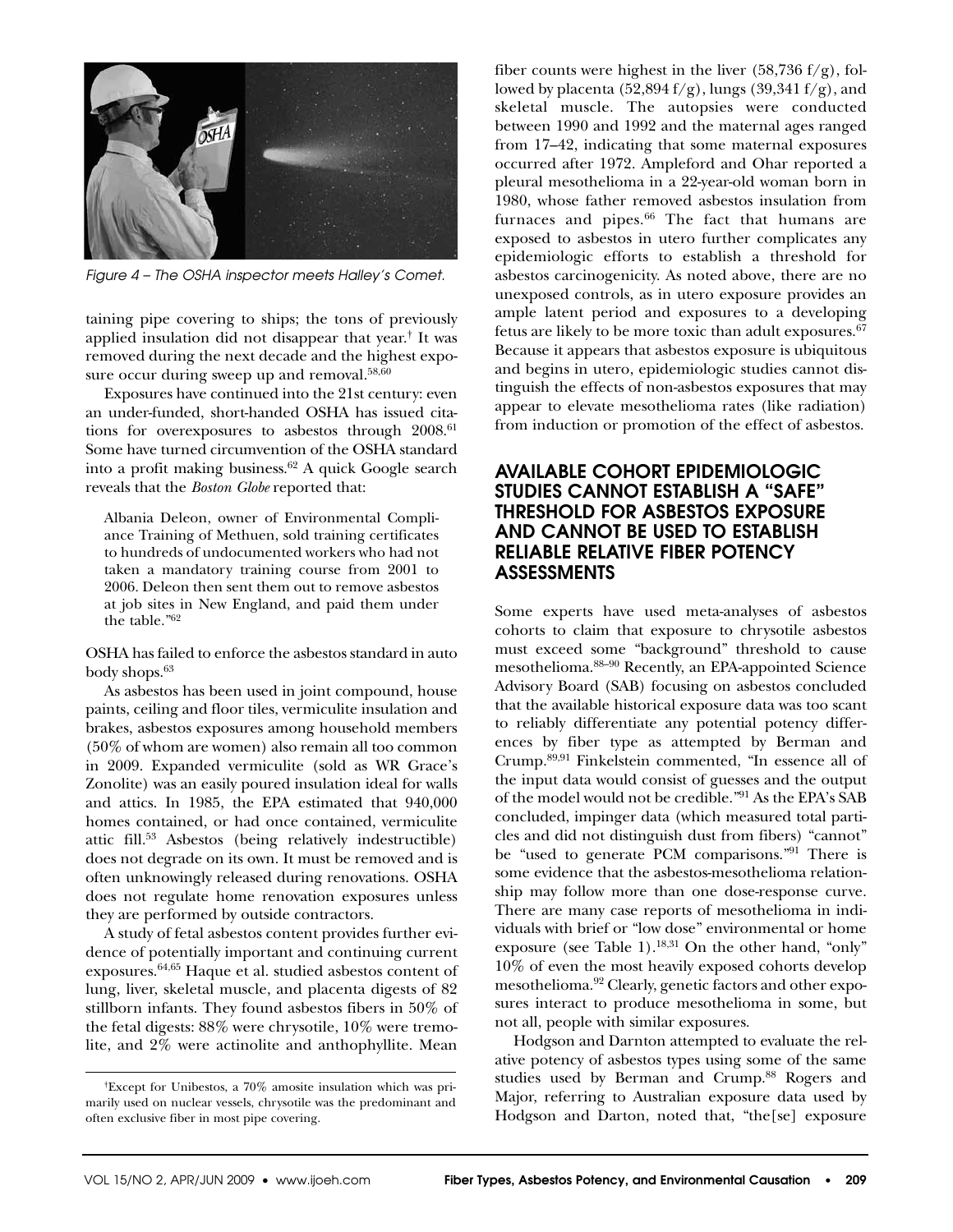values . . . should be recognized as 'guesstimates', made by people who have not been trained in occupational hygiene and who have no experience in asbestos dust monitoring."93 In addition to using the 'guesstimates' of the Australian exposures, there was no exposure data for other crocidolite cohorts in their study, and the authors simply assumed an exposure level. Hodgson and Darnton then compared the crocidolite exposure guesstimates to the inaccurate exposure data from Canadian miner and miller cohorts. These McGill University studies funded by the Quebec Asbestos Mining Association found a slight inverse relationship between the particle counts they used and fiber counts.<sup>94</sup> Their dose estimates were slightly better than random guesses.94 McGill researchers were aware of this problem and ignored it. In 1969, during a discussion on asbestos counting methods at an international conference on pneumoconiosis in Johannesburg, South Africa, McGill's Corbett McDonald asked, "Can an inaccurate instrument like the midget impinger (MI), give an accurate result?"95 He was informed that it could not. Just as a stopped watch, which is correct twice a day, should not be used to tell time, unreliable exposure estimates should not be used to devise inevitably unreliable estimates of relative fiber potency. Hodgson and Darnton's comparison of dose-response relationships between these two large cohorts is as reliable as the square of the "guesstimate." Hodgson and Darnton were aware of these problems as well, and wrote, "Certainly these estimates are much less soundly based than one would wish." Unfortunately, they pressed on stating, "Some view does however need to be taken. . . ."96 A wrong view based on inadequate data can be worse than no view at all; it can and has encouraged the continued use of chrysotile and been used to persuade juries that chrysotile products are harmless. Another weakness of the Hodgson-Darnton review is that it dealt with 17 cohorts representing special industries. It did not include any case-referent studies for end-use exposures, which represent the most common pattern for asbestosassociated mesotheliomas.88 Despite these failings and contrary to the positions taken by Price and Ware and Teta et al., Hodgson and Darnton (whose model inherently adopts a no-threshold assumption) rely on these "guestimates" to calculate relative potency for crocidolite, amosite, and chrysotile for mesothelioma induction of 500:100:1.88 Leigh and Robinson demonstrated the arbitrariness of these estimates.<sup>97</sup> They recalculated them and accounted for clearance of amphibole and found potency ratios to be 26:14:1 which represents a twenty fold difference for crocidolite.<sup>97</sup> An often-cited set of potency ratios in the literature is  $30:15:1.^{98}$ 

Most other cohorts are too small to evaluate the effects of even moderate levels of exposure. Even fiber PCM counts may be misleading.<sup>99</sup> Hein et al. found that "Current PCM-based methods may underestimate asbestos exposures to the thinnest fibers, which were

the strongest predictor of lung cancer or asbestosis mortality."100 It is possible that amphiboles are more potent than amphibole-contaminated chrysotile, but existing epidemiology cannot support or rebut this theory no matter how often it is repeated. Peto et al. titled their recent discussion of the issue of chrysotile causation "Speculations on the Contribution of Chrysotile," and with respect to ecological epidemiology, speculation it is.101 At a recent deposition, Teta's employer, Dr. Dennis Paustenbach, agreed that epidemiologic studies could not establish a "threshold" for the asbestos-mesothelioma dose response relationship, saying, ". . . why these epidemiologists are making these toxicology statements [that there is a threshold] is beyond me but that's their choice."102 Ironically, these views on the limitations of epidemiology did not prevent him from elsewhere using epidemiologic studies to claim a threshold for the chrysotile-mesothelioma relationship.103

#### *Pathologic Evidence o f the Importance of Short Fiber Chrysotile as a Cause of Mesothelioma*

Substantial pathologic evidence contradicts the company-sponsored‡ theory that chrysotile asbestos cannot cause mesothelioma.11 At least four studies that look at pleural fiber levels by fiber type find that "short" chrysotile is often only the only fiber type found and is almost always the predominate fiber in patients with mesothelioma.104–107 Lebouffant was the first to compare lung and pleural fiber types and sizes, and found that pleural and fiber types were different in the same patients. He stated that:

As a matter of fact, in several cases of mixed dusts (chrysotile-amphiboles), there is significant chrysotile enrichment in the pleural tumor, contrary to the observations in the lung parenchyma in which . . . a relative amphibole enrichment was found. It thus appears that the chrysotile impoverishment of the parenchyma cannot be accounted for only by the dissolution of this mineral, but that there seems to be a preferential drainage of chrysotile towards the pleura.107

More importantly, he found that most fibers were short  $(<5 \mu m$ )<sup>§</sup> (Figure 5).

Sebastien et al. compared the retention of fibers in parenchymal and pleural tissues in 29 patients with a variety of asbestos diseases and jobs. $105$  All but one

<sup>‡</sup> Brake manufacturing companies GM, Ford and Chrysler funded Teta el al. WR Grace, the seller of Zonolite brand of vermiculite, funded Price's initial 1997 SEER paper.<sup>16</sup> Price and Ware used some data from the 1997 paper in the 2004 paper.<sup>14</sup>

<sup>§</sup> While "short" is a relative term, federal agencies adopted a regulatory convention of counting only fibers of 5 μm or longer. Ironically, the 5 μm cut-off was arbitrarily established because the predominance of short fibers in airborne samples made it difficult to count all fibers. The 5 μm "convention" has been carried over to lung fiber counting.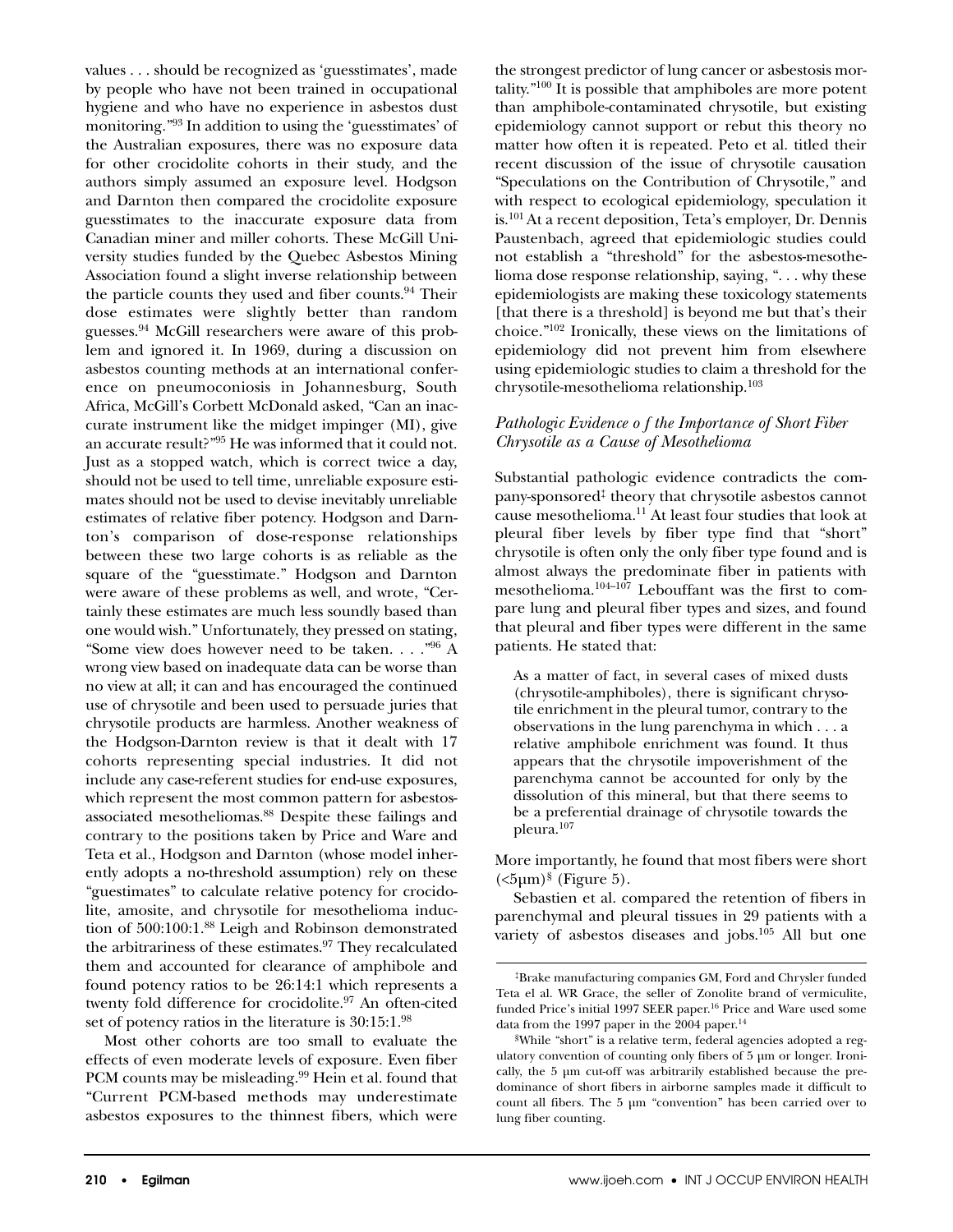

Figure 5—Relative Proportion of Short and Long Fibers in Lung Tissue. Reproduced from: LeBouffant L. Investigation and analysis of asbestos fibers and accompanying minerals in biological materials. Environ Health Perspect 1974;9:149-53.

worked with asbestos products and eleven had mesothelioma. In three of these cases, chrysotile was the only fiber they found in the pleura. Two of these three had significant (78% and 25%) amphibole lung parenchymal fiber counts. The third (with only chrysotile in the pleura and lung) was a 78-year-old female "unskilled worker" with no history of asbestos exposure.105 Sebastien et al. concluded:

1. This study has obviously demonstrated that lung parenchymal retention is not a good indicator of pleural retention, the most striking feature being the absence of relationship between parenchymal and pleural concentrations, many pleural samples being free of asbestos fibers.

The finding of many negative samples may be due to an heterogeneous topographic distribution of intratissular fibers in pleural area. If fibers are concentrated in pouctual areas, they can be ignored by the transmission electron microscope (TEM) which observes a very small size sample.

2. This study has demonstrated that the retention of asbestos fibers in parietal pleura was type and size related, and that inside the parietal pleura most of the fibers were short chrysotile fibers. The presence of fibers in pleural tissues involves the translocation of fibers to pleura, and then the penetration of fibers inside tissues. Thus, two possible explanations can be given for these findings:

a) Only chrysotile fibers can be transported and reach the pleura.

b) Fibers of all types can be transported to the pleural area, but only chrysotile fibers are retained in the pleural tissue.105

These finding have been reproduced by Suzuki and Yuen,<sup>104</sup> Dodson et al.,<sup>106</sup> LeBouffant,<sup>107</sup> and Kohyama and Suzuki.108 Kohyama and Suzuki compared lung and pleural fibers in 13 insulation workers: three with asbestosis, three with asbestosis and lung cancer, and seven who had died from mesothelioma. Three had amosite and chrysotile in the lung but only chrysotile in the pleura.108 Six cases had discordant crocidolite counts with elevated concentrations in the lung but no fibers in the pleura. Overall, counting all fiber sizes, chrysotile counts were similar in the lung and pleura; in three cases chrysotile concentrations were higher in the pleura than the lung. Suzuki, Yuen, and Ashley examined 168 mesothelioma cases and found that the majority of fibers were short  $( $5u$ ) (89%) and thin$ (<0.25 µm) (93%) chrysotile fibers.<sup>109</sup> Only 2.3% were consistent with the Stanton hypothesis that predicted that long fibers were more pathogenic than short fibers.109 In a small series of 14 cases with and without history of asbestos exposure, Boutin et al. found that amphiboles outnumbered chrysotile fibers in pleural tissue from all cases.<sup>110</sup> Müller et al. could not replicate these findings, and stated, "In our collective of former miners of the Ruhr area we do not find asbestos fibers especially amphibole fibers directly located in black spots."111 In Boutin et al.s' cases, the lungs contained 99% amphiboles, however they noted that chrysotile might have been hidden by debris.<sup>110</sup> In addition, Boutin et al. failed to find chrysotile in cases where there was documented chrysotile exposure, and suggested that "short and thin chrysotile fibers could be less easily detected among a 'background' of particles in anthracotic samples."<sup>110</sup> Despite this fact, and consistent with Suzuki and others, only 22% of these fibers in black spots were longer than 5μm. Therefore, the majority  $(77%)$  of pleural fibers were short  $(<5 \mu m)$ . Black spots do not correlate with asbestos pathology; in fact, Michev et al. found that "pleural plaques were mostly seen in the areas with a lower prevalence of black spots."112 Müller et al. found that, "The morphological finding of black spots is not an indicator for an existing mesothelioma or the possibility for the further development of a mesothelioma."111

Dodson et al. compared fiber types in the lung and pleura in 8 shipyard workers. All had amphibole and chrysotile fibers in the lung. One had only chrysotile in the lung.106

Animal studies support these human pathology findings. Short, thin chrysotile fibers induce pleural and peritoneal mesothelioma in rats.<sup>113-116</sup> Wagner's rat studies provide reliable evidence of relative potency. As in observations in humans, chrysotile lung retention was relatively short. After 24 months, the animals had fifty times more amphibole than chrysotile in the lung (Figure 6). Retained lung asbestos did not predict either lung tumor or mesothelioma risk. Canadian chrysotile was much more potent, on a weight basis, than the amphiboles (Figures 7 and 8).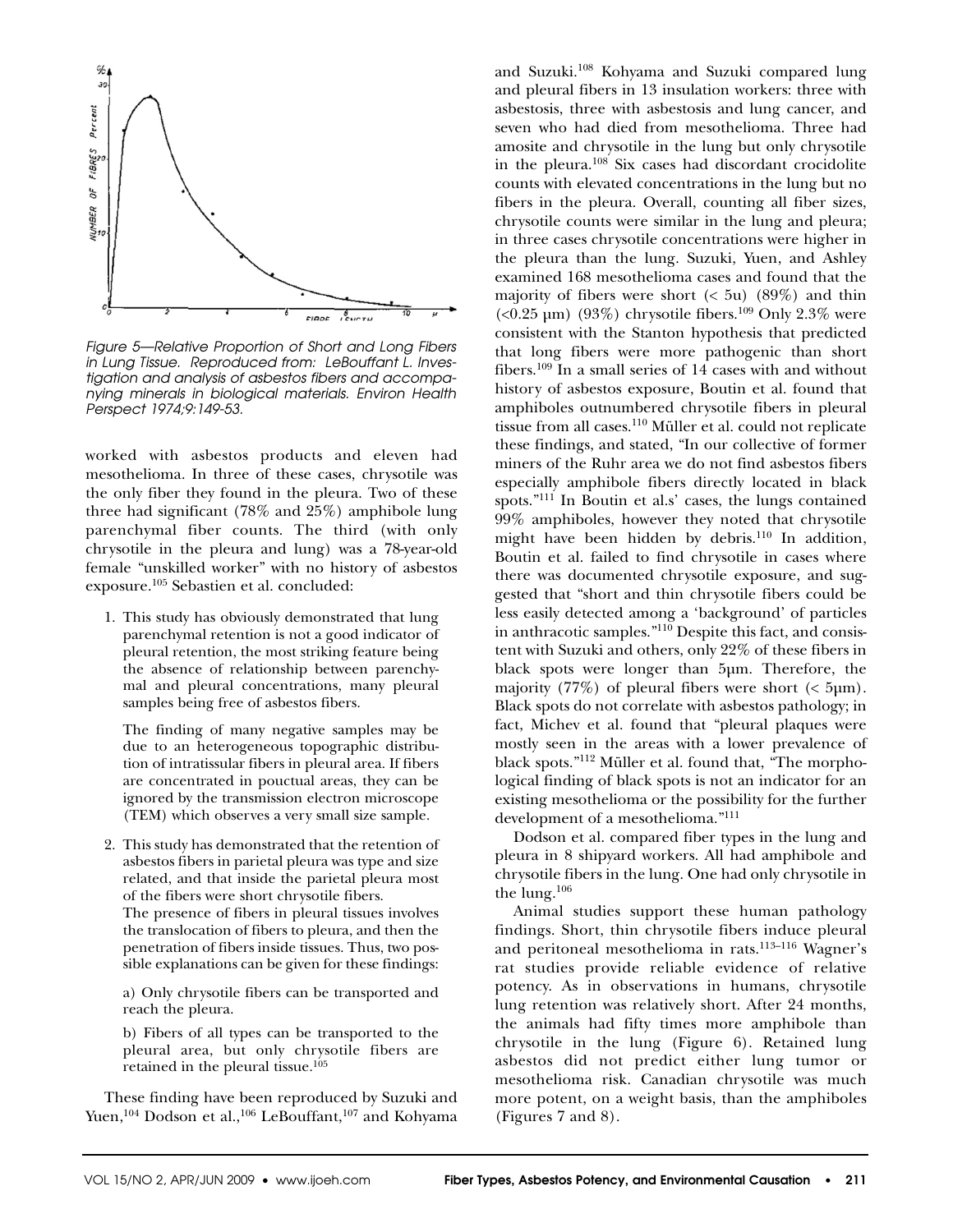

Figure 6—Mean weight of dust in lungs of rats in relation to dose and time. Reproduced with permission from: Wagner JC, Berry G, Skidmore JW, Timbrell V. The effects of the inhalation of asbestos in rats. Br J Cancer 1974;29:252-69.

It is universally accepted that asbestos must reach the pleura to initiate cancer formation.\*\* Short fiber chrysotile is the predominate fiber at the site of the mesothelioma.104,109 A minority of pathologists rely on SEM lung counts—which they admit are biased against finding chrysotile and biased toward finding amosite to argue that a certain minimum lung concentration of chrysotile must be present to establish that chrysotile has contributed to cause any particular mesothelioma.<sup>124</sup> Roggli and colleagues are quite capable of comparing lung and pleural fiber burdens to disprove Sebastien's finding that his data ". . . obviously demonstrated that lung parenchymal retention is not a good indicator of pleural retention, the most striking feature being the absence of relationship between parenchymal and pleural concentrations," but they have chosen not to repeat his studies.125 Asbestos fibers in the lung do not initiate mesothelioma formation. The fibers in the pleura cause the mesothelioma in the pleura and researchers from different countries studying workers in different jobs

have repeatedly found that pleural fibers are overwhelmingly short thin chrysotile fibers.<sup>104-107,109</sup>

Selikoff found mesothelioma in 4.6% of amosite insulation and blanket manufacturing workers and 8% of insulation workers who used these products in addition to chrysotile products.25 Thus chrysotile appears to double the risk of mesothelioma compared to amosite-only exposure. Acheson and Gardner reanalyzed lung fiber burdens in patients with mesothelioma and found that mixtures of amphiboles and chrysotile are associated with a relative risk of mesothelioma of 61, compared to 12 associated with amphiboles alone and 6 associated with chrysotile alone.<sup>126</sup> They reported that this pattern was closer to a multiplicative than an additive interaction between chrysotile and amphiboles.<sup>126</sup> The synergistic effect was strongest when the total fiber counts were low, which is the most common occurrence when Roggli dismisses chrysotile as a cause of a patient's mesothelioma.

Ecological epidemiology based on SEER data that include no information on history does not and cannot provide any useful information on individual risk or disease causation in general. Risk analyses, like those of Hodgson and Darnton and Berman and Crump, that rely on unreliable exposure estimates cannot establish

<sup>\*\*</sup>Asbestos stimulates intrapulmonary production of cytokines sufficient to cause a mesothelial proliferation or pleural fibrosis and this may promote cancer cell growth. However, direct cellular contact appears to induce mutations.117–123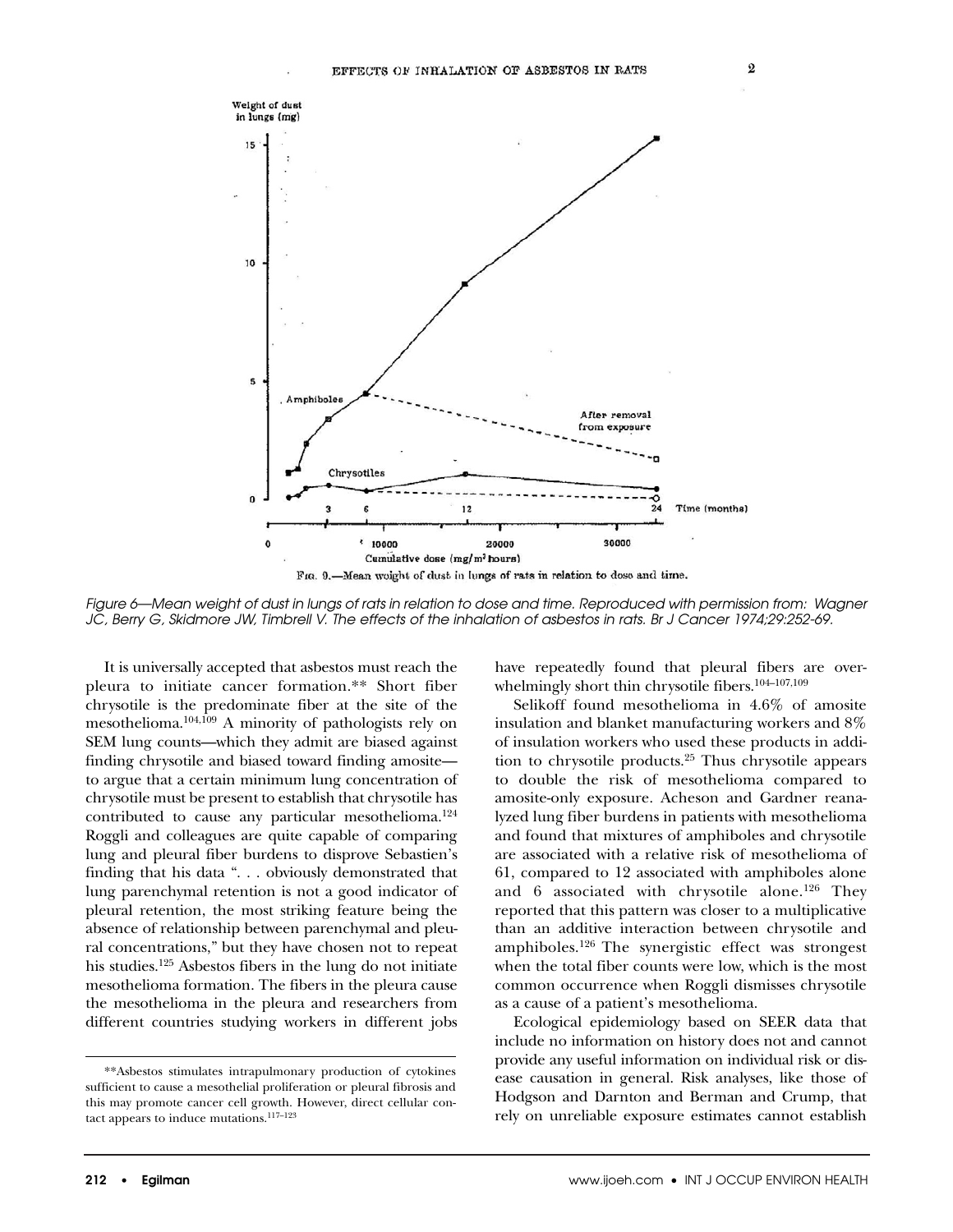

Figure 7—Relative Mesothelioma Potency by Fiber Type in Rats, based on data from: Wagner JC, Berry G, Skidmore JW, Timbrell V. The effects of the inhalation of asbestos in rats. Br J Cancer 1974;29:252-69.

fiber potency estimates. This is especially true when the results of both analyses conflict with animal experiments and human clinical data including clinical-pathologic evaluation of pleural tissue fiber levels. It is unscientific to use conversions that have been shown to be "guesstimates" to exclude known asbestos exposures as contributing causes of in specific individuals.93,94,127 Rather, specific relevant clinical evidence and history of exposure can establish cause-effect relationships in an individual; pathologic studies of lung fiber counts that fail to reflect fiber types and systematically grossly undercount fiber types that are found at the site of the crime cannot only spread confusion or systematically mislead.124,128 Risk assessments based on unreliable exposure data may make for interesting theoretical exercises, but "guesstimates" should not be mistaken for scientific argument.

## **THE USE OF FIBER ANALYSIS: A CASE STUDY OFHOW BAD SCIENCE CAN CONTRIBUTE TO BAD PUBLIC POLICY AND ERRONEOUS COURTROOM AND REGULATORY TESTIMONY**

Some researchers have used lung fiber counts to claim that brake exposures do not contribute to mesotheliomas in brake workers.129 Butnor, Sporn, and Roggli compared lung fiber counts in 10 brake mechanics to a group of historical controls, who they claimed had no occupational asbestos exposure.129,130 They further claimed that brake asbestos exposures did not contribute to the development of mesothelioma in these particular workers because their exposures were not higher than their laboratory's fiber counts for all of their allegedly unexposed cases.<sup>129</sup>



**Lung Tumors** 

Figure 8—Relative Lung Tumor Potency by Fiber Type in Rats, based on data from: Wagner JC, Berry G, Skidmore JW, Timbrell V. The effects of the inhalation of asbestos in rats. Br J Cancer 1974;29:252-69.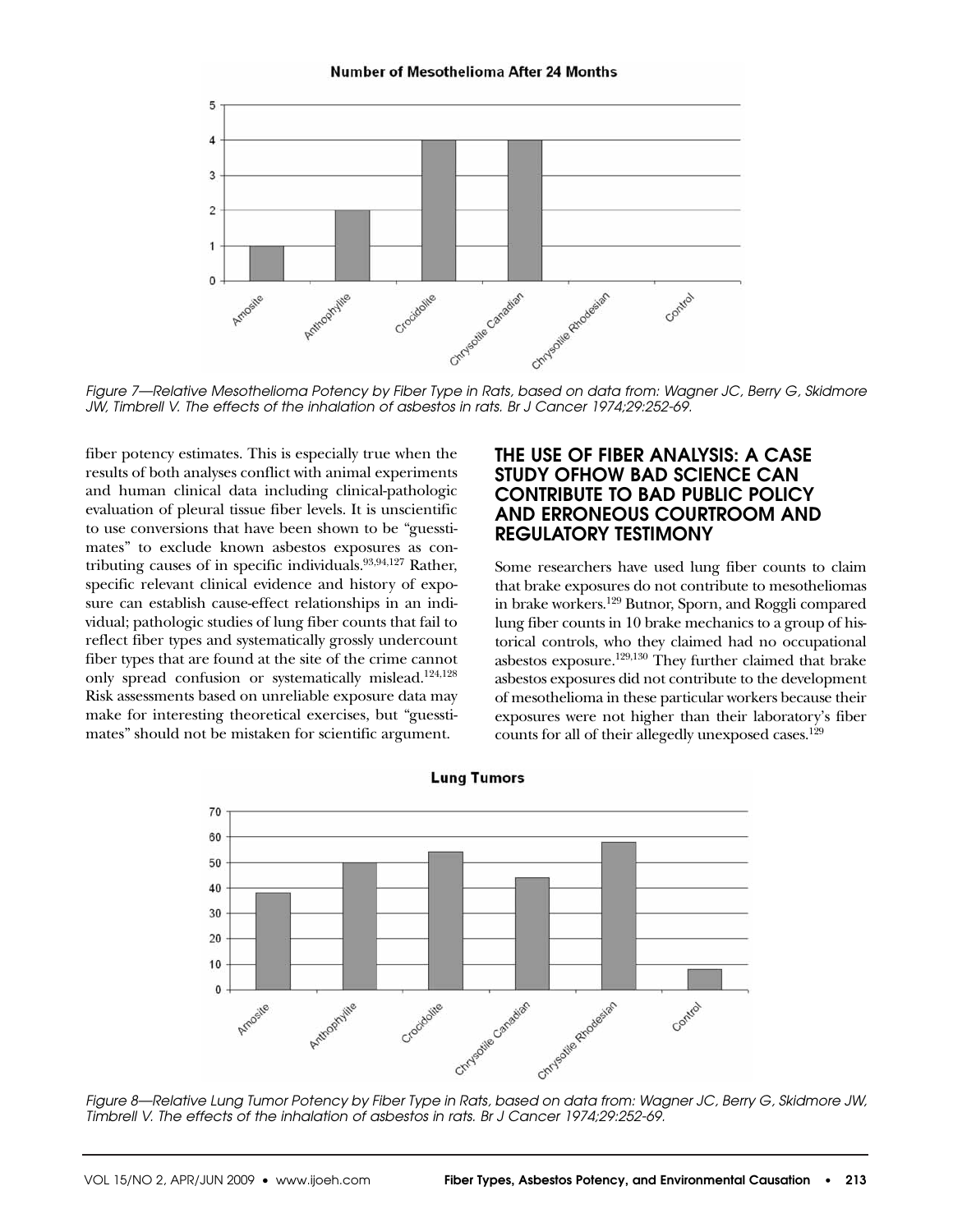Roggli himself contradicted this interpretation of the importance of above-background exposures when he testified at the request of an injured worker:

Once a patient is diagnosed with mesothelioma, one of the first questions to resolve is where and when he or she was exposed to asbestos. Because asbestos dust is so strongly associated with mesothelioma, proof of significant exposure to asbestos dust is proof of specific causation in a given case. The scientific and medical community have yet to determine a level of exposure to asbestos below which mesothelioma does not occur. While there is no threshold, there is insufficient evidence to implicate levels of exposure to asbestos that occur as a result of background or ambient air exposure. Very low levels of exposure above background, however, have been demonstrated to cause mesothelioma.<sup>131</sup>

Certainly brake workers have at least "Very low levels of exposure above background."

More importantly, Butnor, Sporn, and Roggli do not explain how their 10 cases were selected, except that they all came from a pool of cases that had been referred by plaintiff and defense lawyers, and that brake dust was the sole recognized source of asbestos exposure in all 10.129 They report no effort to determine if the chosen cases were in any way (fiber counts, work history, referral source) representative of the entire pool of cases. The authors should have specified a specific selection methodology to avoid bias, especially given the fact that Roggli had already concluded and testified on numerous occasions that brake exposures cannot cause mesothelioma. Roggli's *a priori* hypothesis was that brake exposures do not cause mesothelioma. A more appropriate scientific test would have been an effort to find a worker with brake exposures only whose fiber counts exceeded those of all "controls." A failed effort to disprove this hypothesis would have increased the likelihood that it was correct. On the other hand, finding a single case with elevated fiber counts would have disproved the hypothesis.

Roggli has testified in court and regulatory hearings using the unsubstantiated assumption that "background" asbestos exposures do not contribute to mesothelioma risk. He has claimed<sup>132</sup> that:

- 1. Exposures to asbestos from some asbestos products do not increase the risk of contracting mesothelioma.
- 2. Mesotheliomas that occur in some individuals with occupational asbestos exposure and lung asbestos burdens are "idiopathic" if their asbestos fiber counts are not higher than "95% of the control levels."
- 3. Chrysotile asbestos from certain mines in California does not cause mesothelioma.

Recently, Chrysler used this argument to justify a court order to stop the burial of Harold St. John, a brake mechanic who had died of mesothelioma, to get access

to his lungs to perform a fiber analysis.133 A process server attended the funeral and, after the mourners had left, instructed the funeral director not to bury the body but to return it to the funeral home. Dr. Roggli testified at the request of Chrysler to establish the medical importance of lung tissue burden to justify the subpoena. Chrysler had and has Mr. St. John's pleural and tumor tissue but refused to examine it for fibers. Roggli does not consider pleural tissue fiber level to be relevant to the issue of asbestos causation.

I volunteered to testify for Mr. St John's family. On March 18, 2009 the New Jersey Appellate Court ruled that Chrysler had no need to remove Mr. St John's lung tissue and his family was allowed to bury him.134

There are many problems with the purported scientific basis of Chrysler's rather ghoulish request. The main problem is demonstrated in Figure 9, which shows a gentleman looking for his key. After helping him for awhile, you ask where he lost the key. The answer is, "On the next block." You then ask, "If you dropped it somewhere else, why are you looking for it here?" He answers, "Because the light is better."

As Roggli and everyone else acknowledge, the asbestos in the pleura—not the lung—is the cause of mesothelioma. As noted above, there is no relationship between the asbestos in the lung and that in the pleura. Chrysotile is biopersistent in the pleura—not the lung—and amphiboles predominate in the lung and not the pleura (see Figures 5 and 6). While several researchers have been able to analyze pleural tissue, Roggli and coauthors reject the use of pleural fiber counts because of the perceived difficulties in obtaining samples.135

There are many problems with the use of fiber counting to determine causation in individual cases. I review some of them here. Roggli summarized his use of fiber counting in his testimony in the St. John case:

Well, I think that there are three scenarios that I could envision that you would see as a result of doing the fiber analysis in this case. One would be to find a fiber burden which is no different from our background or control population, which would indicate, in my opinion, that it's an idiopathic mesothelioma.

The second would be that you would find elevated levels of commercial amphibole fibers, indicating that there was some exposure that has not been identified, other than to friction products, and that likely was the cause of the mesothelioma.

And the third possibility is that you would find only elevated tremolite and/or chrysotile present in the tissues, and that would actually be a finding that would be favorable towards the Plaintiffs.<sup>136</sup>

In the third scenario, Roggli implicitly acknowledges, but avoids affirming, the fact that elevated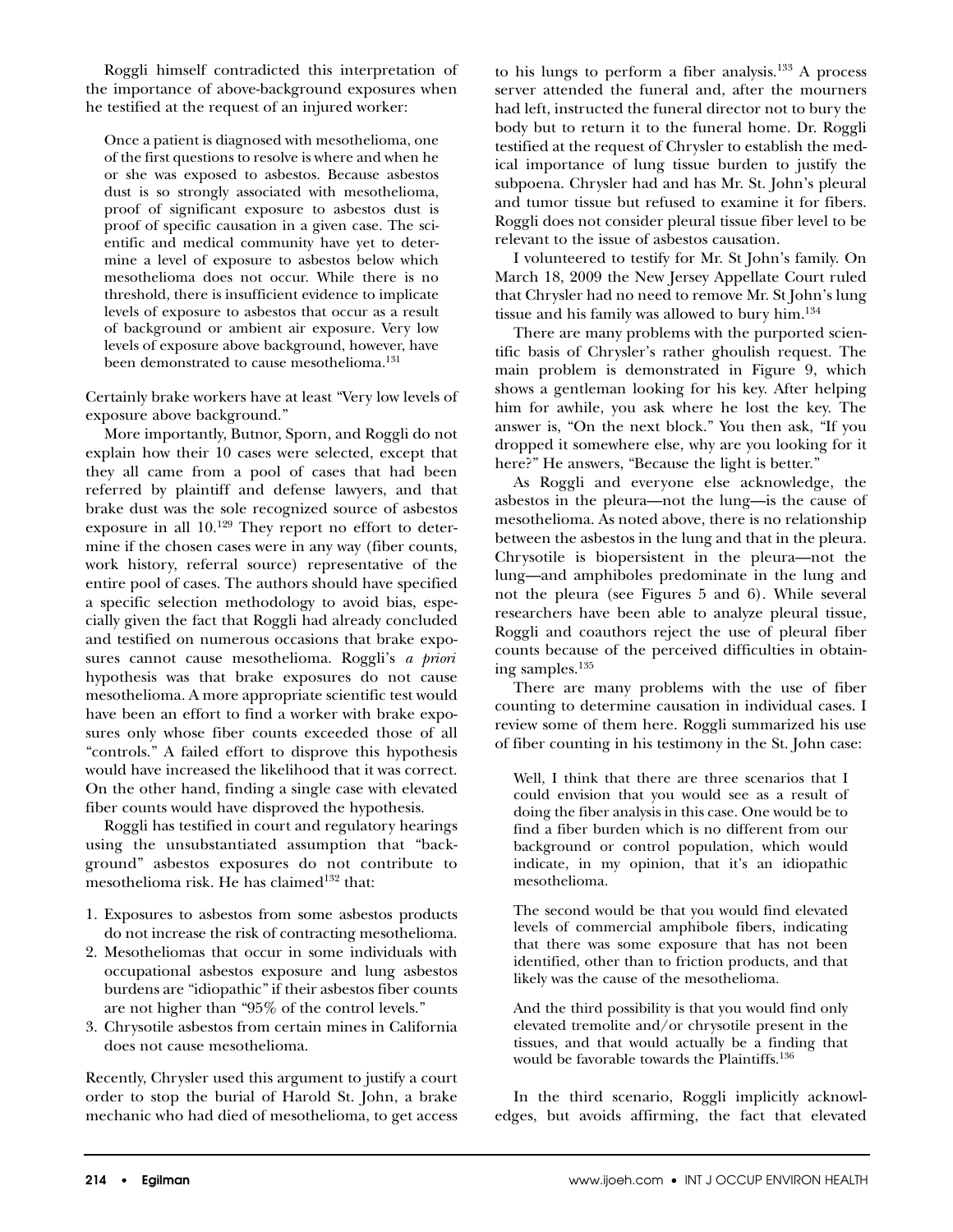

Figure 9—Looking Where the Light is Better. Art courtesy of Artt by Cartooncity.net.

tremolite and/or chrysotile would be evidence of mesothelioma caused by brake exposure. In the first two scenarios, Roggli uses fiber count data to assign causation to commercial amphibole exposures and exculpate brake amphibole (and/or chrysotile) exposures. In essence, Roggli compares lung fiber counts between mesothelioma cases and a group of "controls" whose fiber levels he claims represent "background" exposures. This can be misleading and underestimate asbestos contribution to causation if any of the following three scenarios occur.

- 1. If the fiber counts in "controls" are high because of unrecognized occupational, para-occupational (household or similar), or environmental exposure, all these comparisons will be biased against finding that the case's asbestos exposure contributed to cause the mesothelioma.
- 2. If Roggli's technique systematically undercounts chrysotile, it will underestimate the contribution of this fiber type (and total asbestos exposure) in exposed cases. Assuming there is a difference in chrysotile counts between the groups, undercounting chrysotile creates a bias against finding a difference between cases and "controls." If chrysotile is present in cases and not "controls," undercounting will result in low or no fiber detection in both cases and "controls."

3. If a higher percentage of chrysotile (compared to amphibole fibers) translocates to the pleura, lung fiber counts will underestimate the contribution of chrysotile to disease causation.

I now address the underlying studies and arguments that form the basis of Roggli's testimony.

1. Did controls have occupational or environmental exposures?

In court testimony, Dr. Roggli has been quite critical of the controls and techniques used by other scientists.137 For example, he has criticized Dr. Abraham for relying on controls performed in another laboratory, saying "I think that—that that [*sic*] is not good science; and in my opinion the [Abraham's] numbers are not interpretable."†† In a presentation to asbestos company defense lawyers, Roggli claimed that Suzuki's laboratory was contaminated with chrysotile.<sup>104</sup> However, he failed to note that 3.2% of Suzuki's cases were chrysotile-free, a fact which rebuts this criticism.136,138 In addition, Suzuki ran controls in his 2005 paper to rule out contamination from water, fixative or formalin.109

Srebro, Roggli, and Samsa<sup>109,138</sup> selected twenty patients who they claimed had "no documented history of asbestos exposure and no evidence of asbestos-related disease" as controls to determine the lung burden of asbestos in people who they claimed had no occupational history of asbestos exposure (background exposures).<sup>130</sup> After looking at controls' fiber counts, however, the authors found high amosite levels in one patient. In response, they conducted "an extensive search through this patient's medical records and [made] two phone calls to surviving relatives [which] revealed that his employment history included installing furnaces, an occupation associated with asbestos exposure." This case was important evidence that their original screening had failed to exclude individuals with important occupational exposures. Srebro, Roggli, and Samsa excluded the "control" post-hoc based on the actual results of the only outcome of interest—lung fiber counts. Additionally, they failed to repeat this "extensive search" with the remaining "controls," despite the fact that at least 8 had occupations that are more usually associated with occupational asbestos exposure than "furnace installer" and three lacked any occupational history.

There is no justification for excluding only the control with the highest counts, other than the fact that the inclusion of this individual would have obviously signaled the inadequacy of their selection criteria for "unexposed" controls. Srebro, Roggli, and Samsa do not explain why they did not obtain more information on

<sup>††</sup>In this criticism Roggli emphasizes the lack or reproducibility of results between laboratories which complicates and undermines the value of non-research use of fiber counting.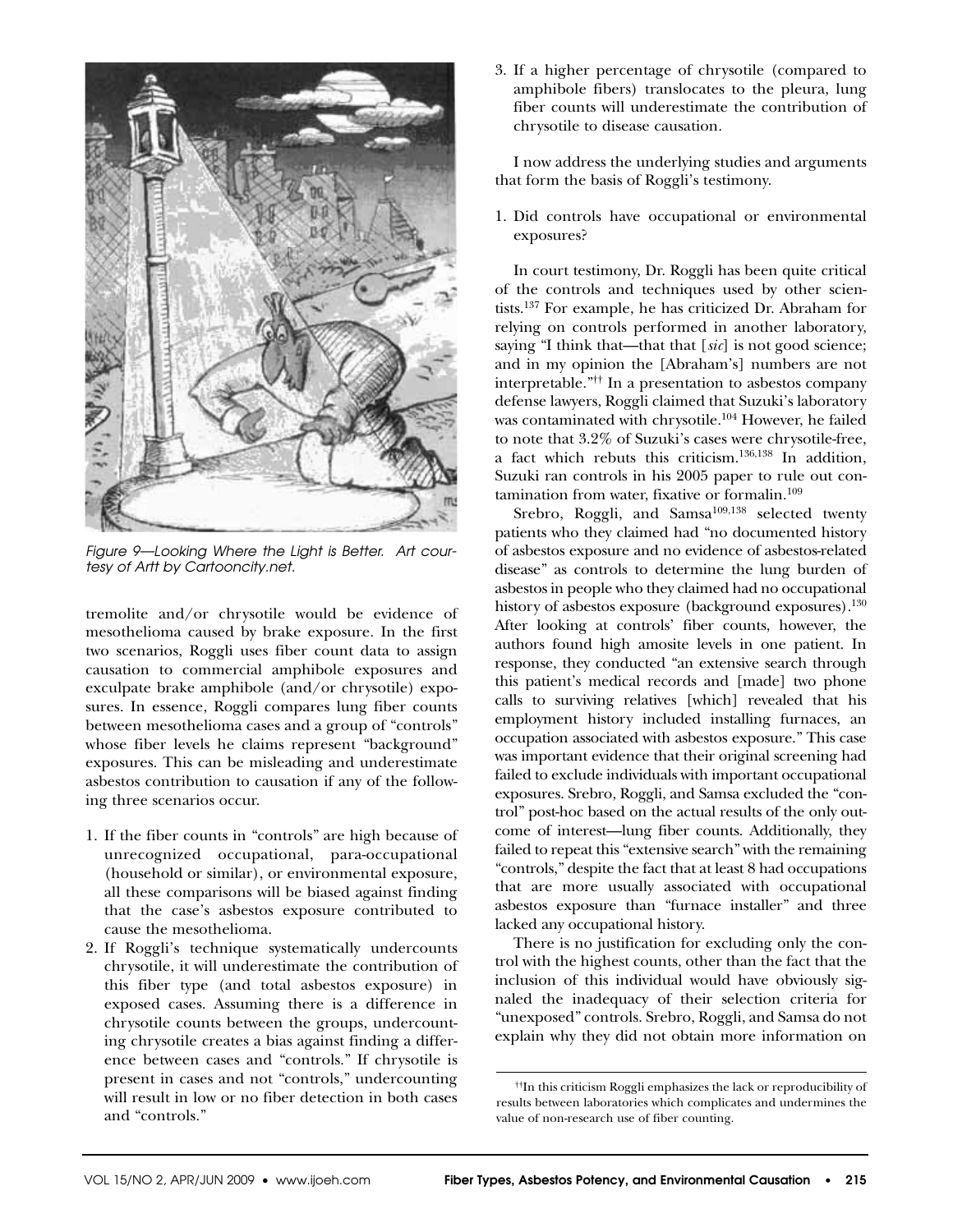the control with the next highest levels and so on down the line.130 Had they used this same standard ("exclude controls with "high" counts) for all controls, they could and should have excluded every "control" but the one with the lowest fiber counts. I have previously described the use of arbitrary and non-standardized criteria for the selection of controls as "differential peeky bias."139

It is unclear why Srebro, Roggli, and Samsa failed to exclude control case 19 from the paper (never mind as a "control"). The paper was based on the premise that it was a study of patients who all had asbestos body counts within their laboratory's "normal range":

This report presents a comparison of data for 18 mesothelioma cases with AB counts (by light microscopy [LM]) within our "normal" range *versus* data for 19 "control" cases with normal lungs at autopsy. Our normal range is 0 to 20 AB/g. . . . [italics in original].130

"Control" case 19 had 22 asbestos bodies per gram, which is higher than Roggli had repeatedly reported (both before, after, and in the 1995 publication of this paper) as the high end of his normal range.45,129–130,140–143

Srebro, the first author and a medical student with no training in occupational medicine at the time she collected the data, conducted the investigation to determine if the controls had a previous history of work with asbestos.144 None of the controls were interviewed because they were all dead at the time the study was conducted.144 The listed occupation for three of the 19 controls was NA (not available) and the researchers had no information on smoking for 10 of the "controls" (Table 4).130 This indicates that Srebro failed to access or record from information sources that almost always contain this information, such as complete medical records or interviews with family members, to determine what jobs or environmental exposures the controls had.

Several of the study controls had likely occupational exposure to asbestos.<sup>130</sup> Control 24, one of the patients with unknown occupation, had the highest total "control" fiber count—more than three times the next highest "control" and the fifth highest level for all the cases reported (18 mesothelioma patients plus 19 controls).130 Other "control" cases with possible occupational asbestos exposure included three manual laborers, two listed as "Air Force," two hospital workers, an electrical engineer, a spinning mill worker, a truck driver with esophageal cancer, and a garage owner. According to the U.S. National Institute of Occupational Safety and Health's (NIOSH's) Work-Related Lung Disease survey, hospital workers, truck drivers, electricians and farmers are in the top ten recorded industries in workers with mesothelioma.145 For example, a garage owner likely will have entered the service area of a garage where asbestos exposures are all too common.145 Similarly, manual laborers, Air Force veterans, electrical engineers, truck drivers and spinning mill workers all may have had occupational exposures to asbestos.‡‡ Ironically, three years before the 1995 study was published, Roggli reported that manual laborers had occupational exposures and had median asbestos body counts of 830, nearly three times higher than levels in shipyard workers  $(295)$ .<sup>146</sup>

Srebro, Roggli, and Samsa did not exclude potentially confounding "environmental" exposures when they labeled their "controls" as having had "background exposure."147 They distinguish household and "environmental" from "background" exposures.<sup>148</sup> Roggli believes household and "environmental" exposures can cause mesothelioma, and has provided examples of environmental exposures that can cause mesothelioma, including "living near an asbestos manufacturing plant or a mine or a mill . . . in Louisiana many of the driveways and playgrounds down there used tailings that Johns Manville had from a manufacturing plant, deposits of tremolite, for example in the El Dorado area of California . . . and . . . Libby, Montana due to the mining operations."148,149 In addition, Roggli believes that household exposures in patients who live with asbestos-exposed workers can cause mesothelioma.127

Srebro, Roggli, and Samsa's "controls" are indistinguishable from their mesothelioma cases. Srebro, Roggli, and Samsa reported that the mean amosite and tremolite, anthophyllite, and actinolite (TAA) levels were statistically significantly different between cases and controls (but failed to note that this was only true after they deleted the "control" patient with the highest fiber counts). Srebro, Roggli, and Samsa reported the mean amosite level for their mesothelioma cases as 270 uncoated fibers per gram of wet lung tissue (uf/gwt) but the correct value appears to be 240 uf/gwt. In the text they report that the one-tailed Wilcoxon test (performed after excluding the control case with elevated amosite levels) showed a statistically significant difference between cases and controls in amosite (p<.006) and tremolite  $(p<.004)$  lung burdens. However, this is incorrect and the authors cannot explain how they achieved this result.§§ In the footnote below their Table 2, the authors write that the same result is a comparison of means, but Wilcoxon is not a comparison of means. Wilcoxon is a non-parametric test for assessing whether

<sup>‡‡</sup>I have reviewed a case of mesothelioma in a truck driver who received occupational exposure to asbestos by adjusting the brakes on his trucks.

<sup>§§</sup>Dr. Samsa responded to my request for an explanation of the statistical analysis and answered, "I'm afraid that I can't be of much assistance as, if my recollection from over a decade ago is correct, my role in the analysis was limited to the exploration of uni-modal versus bi-modal distributions. In re-reading the paper, one thing that would have been helpful to report was how the laboratory values that were below the threshold of detection were treated—for example, were they set to 0, to 1/2 the limit of detection, etc. In the absence of this information, it is difficult to comment on your questions. Perhaps the first author can be of more help."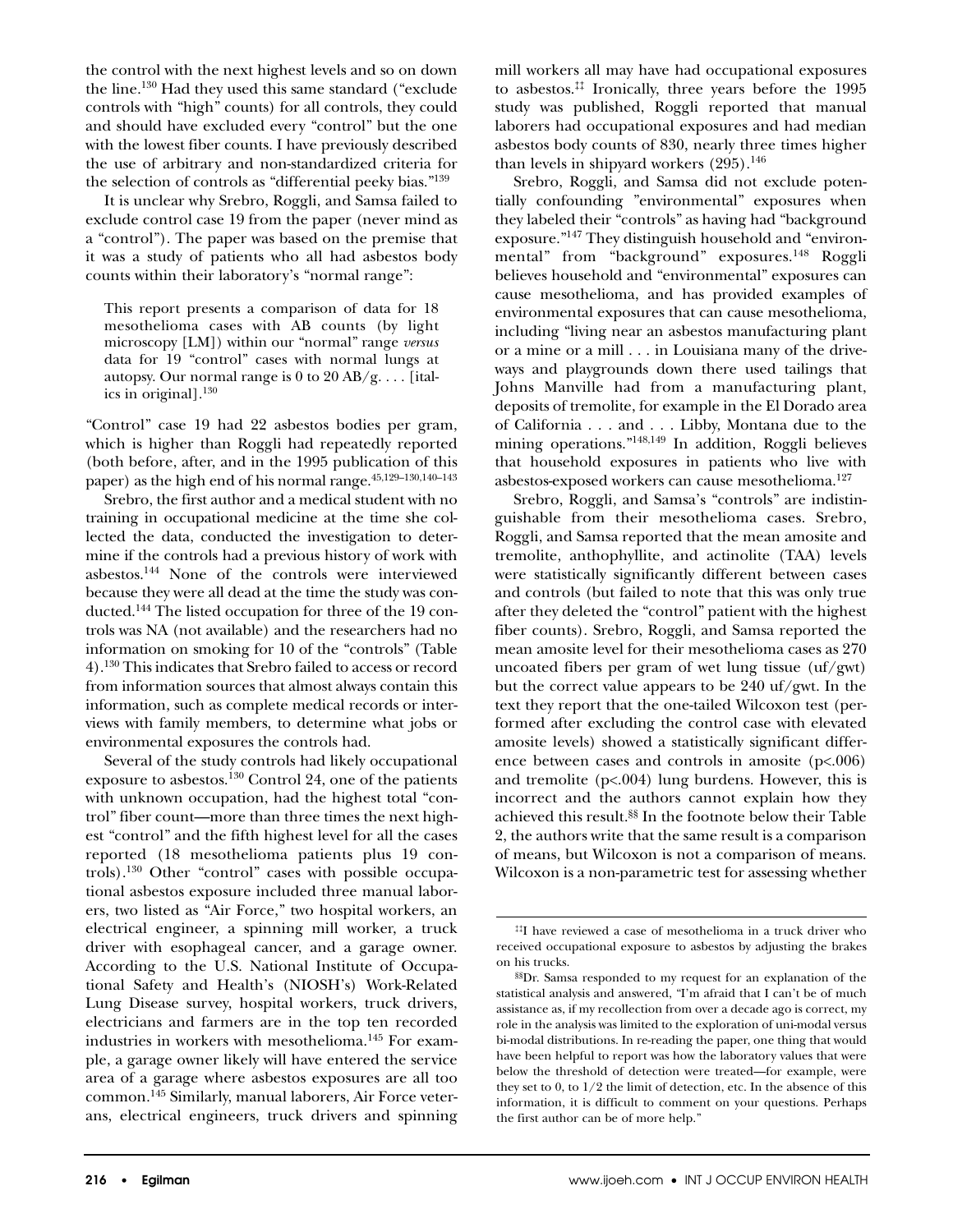

Figure 10—Medians, means, and ranges of uncoated fibers per gram of wet lung tissue in "controls" and mesothelioma cases, based on data from: Srebro SH, Roggli VL, Samsa GP. Malignant mesothelioma associated with low pulmonary tissue asbestos burdens: a light and scanning electron microscopic analysis of 18 cases. Mod Pathol 1995;8:614-21.

two independent samples of observations come from the same distribution. In any case, a two tailed test should have been performed since it was possible that some of the controls had higher fiber counts than the mesothelioma cases. Indeed this turned out to be the case in control 24 and the deleted control. For tremolite, the significance level for the one-tailed Wilcoxon result was p<.063 and for the two-tailed test was <.025. The significance level would be p=.05 for the correct, two-tailed test. However, I have been unable to repeat their statistical results. Even using Roggli's statistical method and after deleting the excluded "control," there was no significant difference for asbestos bodies, total fibers, and chrysotile between cases and controls.

Using the correct (two-tailed) test that accounts for left censored data, the controls and mesothelioma cases fiber counts are not different.150 Fiber counts for both controls and cases overlap (see Figure 10). These results mean that either asbestos did not contribute to any of the cases or the controls do not represent exposures that are without risk. Based on the occupational histories and fiber counts, the latter is clearly the case.

There is no scientific basis to state that a "control" had no occupational exposure to asbestos if there is no information on their work history. It seems that this missing information invalidates Roggli's subsequent papers and individual case causation determinations based upon the data (or rather lack of data) in this study.

2. Did controls have typical/representative "background" exposures?

"Background" asbestos lung levels are a function of background ambient air concentrations, which are related to geographic location. Areas adjacent to asbestos manufacturing plants and mines and cities in general have high levels compared to other areas. There is no standard "background" exposure, as ambient air levels and lung fiber counts vary.151 Srebro, Roggli, and Samsa did not report any information on the geographic distribution of their "controls" and never evaluated environmental or household exposure differences.147 Further, Srebro, Roggli, and Samsa do not distinguish "environmental" or household exposure levels from "background" exposures. Since Roggli himself believes that environmental and household exposures cause mesothelioma,130 his "controls" do not represent a threshold for the induction of mesothelioma.

#### 3. Did the counting method reflect actual fiber levels?

Roggli's scanning electron microscope (SEM) method cannot "see" the thin chrysotile fibers that are most common in the lung and the pleura, which leads to undercounting of chrysotile and the misleading conclusion that chrysotile is not an important cause of mesothelioma. Roggli uses a scanning electron microscope (SEM) set at a magnification of only  $1000\times$  (the method is capable of 10,000-20,000×), which misses chrysotile fibers that are <0.15 $\mu$ m in diameter.<sup>152</sup> As a result, he fails to count most chrysotile fibers which are, on average, .03μm–.07μm in diameter.129,136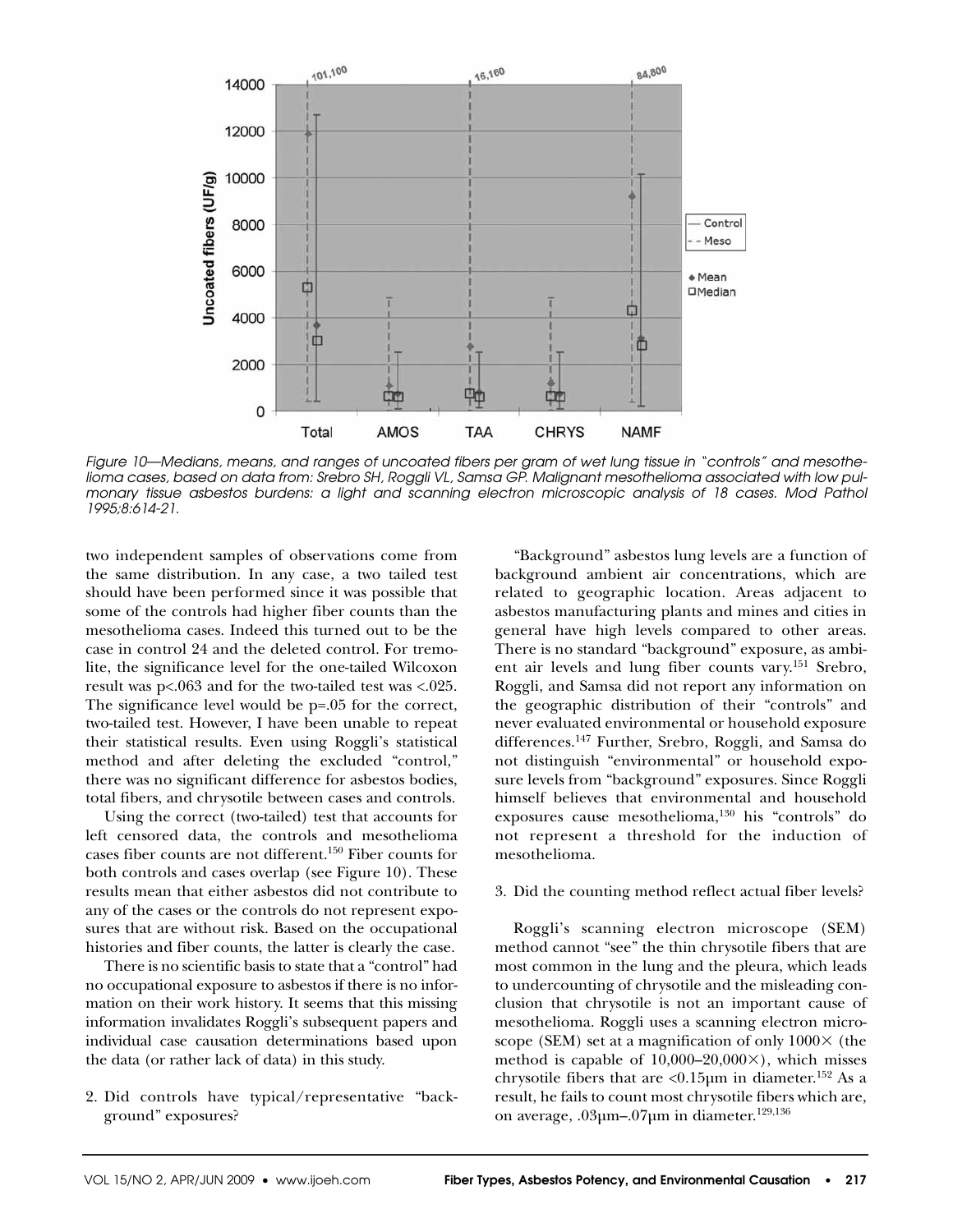The EPA evaluated various measurement methods and concluded:

SEM, for purposes of this rulemaking, was determined to be inadequate for building clearance for the following reasons: (1) Currently available methodologies are not validated for the analysis of asbestos fibers; (2) SEM is limited in its ability to identify the crystalline structure of a particular fiber. (SEM analysis is therefore confined to the identification of structures by elemental composition and morphology); (3) recent studies conducted by NBS have evaluated several types of scanning electron microscopes and the variability between these instruments. (NBS has found the image contrast of the microscopes is difficult to standardize between individual scanning electron microscopes); and (4) currently no laboratory accreditation program exists for accrediting SEM laboratories.<sup>153</sup>

All other US agency protocols that relate to fiber counting use only TEM analysis. These include EPA's Asbestos Hazard Emergency Response Act Proto $col<sup>154</sup> NIOSH 7402<sup>155</sup> ASTM Air sample analysis<sup>156</sup>$ ASTM Dust sample analysis,<sup>157</sup> International Organization for Standardization (ISO) air sample analysis,158 EPA bulk sample analysis,153 and EPA Super Fund site air analysis.<sup>159</sup>

The EPA scientific advisory board on asbestos used strong language to support the use of TEM:

Multiple binning should be evaluated, *but only using TEM-analyzed environmental exposure data that is directly associated with health outcomes*. Studies continue to reveal the importance of fiber width in potency. Fiber width is the most critical dimension in determining deposition site in the respiratory system, plays a significant role in determining surface area exposed to tissue, and may be a factor in mobilizing fibers from alveoli to pleural space. Future attempts to model fiber potency should have at least two bins for width. One possible width division could be an aerodynamic diameter of 2.5 μm, which is the cut point for EPA fine (~respirable) particles. This would be  $\sim 0.5$  for amphibole asbestos and ~0.65 μm width for chrysotile. . . . *only TEM-analyzed environmental exposure data that is directly associated with health outcomes should be used for risk assessment*. [emphasis in original].<sup>91</sup>

Follow-up on chrysotile-exposed textile workers has shown that thin fibers significantly contribute to the risk of contracting asbestos-related lung cancer and mesothelioma.160,161 Roggli admits that his method undercounts chrysotile fibers, but claims that TEM undercounts amosite. $124$  While it is undisputed that amphibole is a cause of mesothelioma, Roggli's flawed method—which systematically undercounts chrysotile—supports his conviction that chrysotile has not contributed to mesothelioma causation in certain individuals or more generally in those exposed to certain chrysotile-tremolite products. His technique is biased in a direction that supports his argument.

Since chrysotile fibers are biopersistent in the pleura and not the lung, while amphiboles are biopersistent in the lung and often fail to reach the pleura, over time chrysotile levels will decrease in the lung. Using a one year half-life for chrysotile and a 20-year half-life for amphiboles, the amount of chrysotile remaining in the lung 30 years after exposure would be 1 billionth of what was inhaled, while almost 30% of the amosite would still be present in the lung.

Elsewhere, Roggli has undermined the validity of Srebro, Roggli, and Samsa's conclusions on the question of chrysotile causation in general and the contribution of chrysotile-containing products (like asbestos brakes) to the induction of a mesothelioma in any particular individual. In a 2000 paper, he states that, "Fiber burden studies do not accurately reflect past exposures to chrysotile."162 At that point, he maintained that these studies "afford limited information regarding the role of chrysotile asbestos-related lung cancer since chrysotile is broken down in and removed from the lung. And long, thin, greater than 5 micron chrysotile fibers are not readily detectable by our technique."<sup>162</sup>

4. Did the counting method count short fibers?

Roggli's method fails to count fibers that are shorter than 5 μm in length, leading to further undercounting of chrysotile and over-emphasis on the role of amphiboles in causation.

All scientists who have published on pleural fiber counts find short fibers to be the most common and often the only pleural fiber.105,163,164 The combined effect of using an insensitive instrument and the deciding to not count short fibers is dramatic. In one blinded cross-laboratory comparison on the same patient, Dodson et al. found 84 chrysotile fibers while Roggli reported only one.164

5. Was a standard procedure used for all cases and controls?

Srebro, Roggli, and Samsa used two different methods to prepare tissue specimens. They described these methods as follows:

AB counts for all 19 control cases and for 6 mesothelioma cases (Cases 2 and 13 to 17) were quantified using the technique of Smith and Naylor for approximately 5-g samples of lung tissue. In six mesothelioma (Cases 3, 5, 6, 7, 10, and 18) limited lung tissue (<1.0 g) was available. For these cases, our laboratory developed a hypochlorite digestion procedure [modified from Williams et al].<sup>130</sup>

Srebro, Roggli, and Samsa then cited a 1986 paper (by Roggli, Pratt, and Brody) that compared the valid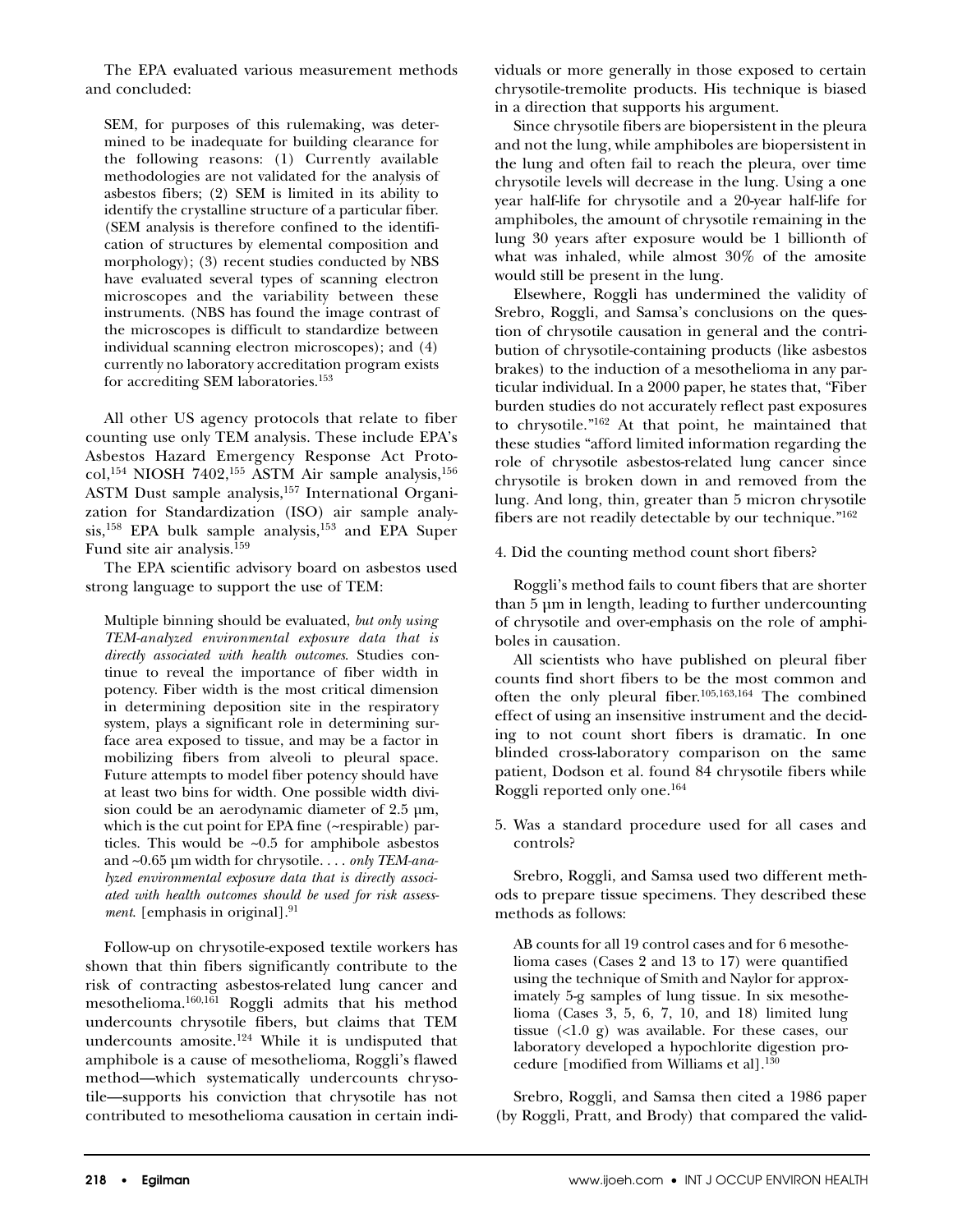ity of the two techniques, stating "on average, [the modified techniques values were] within 10% of values determined by the Smith and Naylor procedure."143 However, the earlier paper's comparison related only to asbestos bodies. Srebro, Roggli, and Samsa failed to report the range of counts for their subjects, which showed that values differed by 10 fold (0.31–3.53) between techniques. This ten-fold range indicates that the different techniques are not comparable.

6. Can fiber counting determine how long a fiber has been in the lung?

Pathologic evaluations cannot determine when a fiber entered the body and recent exposures do not contribute to cancer formation.136

7. Was crocidolite found in cases or controls?

Srebro, Roggli, and Samsa did not find any crocidolite in any patients, but Roggli misreports this fact in subsequent publications. Srebro, Roggli, and Samsa never found crocidolite, but in every subsequent publication of his data, Roggli lists the amosite counts as "AC" (amosite and crocidolite). This is misleading, because Roggli's SEM method will miss the vast majority of crocidolite fibers, which are too thin to be seen at Roggli's preferred microscope setting.165

8. Was a standard method used to compare cases to his "controls"?

Srebro, Roggli, and Samsa's paper states that their "study demonstrated that approximately one-third (6 of 18) of the mesothelioma cases have asbestos fiber burdens greater than 95% of the control levels" They concluded that these cases were caused by asbestos.<sup>130</sup> The authors fail to explain what this is 95% *of*. However, in recent testimony, Roggli explained: "There was one control case which we eventually threw out because we discovered through work that Dr. Srebro did that that person had an occupational exposure. That's the 95 percent."144

A close reading of the paper shows that their comparison was ad hoc:

• They discounted values for cases if there they only found one fiber.

Srebro, Roggli, and Samsa wrote that in mesothelioma cases 6, 7, and 14, amosite fibers were detected but were not clearly above background level because the calculated values were based on a single fiber detected (*versus* none detected in controls)[italics in original]." Srebro, Roggli, and Samsa classified all these cases as of "uncertain etiology."130 Roggli recently testified on this issue, saying, "[W]e typically require 2

[fibers] to be an unambiguous result. Two fibers. One fiber even though it's more than we found in our control still might be just a matter of chance and [an] ambiguous result."144

• In contrast, they did not discount values for "controls" if the fiber estimate was based on only one fiber.

Tremolite fiber counts in controls 20, 22, 24, 25, 31, and 35 are all based on finding a single fiber. Two of these "single fiber" controls (20 and 24) had the highest tremolite values for all "controls" (2540 and 1770, respectively). In all subsequent evaluations, Roggli only attributes causation to tremolite exposure if levels are above these two "one fiber" controls. Except for a single chrysotile fiber found in controls 29 and 34, Srebro, Roggli, and Samsa found no chrysotile in any "controls," but nevertheless use these as a basis for comparison with case chrysotile levels.<sup>130</sup>

Roggli's inconsistent exclusion of fiber counts based on the finding of a single fiber has an important impact on his conclusions. Roggli discounts brake exposure as a cause for mesothelioma in case 5 in his 2003 brake study, based on two of the single fiber tremolite "control" cases  $(20 \text{ and } 24)$ .<sup>129</sup> Otherwise, case 5 has higher tremolite levels than all but one of his "controls" (and no amphiboles). This would meet his original criteria of determining that asbestos caused a mesothelioma if he finds a fiber count that exceeds those reported in 95% of his controls.

Finkelstein reviewed Butnor, Sporn, and Roggli's comparison of brake worker and control fiber counts and elegantly showed that the authors performed an incorrect statistical analysis by comparing medians.<sup>166</sup> Finkelstein's correct analysis revealed that cases had significantly more tremolite than the 1995 "controls" (Figure 11). Roggli responded to Finkelstein's critique by stating, "What Dr. Finkelstein seems to ignore is that in 'every case' with an elevated level of chrysotile or non-commercial amphibole fibers, there was also an elevated level of commercial amphibole fibers (amosite or crocidolite)."167 However, Roggli found no amosite or crocidolite in either case 4 or 5. Case 4 had no asbestos bodies, and according to Roggli chrysotile can form asbestos bodies.<sup>141</sup>

• Srebro, Roggli and Samsa discounted fibers found when the result was positive but below the highest detection limit in any of the "controls."

Srebro, Roggli and Samsa discounted the results in case 2 because they claimed that they used a larger tissue sample size  $(5 g)$  than that used for some of the other cases, and as a result had a lower detection limit than all of the controls. However, case 2's tissue sample was the same size as that of all the "controls." The paper reports that analysis was conducted with "approxi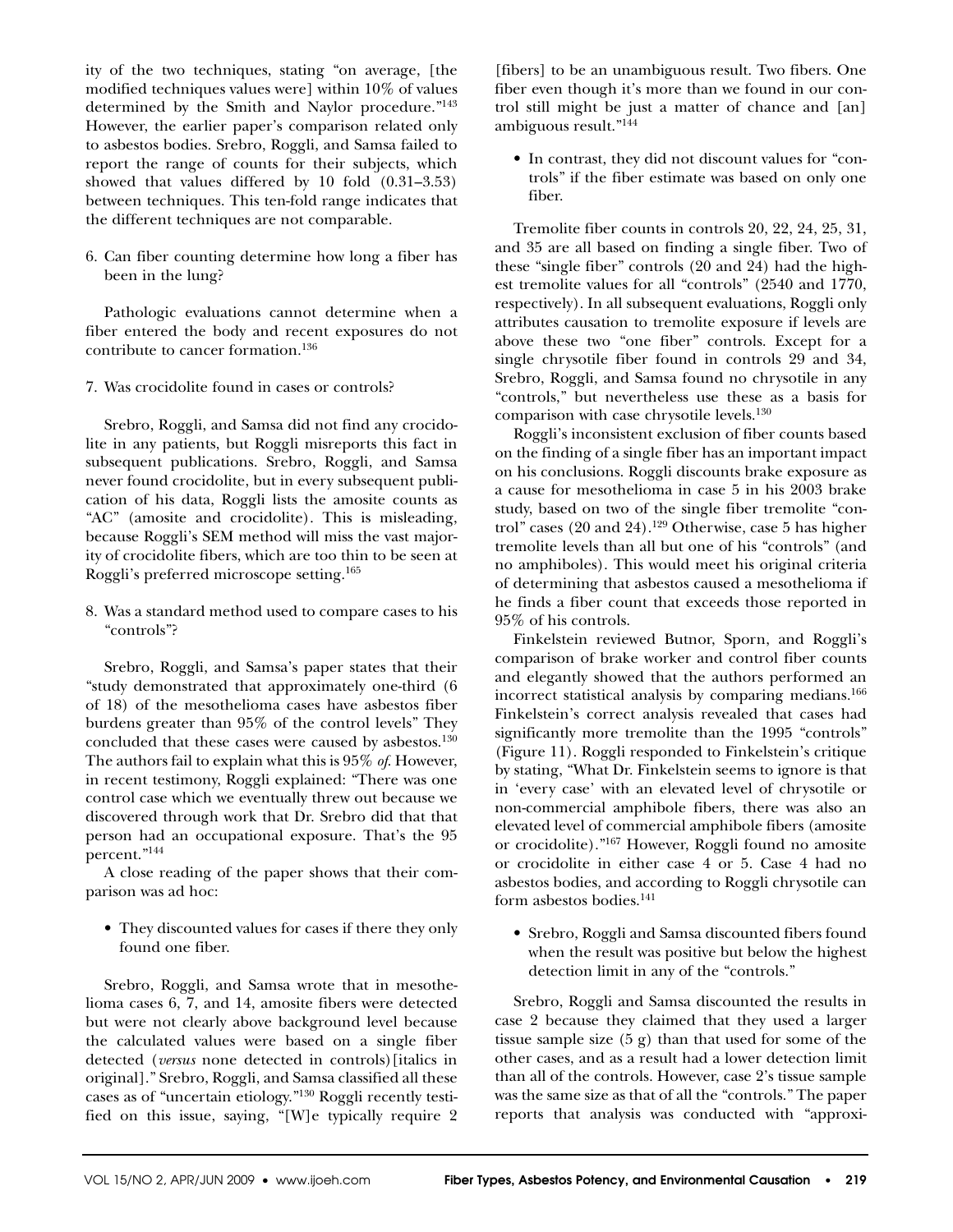mately 5-g samples" for all controls and "six mesothelioma cases (Cases 2 and 13 to 17)." Although case 2 worked at shipyards during WWII and had amosite fibers in his lung, Srebro, Roggli and Samsa classified it as of "uncertain etiology."

• Srebro, Roggli and Samsa discounted chrysotile as a cause even if the levels were greater than 95% of all "controls."

Srebro, Roggli, and Samsa wrote,

One additional case (Case 17) demonstrated a chrysotile fiber count greater than 95% of the levels for the controls but not greater than all of the control values. However, SEM is not as sensitive at detecting chrysotile fibers, which are frequently less than 5 μm in length and thinner than 0.1 μm.

The authors here paradoxically conclude that although this case met their criteria for assigning asbestos causation—and indeed would have exceeded those criteria if their own methodology had been more accurate—that the role of asbestos causation in this case was nevertheless "uncertain." This appears to be an admission that their methodology is fatally flawed, at least with respect to the evacuation of chrysotile as a cause of mesothelioma.

Roggli has changed his criteria for comparing new cases to his historical controls on several occasions. In 2002, he compared new cases to the highest detection level for chrysotile in any "background case" (control), which was  $2540$  uf/gwt (see Table 2).<sup>128</sup> In 2003, he compared new cases to the highest actual recorded value for chrysotile (1000 uf/gwt) but continued to compare tremolite to the highest detection limit in any "control."129 He also dropped the 95% comparison after the original paper, and since 2002 he appears to require that the case have fiber levels that "exceed all controls" to qualify as a potential asbestos-caused case.<sup>136</sup>

As noted at the beginning of this section and consistent with his interpretation of cases 4 and 5, Roggli has testified that he would not attribute causation to brake exposure even if the patient had elevated lung chrysotile and/or tremolite levels, essentially admitting that he does not follow his own methodology if the results conflict with his prior opinion that brake exposures cannot cause mesothelioma.<sup>136</sup>

9. Are there problems with the approach to attribution of causation in individual cases?

Roggli has asserted that lung fiber counts must exceed "background or control" to establish causation.124 This presumes that there is a threshold for asbestos induction of mesothelioma and that the threshold is at or below "background." However, Roggli himself has stated that "no threshold has been identified for asbestos exposure below which mesothelioma will not



Figure 11—Tremolite levels of brake workers vs. controls, reproduced with permission from: Finkelstein MM. Asbestos fibre concentrations in the lungs of brake workers: another look. Ann Occup Hyg 2008;52:455-61.

occur."124 In the lung, there is no qualitative difference between asbestos fibers from "background" exposure and those from asbestos products. If asbestos can cause mesothelioma, then fibers from "background" or ambient air can cause mesothelioma.10,12,26–28,160,168–174 Therefore, there is no reason to exclude them as causes of mesothelioma. In this issue, Azuma et al. provide further evidence that there is no threshold for asbestos induction of mesothelioma, as Roggli has done in an affidavit:

It is also my opinion that it is the total dose of asbestos, regardless of fiber type, that the patient experiences that causes the disease, . . . It is further my opinion that each and every exposure to asbestos that an individual with mesothelioma experienced in excess of a background level is a substantial contributing factor in the development of the disease.<sup>131</sup>

If a threshold for asbestos induction of mesothelioma exists, and lung fiber burden drives pleural levels, then "background" exposures that reach the pleura will be added to "occupational" exposures and contribute to induction of the cancer and/or promote its growth. According to Roggli, it is the combined total dose of asbestos which causes mesothelioma.136 Roggli believes that seven fiber-years of chrysotile exposure are required to cause mesothelioma, except for household or environmental exposure.<sup>136</sup> However, if two products each contribute one-half of the dose necessary (in Roggli's view) to cause the mesothelioma, he will not attribute any role in causation to either one.<sup>127</sup> This reasoning has no scientific basis. When it comes to legal causation, which calls for a contribution to be "significant" at some comparative exposure level, it may be reasonable to conclude that an exposure was trivial (for example 1 fiber out of one billion), but Roggli's position that an exposure that constitutes 50% of the sufficient dose is trivial is erroneous. Interestingly, in some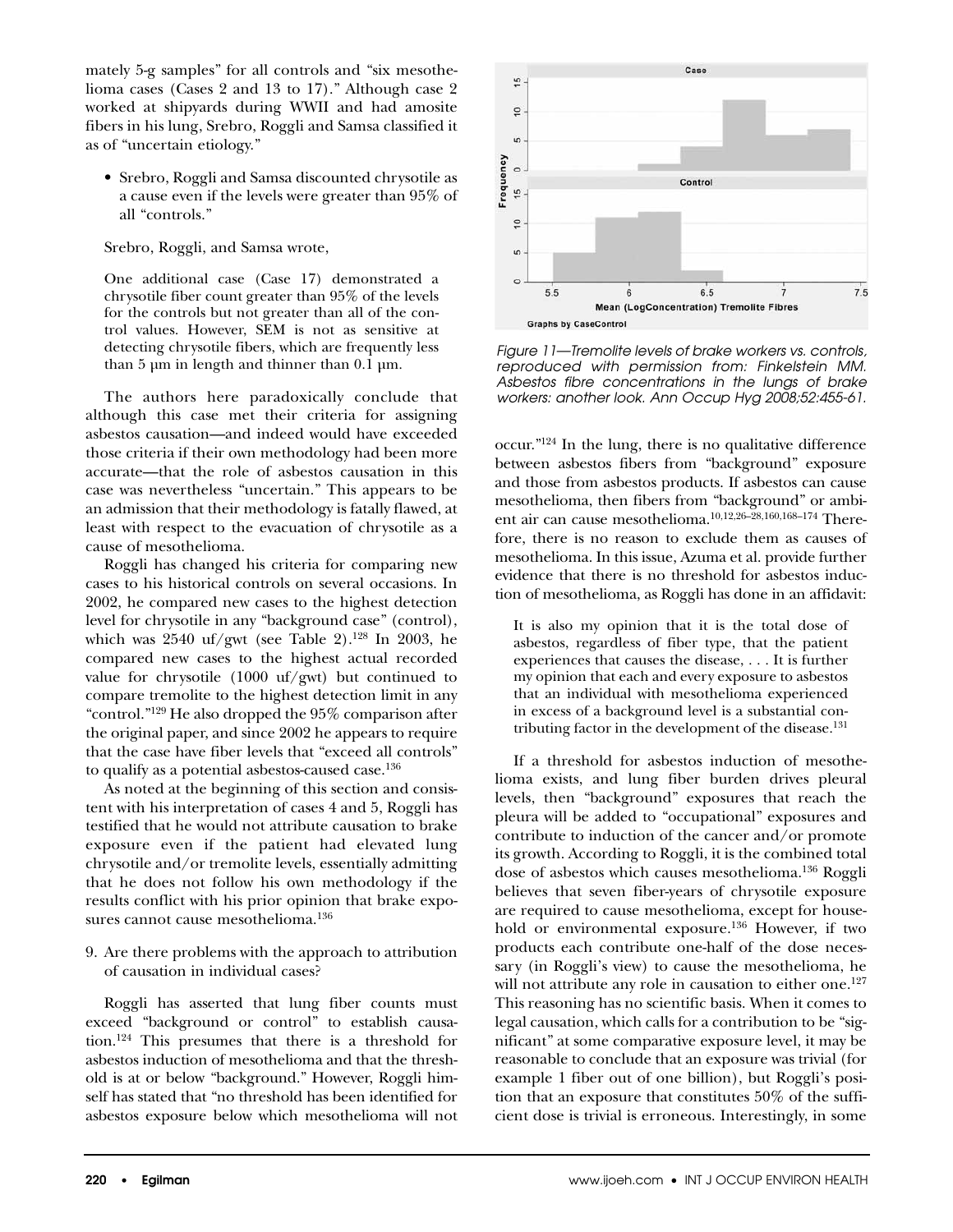|                                                                 | and Samsa (1995) <sup>130</sup> | TABLE 3 Various Presentations of the Same Data on Control Fiber Counts Originally Reported by Srebro, Roggli, |                                               |                                                                  |                                              |                                                 |                                   |                       |
|-----------------------------------------------------------------|---------------------------------|---------------------------------------------------------------------------------------------------------------|-----------------------------------------------|------------------------------------------------------------------|----------------------------------------------|-------------------------------------------------|-----------------------------------|-----------------------|
| Paper                                                           | AB/gm                           | Fibers/gm<br><b>Total</b>                                                                                     | Crocidolite Amosite                           |                                                                  | Crocidolite<br>Amosite/<br>Q<br>S            | Anthophylite (TAA)<br>Actinolyte,<br>Tremolite. | Chrysotile                        | Number of<br>Controls |
| Original<br>$data$ <sup><math>30</math></sup><br>actual<br>1995 | $3(-0.2-22)$                    | Range: 420-12,700<br>Median: 2990<br>Mean: 4330                                                               | Reported<br>as "not<br>identified"<br>a<br>Sa | Median: ND*<br>Mean: ND*                                         | combination<br>presented<br>No data<br>as AC | Range: <170-2540<br>Median: ND*<br>Mean: 470    | Median: ND*<br>Mean: 75           | $\overline{0}$        |
| 2000161                                                         | 2.9 (0.2-22)                    | Range: <170-<2540<br>Median: <600                                                                             |                                               | crocidolite (AC)<br>Amosite levels<br>amosite and<br>reported as | Range: <100-2540<br>Median: <600             | Range:<170-<2540<br>Median: <600                | Range: <100-<2540<br>Median: <600 | $\overline{P}$        |
| 2002128                                                         | $3(0.2 - 22)$                   | Not reported                                                                                                  | reported<br>$\frac{1}{2}$                     | reported as AC<br>Amosite levels                                 | Range: <100-<2540<br>Median: <600            | Range: <170-<2540<br>Median: <600               | Range: <100-<2540<br>Median: <600 | $\overline{0}$        |
| 2003129                                                         | $3(-0.2-22)$                    | Not reported                                                                                                  |                                               | reported as AC<br>Amosite levels                                 | Range: <100-<2540<br>Median: <600            | Range: <170-2540<br>Median: <600                | Range: <100-1000<br>Median: <600  | 20                    |
|                                                                 | $^*$ ND= below detection Limits | Shading shows data that is incorrect or different from other reports of the same data.                        |                                               |                                                                  |                                              |                                                 |                                   |                       |

circumstances Roggli does not adhere to his own seven fiber-years of exposure rule. For instance, Roggli will attribute asbestos causation in household exposure mesothelioma cases despite the fact that he doesn't "know any way in a household-contact case to apply the [his] seven to ten fiber cc year rule [for chrysotile] or the .01 fiber cc rule for amphibole fibers."148

Roggli's position is different from the legal standard as described by Keeton and Prosser, that:

In products liability involving asbestos, where the plaintiff has sufficiently demonstrated both lung disease resulting from exposure to asbestos and that the exposure was to the asbestos products of many different, but identified, suppliers, no supplier enjoys a causation defense solely on the ground that the plaintiff would probably have suffered the same disease from inhaling fibers originating from the products of other suppliers.175

and:

When the conduct of two or more actors is so related to an event that their combined conduct, viewed as a whole, is a but-for cause of the event, and application of the but-for rule to them individually would absolve all of them, the conduct of each is a cause in fact of the event.175

10. Is the assumption that automobile mechanics do not work with brake and/or clutch products that contain amosite or crocidolite correct?136

In an introduction to a 1968 paper that reported asbestos exposures in brake mechanics, Ford Motor Company's industrial hygienists wrote, "The brake linings in current use may contain 40 to 60% asbestos when manufactured—the asbestos being normally in the chrysotile from, and occasionally in the amosite form."176 Borg Warner used crocidolite in some automobile clutches and brake bands.177 Maremont used crocidolite in its automobile parts operation which produced brakes, clutches, and mufflers.178 Several brake and clutch manufacturing companies purchased amphibole fibers from the North American Asbestos Corporation between 1954 and 1974.179,180 These include Bendix, Victor, Raybestos-Manhattan and Delco Moraine, a General Motors subsidiary. In a government review, Blau reported that manufacturing companies had used amosite and crocidolite in brakes.181 Some brake patents called for the use of either crocidolite or amosite (see Table 5).

11. Did researchers consider evidence of synergy between chrysotile and amosite?

Roggli has attributed causation solely to amphibole fiber, irrespective of the chrysotile or tremolite count, unless he can estimate a 7–10 year chrysotile exposure.148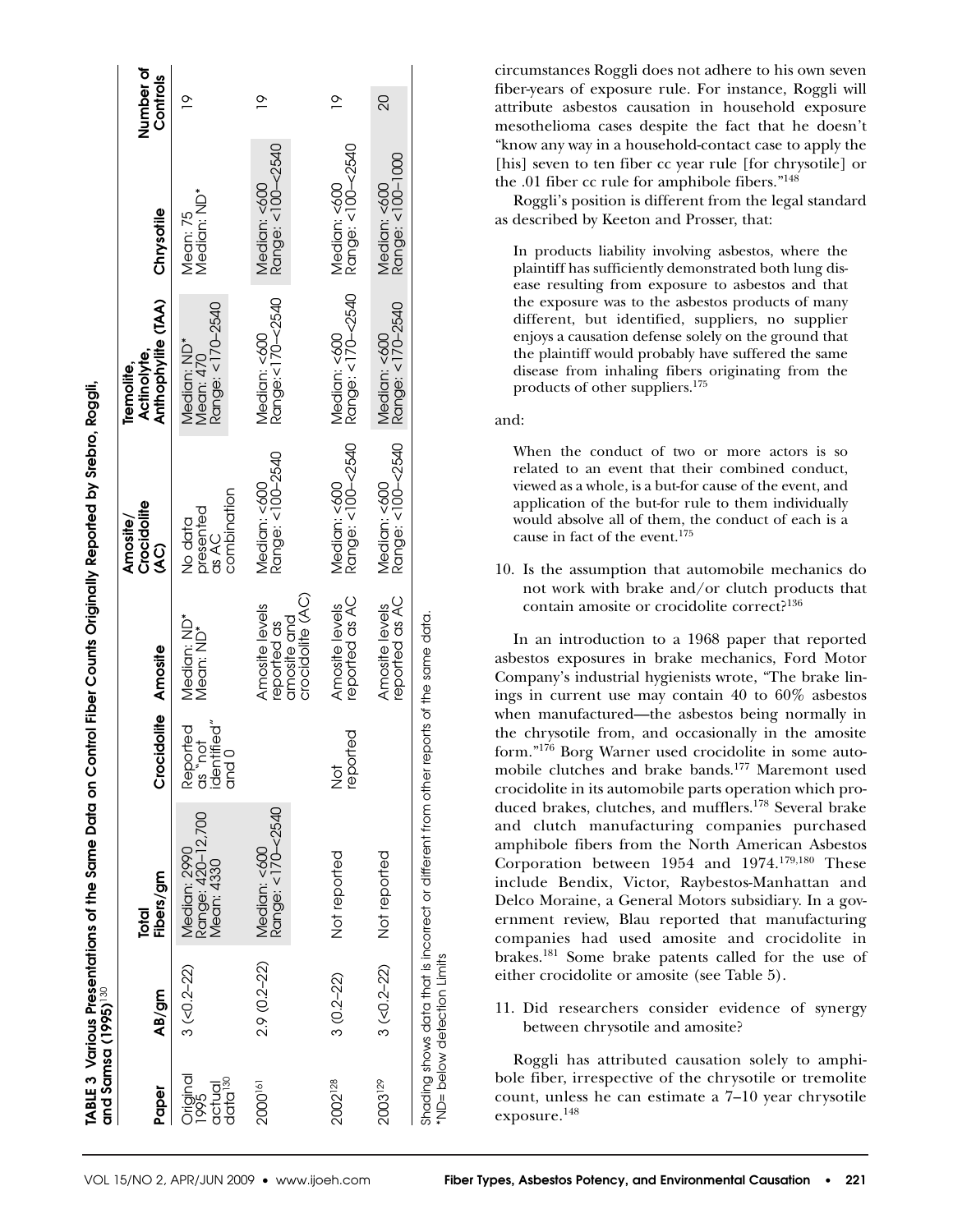|                      |                    |                              |                                            |                           |                   |                         | Uncoated Fibers (UF/g) <sup>e</sup> |               |  |
|----------------------|--------------------|------------------------------|--------------------------------------------|---------------------------|-------------------|-------------------------|-------------------------------------|---------------|--|
|                      | Patient Age/Sex    | <b>Diagnosis<sup>a</sup></b> | Occupation <sup>b</sup>                    | <b>Smoke</b> <sup>c</sup> | AB/g <sup>d</sup> | <b>AMOS<sup>f</sup></b> | <b>TAA</b> <sup>9</sup>             | <b>CHRYSh</b> |  |
|                      | Mesothelioma Cases |                              |                                            |                           |                   |                         |                                     |               |  |
| 1                    | 56/M               | <b>BPL-R</b>                 | Painter/spackler                           | 70 PY                     | < 15.0            | $<$ 4060                | 16,160                              | $<$ 4060      |  |
| $\sqrt{2}$           | 60/M               | EPE                          | Shipyard worker (WWII)                     | S                         | 14.4              | 60                      | 60                                  | $<$ 60        |  |
| 3                    | /M <sup>i</sup>    | EPL-R                        | <b>Brake repair</b>                        |                           | 14.0              | 1440                    | 2170                                | 720           |  |
| 4                    | 60/M               | <b>BPE</b>                   | Truck driver (vermiculite)                 | 132 PY                    | < 12.4            | 1360                    | <680                                | <680          |  |
| 5                    | 68/F               | DPL-L                        | No history of exposure                     |                           | 9.8               | <660                    | 1980                                | <660          |  |
| $\overline{6}$       | 52/M               | SPL-R                        | Ship engine room/ brake repair             | 40 PY                     | 7.1               | 280                     | 550                                 | $<$ 280       |  |
| 7                    | 65/M               | EPL-R                        | Navy                                       | 52 PY                     | 6.4               | 1070                    | 7490                                | 4280          |  |
| 8                    | 77/M               | SPL-R                        | Sales                                      |                           | < 5.2             | $<$ 390                 | 1570                                | $<$ 390       |  |
| 9                    | 68/M               | EPL-L                        | Railroad machinist                         | 35 PY                     | < 5.0             | < 510                   | < 510                               | < 510         |  |
| 10                   | 67/M               | <b>BPL-R</b>                 | Merchant marine                            | <b>NS</b>                 | < 3.0             | < 1080                  | 1080                                | $<$ 1080      |  |
| 11                   | 61/M               | EPL-R                        | Carpenter                                  | <b>20 PY</b>              | < 3.0             | $<$ 310                 | $<$ 310                             | $<$ 310       |  |
| 12                   | 65/M               | <b>BPC</b>                   | Weigh station employee                     |                           | 2.8               | <690                    | 690                                 | <690          |  |
| 13                   | 58/F               | DPL-L                        | Teacher aide (building exposure)           |                           | 2.8               | < 870                   | 4330                                | < 870         |  |
| 14                   | 66/M               | <b>BPL-L</b>                 | <b>Brake repair</b>                        | XS (16 yr)                | 2.6               | 120                     | 240                                 | < 120         |  |
| 15                   | 57/F               | PL                           | Wife of shipyard worker                    | 40 PY                     | 2.0               | $<$ 4860                | 9720                                | $<$ 4860      |  |
| 16                   | 45/M               | PE                           | Attorney (building exposure as<br>student) | <b>24 PY</b>              | 1.0               | < 1220                  | 1220                                | < 1220        |  |
| 17                   | 53/M               | EPL-L                        | Accountant (building exposure)             |                           | < 0.2             | < 640                   | 1270                                | 640           |  |
| 18                   | 45/M               | EPL-R                        | No history of exposure                     |                           | < 3.0             | $<$ 440                 | $<$ 440                             | $<$ 440       |  |
| <b>Control Cases</b> |                    |                              |                                            |                           |                   |                         |                                     |               |  |
| 19                   | 64/M               | MI                           | Hospital, farmer                           | <b>NS</b>                 | 22.0              | $<$ 990                 | $<$ 990                             | $<$ 990       |  |
| 20                   | 76/M               | ALL                          | Manual labor                               |                           | 19.6              | $<$ 1770                | 1770                                | $<$ 1770      |  |
| 21                   | 40/M               | <b>GBM</b>                   | Manual labor                               |                           | 9.7               | < 100                   | 210                                 | < 100         |  |
| 22                   | 61/M               | Esophageal<br>cancer         | Truck driver                               |                           | 8.9               | $<$ 400                 | 400                                 | $<$ 400       |  |
| 23                   | 64/M               | Melanoma                     | Air force                                  | <b>NS</b>                 | 7.4               | < 570                   | $570$                               | < 570         |  |
| 24                   | 64/M               | Alzheimer's                  | NA.                                        |                           | 5.4               | $<$ 2540                | 2540                                | $<$ 2540      |  |
| 25                   | 59/M               | Gastric<br>cancer            | Guard                                      | <b>NS</b>                 | 3.5               | $<$ 470                 | 470                                 | $<$ 470       |  |
| 26                   | 53/M               | ABE                          | Air force                                  | <b>NS</b>                 | 3.0               | <760                    | <760                                | <760          |  |
| 27                   | 71/M               | <b>CLL</b>                   | Music                                      | 50 PY                     | 3.0               | $300$                   | 890                                 | $<$ 300       |  |
| 28                   | 61/M               | CAD                          | Garage owner                               |                           | 2.8               | <170                    | <170                                | < 170         |  |
| 29                   | 51/M               | Cirrhosis                    | Manual labor                               |                           | 2.2               | < 1000                  | < 1000                              | 1000          |  |
| 30                   | 53/M               | Hepatoma                     | Spinning mill                              |                           | 2.2               | <650                    | 1310                                | $<$ 650       |  |
| 31                   | 28/M               | ALL                          | Air Force                                  | <b>NS</b>                 | 1.0               | $<$ 960                 | 960                                 | $<$ 960       |  |
| 32                   | 36/M               | Pancreatitis                 | NA.                                        |                           | 1.0               | <790                    | <790                                | <790          |  |
| 33                   | 67/M               | <b>GBM</b>                   | <b>NA</b>                                  |                           | 0.8               | $<$ 430                 | $<$ 430                             | $<$ 430       |  |
| 34                   | 71/M               | <b>ESRD</b>                  | <b>Business supply store</b>               | XS (pipe)                 | 0.4               | < 510                   | < 510                               | 510           |  |
| 35                   | 64/M               | MI                           | Electrical engineer                        | <b>NS</b>                 | 0.4               | $370$                   | 370                                 | $370$         |  |
| 36                   | 85/M               | <b>CVD</b>                   | Manual labor                               | XS                        | 0.2               | <600                    | <600                                | <600          |  |
| 37                   | 63/M               | <b>AAA</b>                   | Hospital aide                              |                           | < 0.2             | <600                    | <600                                | <600          |  |
|                      |                    |                              |                                            |                           |                   |                         |                                     |               |  |

Key (Shading not in original)

= Case with single amosite fiber dismissed as "uncertain etiology" (Cases 2, 6, 14)

= Case with counts below or equal to controls dismissed as "uncertain etiology" (Cases 5, 8 – 12)

= Case with chrysotile levels above 95% of controls dismissed as "uncertain relationship" to asbestos (Case 17)

= Causal case

aAAA, abdominal aortic aneurysm; ABE, acute bacterial endocarditis; ALL, acute lymphoblastic leukemia; B, biphasic; CAD, coronary artery disease; CLL, chronic lymphocyctic leukemia; CVD, cardiovascular disease; D, desmoplastic; E, epithelial; ESR, endstage renal disease; GBM, glioblastoma multiforme; L, left; MI, myocardial infarction; PC, pericardial; PL, pleural; PE, peritoneal; R, right; S, sarcomatous.

bNA, not available.

cNS, nonsmoker; PY, pack-years; S, smoker (unknown duration/quantity); XS, ex-smoker.

dAB/g, asbestos bodies per gram of wet lung by light microscopy.

eUF/g, total uncoated fibers ≥5 μm (in length) per gram of wet lung by scanning electron microscopy.

f AMOS, amosite.

gAA, tremolite, anthophylite, actinolite.

hCHRYS, chrysotile.

i No age reported by Srebro, Roggli, Samsa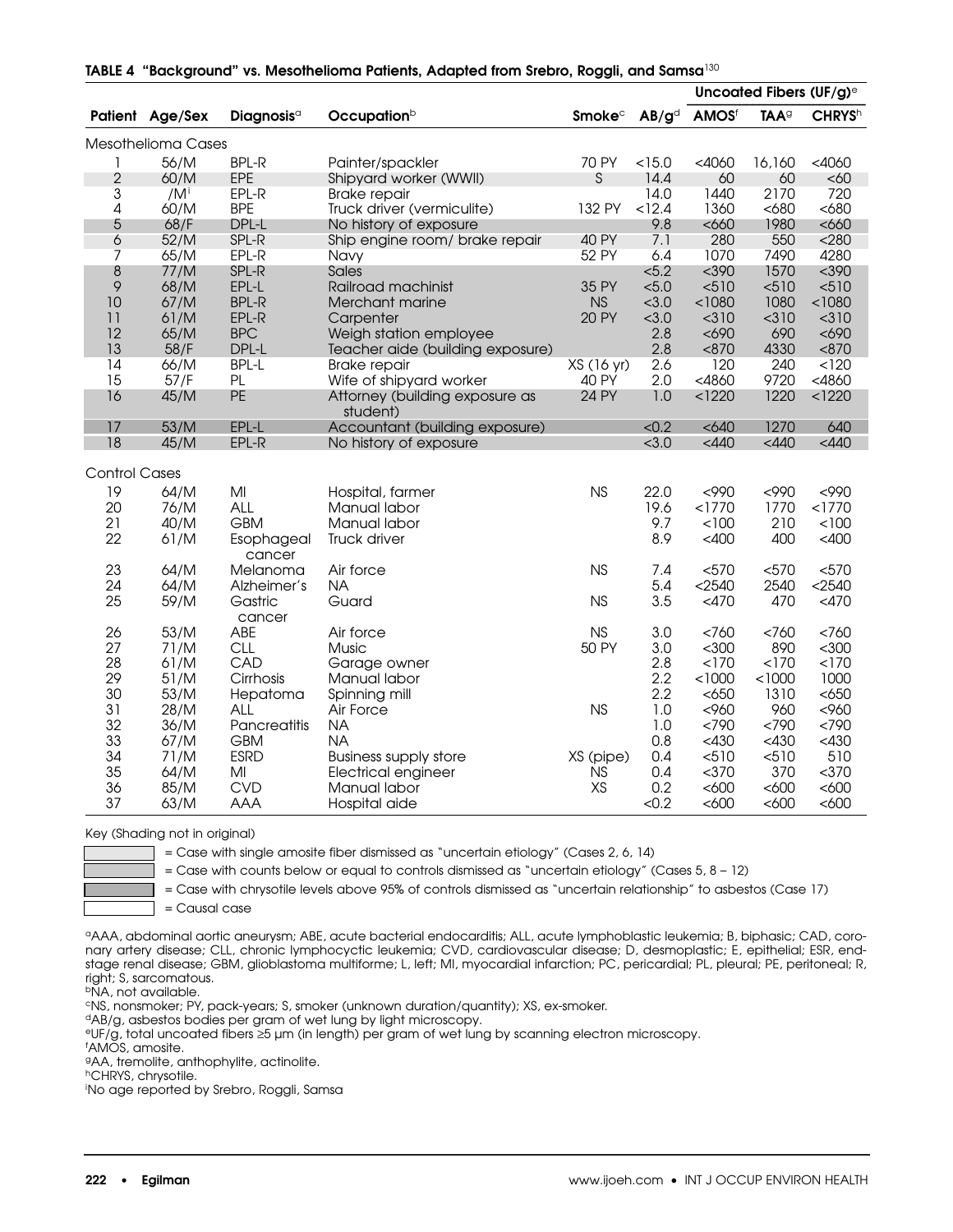| TABLE 5 United States Brake Patents which Include Amphibole Fibers |  |  |  |
|--------------------------------------------------------------------|--|--|--|
|                                                                    |  |  |  |

| <b>Patent Number</b> | Comment                                                                                                                                                                                                                                                                                                                                            | Year |
|----------------------|----------------------------------------------------------------------------------------------------------------------------------------------------------------------------------------------------------------------------------------------------------------------------------------------------------------------------------------------------|------|
| 2227424              | Johns Manville patent for a brake lining includes the following description:<br>"In the friction materials of the present invention, heat resistant fibers of<br>chrysotile, amosite, or other variety of asbestos fibers adapted for use in<br>friction materials are used as the fibrous component associated with the<br>friction composition." | 1941 |
| 2943010              | Raybestos patent for laminated composite fabric break lining in which<br>"examples of the types of asbestos fibers which are suitable for use in this<br>process are chrysotile, crocidolite or amosite."                                                                                                                                          | 1960 |
| 3624234              | Raybestos-Manhattan's patent for a friction material for use in "automotive"<br>and industrial brakes or clutches" called for typical materials including 20%<br>anthophylite and 20% chrysotile asbestos.                                                                                                                                         | 1969 |

Roggli's fiber year estimates are based on the QAMA mine studies, whose exposure monitoring never measured fibers and whose results were no better than guesses.94 He has not examined the validity of this data.\*\*\* McDonald, the designer of the Quebec Asbestos Mining Association studies, in an unpublished paper made public in the Tobacco Company archives, wrote:

. . . converting from particles to fibers a difficult and dubious operation. Even in chrysotile mining and milling, the range of conversion ratios is at least 40 fold. A problem of similar magnitude concerns the equivalence in fiber terms of measurements made in the general environment, nearly all of which are gravimetric and usually expressed in nanograms per cubic meter  $(ng/m)^3$ . The conversion factor relating mass to optical fiber concentration had a range of  $5-150$  and probably varied with fibre type.<sup>182</sup>

Roggli claims the 7–10 fiber-year dose is the dose at which the mesothelioma rate doubles in miners.<sup>133</sup> However, "doubling doses" are not required to establish a cause-effect relationship.183,184 This is particularly true when there is pathologic or historical evidence of exposure to asbestos.

At any rate, as described above there is substantial evidence that chrysotile and amphiboles act super additively or synergistically even if chrysotile itself is not a complete carcinogen.126 Therefore, it is more likely that chrysotile is a contributing cause of mesothelioma when amphiboles are present as well. Roggli agrees and has testified that, "An amosite and chrysotile insulation worker would have about twice the risk of an amosite factory worker or crocidolite Australian mines [*sic*] or chrysotile amphibole textile factory workers."127 This opinion seems to have had no impact on his assessment

of the potential contribution of chrysotile in American workers, almost all of whom have been exposed to both.

Roggli has stated that the chrysotile-mesothelioma relationship has no threshold.<sup>127</sup> This is inconsistent with his position that "background" exposures do not contribute to cause mesothelioma.<sup>127</sup> There are rare mesotheliomas for which no point source of exposure in excess of that in the general environment can be identified. Such cases can be attributed to general environmental "background" exposure, leaving aside the unsolvable issue of whether there exist any spontaneous mesotheliomas entirely unrelated to asbestos (this impossible to establish even in childhood cases since there is neonatal exposure to asbestos).

12. Do lung fiber types and levels predict or "drive" pleural levels?

In 1992, Roggli asserted that, "[T]here is growing consensus that the fiber burdens that accumulate in the lung are the primary determinant of later disease."185 Wagner and Pooley offer the hypothesis that



Figure 12—The predominant fibers in the lung, based on data from: Suzuki Y, Yuen SR. Asbestos tissue burden study on human malignant mesothelioma. Ind Health 2001;39:150-60. Comparison to Figure 13, which shows pleural fibers in the same patients, establishes that chrysotile goes to the pleura, while amphiboles stay in the lung.

<sup>\*\*\*</sup>Roggli's claim that at least 7 f/cc/years of exposure are required to attribute a mesothelioma to asbestos is based a "pocket risk assessment" relying on exposure and disease data from the QAMA studies. When faced with evidence that QAMA data was potentially unreliable, Roggli agreed that there was the potential for a "garbage-in, garbage out" phenomenon.135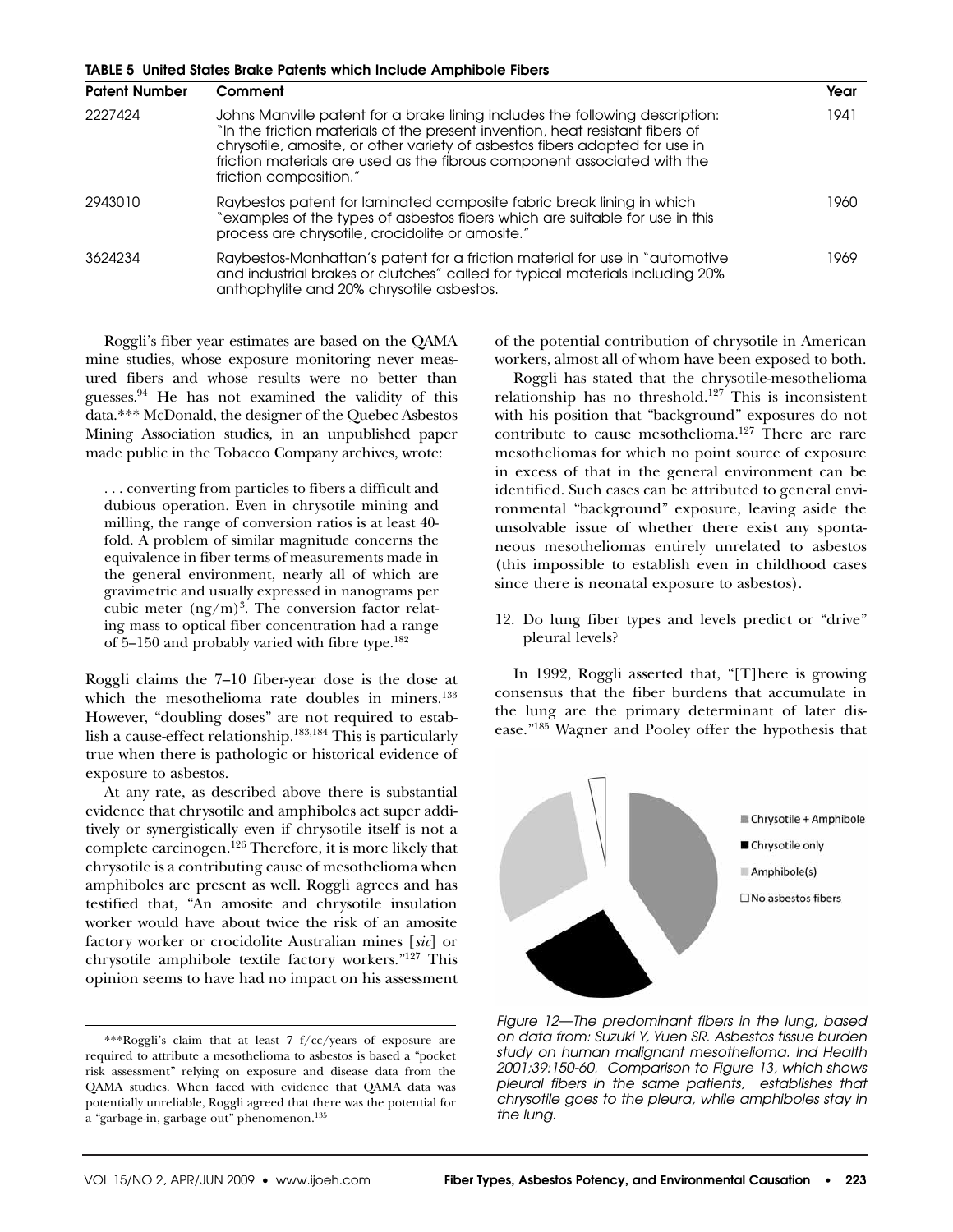"those diseases associated with exposure to mineral fiber are due to the fiber retained in the lungs," but do not address the relationship between lung and pleural fiber burdens.186

Churg's finding contradicts Roggli's assertion, as he notes:

A different approach is to examine fiber burden in lung tissue of patients with mesothelioma. This procedure ensures that mesotheliomas induced by occult amosite or crocidolite exposure will be detected as such, but it suffers from unknown patterns of fiber clearance over time and also from the fact that, while amphibole accumulates readily in lung, chrysotile does not.187

#### 13. Is fiber counting reliable?

Fiber counting is unreliable due to wide intra- and inter-laboratory variability. It is a non-standard technique that cannot be used to determine causation in individual cases.

#### Roggli has written:

The wide variety of preparative techniques and analytical methodologies that have been employed by various investigators make it difficult to extrapolate results from one laboratory to another. The actual analytical result obtained on any one sample can be profoundly influenced by the steps employed in the analytical procedure. Interlaboratory comparison trials demonstrate that striking differences can occur among laboratories even when the same sample is analyzed.<sup>152</sup>

#### He further states,

In addition to inter-laboratory variation, intralaboratory variation can occur, which may be due either to changes in a laboratory's procedures over time, or to variation in fiber content from one site to another within the lung. Morgan and Holmes have reported a five to tenfold site-to-site variation based on analyses of multiple samples from a single lung using phase contrast light microscopy.<sup>152</sup>

There is also sampling variability. In testimony, Roggli has agreed that the numbers of fibers can vary from site to site within the lung by a factor of anywhere from two to five.<sup>127</sup> In addition, he has agreed that there are as many as ten short chrysotile fibers for every one he can count >5μm.127 Few scientists have the temerity to overlook test variability of this magnitude to conclude anything about a scientific theory or individual causation—except in the case of a finding that in and of itself disproves a theory (identification of a black swan disproves the theory that all swans are white). This 15,000% lack of precision would appear to violate the Daubert standard for "reliability."188



Figure 13—The predominant fibers in the pleura, based on data from: Suzuki Y, Yuen SR. Asbestos tissue burden study on human malignant mesothelioma. Ind Health 2001;39:150-60. Comparison to Figure 12, which shows lung fibers in the same patients, establishes that chrysotile goes to the pleura, while amphiboles stay in the lung. Amphiboles were found in the pleura in 23.5% of cases.

14. Do fibers differentially locate to the pleura in a way that lung counts systematically underestimate chrysotile pathogenicity?

Short thin chrysotile fibers are the most commonly found fiber in tumors and in the pleura of patients with mesothelioma, asbestosis, and lung cancer (see Figures 12 and 13).104 Roggli's method systematically underestimates or misses chrysotile exposure while overemphasizing amphibole exposures. Except for workers who fabricated Unibestos products and some individuals who had only environmental tremolite exposures (e.g. Libby, Montana residents), all exposures to US residents included at least some chrysotile exposure. Because Roggli systematically underestimates chrysotile exposures and because chrysotile is always overrepresented in the pleura compared to the lung, Roggli's results often attribute causation to the wrong fiber and they are almost always misleading. In this case, more information (lung fiber count versus no count) is worse than no information—it is misleading. Roggli has also claimed that pleural tumor fiber counts are unreliable without stating why this is so. $136$  This is only true if fibers appear to absent, as the tumor can dilute the fiber concentration (absence of evidence is not evidence of absence). If fibers are found in a tumor or plaque, however, this is always important. $109$ 

In contrast to Teta et al. and Price and Ware, Azuma et al. consider fiber burdens, exposure data, and mesothelioma rates in their study design and thus provide evidence that low exposures to asbestos cause "background" cases. Their results are comparable to those of Iwatsubo et al.,<sup>174</sup> Rödelsperger et al,<sup>189†††</sup> Mag-

<sup>†††</sup>Rödelsperger used lung cancer controls, thus conflating his analysis of relative potency of different fibers, but his data on the exposed population is consistent with a no-threshold dose-response model.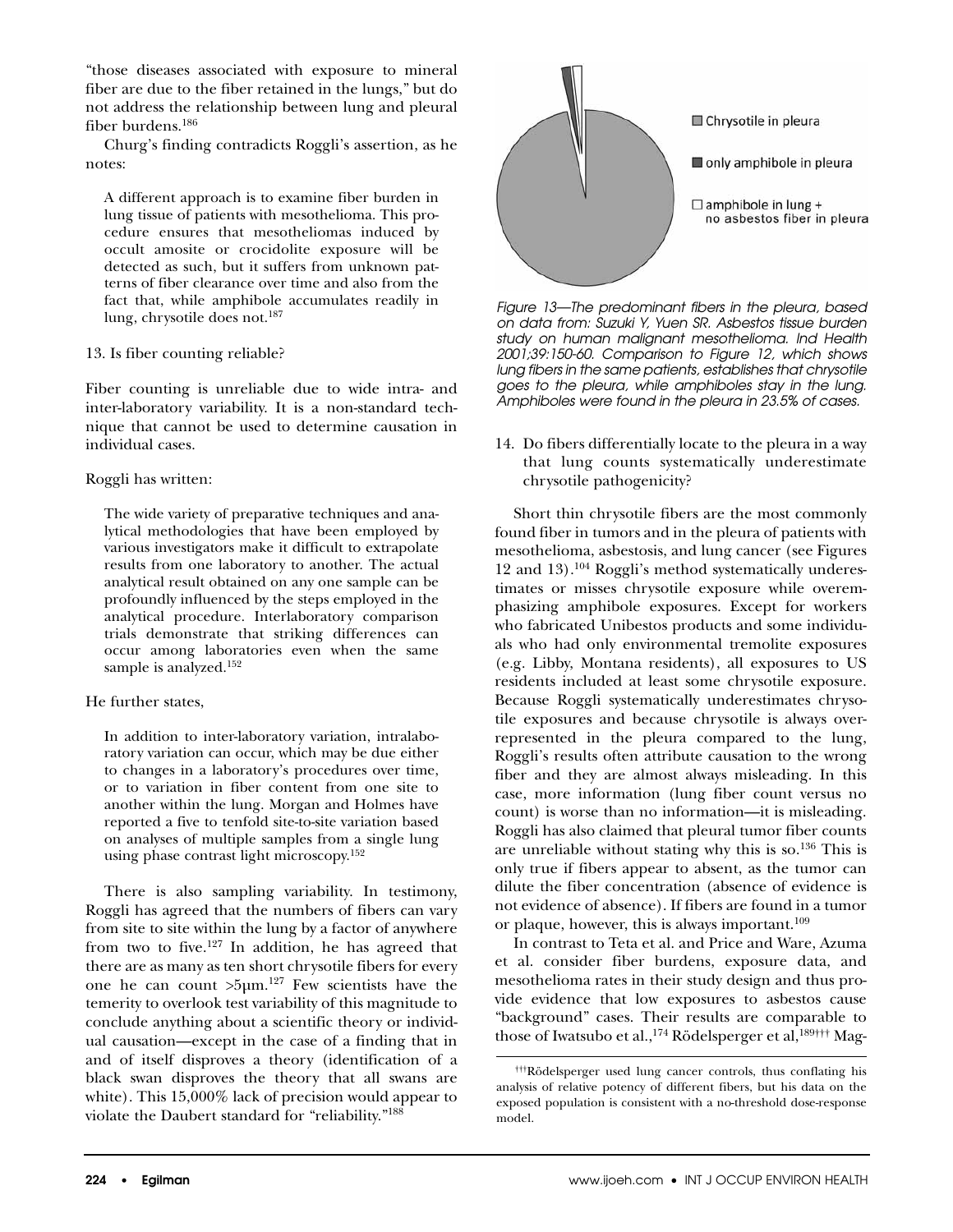nani et al., 34,35 and Maule et al. 36 Human pathologic studies of pleural tissue that do not exclude "inconvenient" data buttress this conclusion.

## **CONCLUSION**

This is the first peer-reviewed publication of which we are aware that "peer reviews" testimony. In our view, review of the presentation of scientific ideas that are presented in court and at hearings is at least as important as peer review of published research and academic reviews. We look forward to publishing other similar reviews in the future and encourage our readers to submit them.

I want to thank David Madigan, PhD for providing the statistical analysis of data from Srebro et al., William Longo, PhD for use of his data, and Susanna Bohme, PhD for her editorial advice.

#### *References*

- 1. JAMA Editor Calls Critic a 'Nobody and a Nothing.' 2009. [cited 2009 March 3] Available from: http://blogs.wsj.com/health/ 2009/03/13/jama-editor-calls-critic-a-nobody-and-a-nothing/.)
- 2. Winstein K, Armstrong D. "Top Pain Scientist Fabricated Data in Studies", Hospital Says. Wall Street Journal. 2009 Mar11,2009.
- 3. Robinson RG, Jorge RE, Moser DJ, et al. Escitalopram and problem-solving therapy for prevention of poststroke depression: a randomized controlled trial. JAMA. 2008;299:2391-400.
- 4. DeAngelis CD, Fontanarosa PB. Conflicts Over Conflicts of Interest. JAMA 2009;301:2.
- 5. Robinson RG, Arndt S. Incomplete financial disclosure in a study of escitalopram and problem-solving therapy for prevention of poststroke depression. JAMA. 2009;301:1023-4.
- 6. Azuma K, Uchiyama I, Chiba Y, Okumura J. Mesothelioma Risk and Environmental Exposure to Asbestos; Past and Future Trends in Japan. Int J Occup Environ Health. 2009;15:6.
- 7. Hessell P. Inaccuracies in Article on Mesothelioma in Brake Workers [Letter]. Int J Occup Environ Health. 2009;15.
- 8. Welch L, Anderson HA, Balmes J, et al. Research on Mesothelioma from Brake Exposure: Corporate Influence Remains Relevant Concern [Letter]. Int J Occup Environ Health. 2009;15.
- 9. Mark EJ, Yokoi T. Absence of evidence for a significant background incidence of diffuse malignant mesothelioma apart from asbestos exposure. Ann N Y Acad Sci. 1991;643:196-204.
- 10. Camus M, Siemiatycki J, Meek B. Nonoccupational exposure to chrysotile asbestos and the risk of lung cancer. N Engl J Med. 1998;338:1565-71.
- 11. Egilman D, Fehnel C, Bohme SR. Exposing the "myth" of ABC, "anything but chrysotile": a critique of the Canadian asbestos mining industry and McGill University chrysotile studies. Am J Ind Med. 2003;44:540-57.
- 12. Gustavsson P, Nyberg F, Pershagen G, et al. Low-dose exposure to asbestos and lung cancer: dose-response relations and interaction with smoking in a population-based case-referent study in Stockholm, Sweden. Am J Epidemiol. 2002;155:1016-22.
- 13. Pan XL, Day HW, Wang W, et al. Residential proximity to naturally occurring asbestos and mesothelioma risk in California. Am J Respir Crit Care Med 2005;172:1019-25.
- 14. Price B, Ware A. Mesothelioma trends in the United States: an update based on Surveillance, Epidemiology, and End Results Program data for 1973 through 2003. Am J Epidemiol. 2004; 159:107-12.
- 15. Teta MJ, Mink PJ, Lau E, et al. US mesothelioma patterns 1973- 2002: indicators of change and insights into background rates. Eur J Cancer Prev. 2008;17:525-34.
- 16. Price B. Analysis of current trends in United States mesothelioma incidence. Am J Epidemiol. 1997;145:211-8.
- 17. Patel AV, Bogner PN, Klippenstein D, Ramnath N. Malignant pleural mesothelioma after household exposure to asbestos. J Clin Oncol. 2008;26:5480-3.
- 18. Miller A. Mesothelioma in household members of asbestosexposed workers: 32 United States cases since 1990. Am J Ind Med. 2005;47:458-62.
- 19. Leigh J, Davidson P, Hendrie L, Berry D. Malignant mesothelioma in Australia, 1945-2000. Am J Ind Med. 2002;41:188-201.
- 20. Castleman BI, Berger SL. Asbestos : medical and legal aspects. 5th ed. New York, NY: Aspen Publishers; 2005.
- 21. Schneider J, Rodelsperger K, Bruckel B, et al. Pleural mesothelioma associated with indoor pollution of asbestos. J Cancer Res Clin Oncol. 2001;127:123-7.
- 22. Schneider J, Straif K, Woitowitz HJ. Pleural mesothelioma and household asbestos exposure. Rev Environ Health. 1996;11:65- 70.
- 23. Health and Safety Executive. Mesothelioma Occupation Statistics: Male and Female Deaths Aged 16-74 in Great Britain. Suffolk: HSE Books; 2006.
- 24. Egilman DS, Billings MA. Abuse of epidemiology: automobile manufacturers manufacture a defense to asbestos liability. Int J Occup Environ Health. 2005;11:360-71.
- 25. Seidman H, Selikoff IJ, Hammond EC. Short-term asbestos work exposure and long-term observation. Ann N Y Acad Sci. 1979;330:61-89.
- 26. Lin RT, Takahashi K, Karjalainen A, et al. Ecological association between asbestos-related diseases and historical asbestos consumption: an international analysis. Lancet. 2007;369:844-9.
- 27. Welch LS. Asbestos exposure causes mesothelioma, but not this asbestos exposure: an amicus brief to the Michigan Supreme Court. Int J Occup Environ Health. 2007;13:318-27.
- 28. Welch LS, Acherman YI, Haile E, Sokas RK, Sugarbaker PH. Asbestos and peritoneal mesothelioma among college-educated men. Int J Occup Environ Health. 2005;11:254-8.
- 29. Musti M, Pollice A, Cavone D, Dragonieri S, Bilancia M. The relationship between malignant mesothelioma and an asbestos cement plant environmental risk: A spatial case-control study in the city of Bari (Italy). Int Arch Occup Environ Health. 2009; 82:489-97.
- 30. Berry M. Mesothelioma incidence and community asbestos exposure. Environ Res. 1997;75:34-40.
- 31. Greenberg M, Davies TA. Mesothelioma register 1967-68. Br J Ind Med. 1974;31:91-104.
- 32. Mollo F, Magnani C. European multicentric case control study on risk for mesothelioma after non-occupational (domestic and environmental) exposure to asbestos. Med Lav. 1995;86:496- 500.
- 33. Magnani C, Ivaldi C, Botta M, Terracini B. Pleural malignant mesothelioma and environmental asbestos exposure in Casale Monferrato, Piedmont: Preliminary analysis of a case-control study. Med Lav. 1997;88:302-9.
- 34. Magnani C, Agudo A, Gonzalez CA, et al. Multicentric study on malignant pleural mesothelioma and non-occupational exposure to asbestos. Br J Cancer. 2000;83:104-11.
- 35. Magnani C, Dalmasso P, Biggeri A, et al. Increased risk of malignant mesothelioma of the pleura after residential or domestic exposure to asbestos: a case-control study in Casale Monferrato, Italy. Environ Health Perspect. 2001;109:915-9.
- 36. Maule MM, Magnani C, Dalmasso P, et al. Modeling mesothelioma risk associated with environmental asbestos exposure. Environ Health Perspect. 2007;115:1066-71.
- 37. Vianna NJ, Polan AK. Non-occupational exposure to asbestos and malignant mesothelioma in females. Lancet. 1978;1:1061-3.
- 38. Chahinian AP, Pajak TF, Holland JF, Norton et al. Diffuse malignant mesothelioma. Prospective evaluation of 69 patients. Ann Intern Med. 1982;96:746-55.
- 39. Kilburn KH, Lilis R, Anderson HA, et al. Asbestos disease in family contacts of shipyard workers. Am J Public Health. 1985;75:615-7.
- 40. Strickler HD, Goedert JJ, Devesa SS, Lahey J, Fraumeni JF, Jr., Rosenberg PS. Trends in U.S. pleural mesothelioma incidence rates following simian virus 40 contamination of early poliovirus vaccines. J Natl Cancer Inst. 2003;95:38-45.
- 41. Health and Safety Commission. Health and Safety Statistics 1998/99. Sudbury: HSE Books; 1999.
- 42. Australian Safety and Compensation Council. Preparing an Estimate of the National Pattern of Exposure to Asbestos in Cases of Malignant Mesothelioma. Australian Government Department of Education, Employment and Workplace Relations; 2008 June.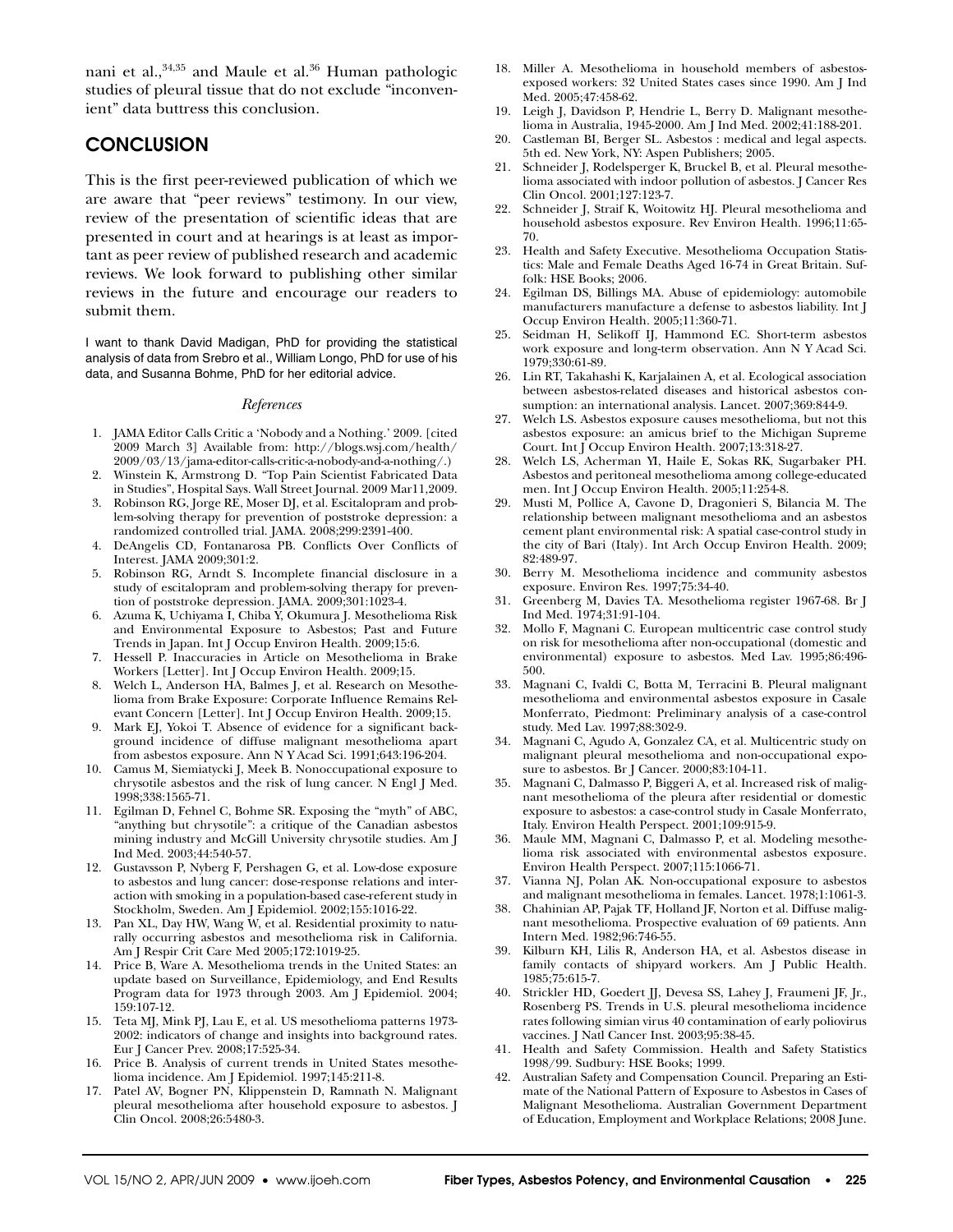- 43. Mirabelli D, Stura A, Gangemi M, Bertolotti M, Maule MM, Magnani C. [Incidence of malignant mesothelioma in Piedmont, 1990-2001]. Epidemiologia e prevenzione. 2007;31:132-8.
- 44. Roggli VL, Oury TD, Moffatt EJ. Malignant mesothelioma in women. Anat Pathol. 1997;2:147-63.
- 45. Roggli VL, Sharma A, Butnor KJ, Sporn T, Vollmer RT. Malignant mesothelioma and occupational exposure to asbestos: A clinicopathological correlation of 1445 cases. Ultrastruct Pathol. 2002;26:55-65.
- 46. World War II in the San Francisco Bay Area [Internet]. National Park Service, US Department of the Interior; n.d. Tending the Home Front: The Many Roles of Bay Area Women During WWII [cited 2009 Feb 27]. Available from: http://www.nps.gov/history/Nr/travel/wwIIbayarea/womenatwar.htm.
- 47. Hassan A. Shipyard Day Care Centers of World War II: The Kaiser Experiment 2009 [Internet].[cited 2009 April 2]. Available from: http://wwiishipyarddaycare.tripod.com/intro.htm.
- 48. Wikipedia [Internet]. Wikimedia Foundation. [2009]. Asbestos [cited 2009 February 20]. Available from: http://en.wikipedia. org/wiki/Asbestos/.
- 49. Greenberg M. Asbestos Exposures to Women. Personal Communication to: David Egilman. 2009.
- 50. Brown DP, Dement JM, Okun A. Mortality patterns among female and male chrysotile asbestos textile workers. J Occup Med. 1994;36:882-8.
- 51. Merewether ERA, Price CW. Report on the Effects of Asbestos Dust on the Lungs and Dust Suppression in the Asbestos Industry. HM Stationary Office; 1930.
- 52. Finkelstein MM. A study of dose-response relationships for asbestos associated disease. Br J Ind Med. 1985;42:319-25.
- 53. Saldivar A, Soto V. Asbestos in the United States: Occurrences, Use and Control 2008 [Internet]. Proquest; 2008. [cited 2009 February 26]. Available from: http://www.csa.com/discoveryguides/asbestos/review.pdf.
- 54. Roggli V. Deposition. Ralph Stanley vs. Anderson et al., Civil Action No. 03-C-9600, Kanawa County, WV; 2005:80.
- 55. Schneider A. U.S. imports of asbestos brake material are on rise. St Louis Post Dispatch. 2003 Oct 26.
- 56. Seminario P. Testimony Before the Senate Employment and Worker Safety Subcommittee of Health, Education, Labor and Pensions Committee Hearing on "Is OSHA Working for Working People." 2007 April 26. Available from: http://www.aflcio. org/issues/safety/upload/SeminarioOSHA20070426.pdf.
- 57. Morton S. Deposition Testimony. Morton vs Owens Illinois et al, Newport News Virginia. 2006.
- 58. United States Congress. Hearing Transcript. Oversight Of The Navy Department's Enforcement Of OSHA; 1983.
- 59. Glass A. (President, Steelworkers Union, Newport News Shipyard) Personal Communication to: Robert Hatten R; 2009.
- 60. Harries PG. Asbestos dust concentrations in ship repairing: A practical approach to improving asbestos hygiene in naval dockyards. Ann Occup Hyg. 1971;14:241-54.
- 61. Garcia A. OSHA Violations Indicate Enforcement of Asbestos Standard [Internet] Future Environment Designs; 2008 September 05 [cited 2009 Feb 20]. Available from: http:// futureenv.blogspot.com/2008/09/osha-violations-indicateenforcement-of.html
- 62. Saltzman J. Trainer in asbestos removal convicted. Boston Globe. 2008 November 21.
- 63. Oversight Report: OSHA's Failure To Monitor And Enforce Asbestos Regulations In Auto Repair Shops. Washington, DC: U.S. House of Representatives, Congressman Dennis Kucinich; 2004 Mar. [cited 2008 Feb 2]. Available from: http://kucinich. house.gov/UploadedFiles/OSHA.pdf.)
- 64. Haque AK, Hernandez JC, Dillard EA, 3rd. Asbestos bodies found in infant lungs. Arch Pathol Lab Med. 1985;109:212.
- 65. Haque AK, Vrazel DM, Uchida T. Assessment of asbestos burden in the placenta and tissue digests of stillborn infants in South Texas. Arch Environ Contam Toxicol. 1998;35:532-8.
- 66. Ampleford EJ, Ohar J. Mesothelioma: You do not have to work for it. Diagn Cytopathol. 2007;35:774-7.
- 67. Barton H, Cogliano J, Firestone M, et al. Supplemental Guidance for Assessing Susceptibility from Early-Life Exposure to Carcinogens. EPA/630/R-03/003F. 2005 March. Available from: http://www.epa.gov/ttn/atw/childrens\_supplement\_ final.pdf.
- 68. Lee GL. Removing Dust From Brakes Assemblies During Vehicle Servicing- Alternative Cleaning Methods. Annals Occup Hyg. 1970;13:33-6.
- 69. Boillat MA, Lob M. Risque d'asbestose chez les travailleurs occupes a remplacer les garniture de freins [Risk of asbestosis in workers employed in replacing automobile brake linings]]. Schweiz Med. 1973;103:1354-9.
- 70. Castleman B, Ziem G. Control Technology for Brake and Clutch Work. In: Castleman B, ed. Asbestos: medical and legal aspects. 5th ed. New York: Aspen Publishers; 1985.
- 71. Hatch D. Possible Alternatives to Asbestos as a Fraction Material. Ann Occup Hyg. 1970;13:25-9.
- 72. Rodelsperger K, Jahn H, Bruckel B, et al. Asbestos Dust Exposure During Brake Repair. Am J of Indust Med.1986;10:63-725.
- 73. Kauppien T, Korhonen K. Exposure to Asbestos During Brake Maintenance of Automotive Vehicles by Different Methods. Am Ind Hyg Assoc J. 1987;48:499-504.
- 74. Hickish DE. Exposure to Asbestos Dust during Brake Maintenance Operations on Commercial Vehicles, Fleet Repair Garage, Dagenham. Report 41/68. 1968 October. Produced by Ford in Coates. Plaintiff Exhibit FD5036, http://www.egilman. com/Documents//Asbestos/Brakes/Ford/amosite%20and%2 0brakes/hickish%20amosite%20and%20brakes.pdf
- 75. Hickish DE. Exposure to Asbestos during the Servicing of Brake of Passenger Cars. Report 52/68. Produced by Ford in Coates. Plaintiff Exhibit FO-55. Available from: http://www.egilman. com/Documents//Asbestos/Brakes/Ford/Knowledge%20of% 20Excess%20Exposures/hickish%20secret%20october%20amo site%201968.pdf.
- 76. Clark AR. Asbestos Exposure Associated with Automotive Brakes Systems. Union Carbide Internal Correspondence. 1976 July 8.
- 77. Hatfield RL, Longo WE. Bendix Brakes for Chrysler Vehicles: Work Practice Simulation Demonstration. Suwanee, GA: Materials Analytical Services, Inc; n.d.
- 78. Hatfield RL, Longo WE. Bendix Brakes for Ford Vehicles: Work Practice Simulation Demonstration. Suwanee, GA: Materials Analytical Services, Inc; n.d.
- 79. Hatfield R, Longo W. Arc Grinding II Cleanup. Raleigh, NC: Materials Analytic Services, Inc.; 2000.
- Hatfield N, Longo W, Newton LR. Arc Grinding of Brake Shoes: Work Practice Study. Raleigh, NC: Materials Analytical Services, Inc.; 2000.
- 81. Hatfield N, Longo W, Newton LR. Hand Grinding of Brake Shoes: Work Practice Study. Raleigh, NC: Materials Analytical Services, Inc.; 2000.
- 82. Hatfield N, Newton LR, Longo W. Hand Sanding of Brake Shoes: Work Practice Study. Raleigh, NC: Materials Analytical Services, Inc.; 2001.
- 83. Rohl AN, Langer AM, Klimentidis R, et al. Asbestos content of dust encountered in brake maintenance and repair. Proc R Soc Med. 1977;70:32-7.
- 84. Osborn SH. Forty-Ninth Report of the State Department of Health for the Year Ended June 30, 1934. State of Connecticut Public Document No. 25. Hartford, CT: Bureau of Occupational Diseases; 1934.
- 85. Roberts DR, Zumwalde RD. Industrial Hygiene Summary Report of Asbestos exposure assessment for brake mechanics. Cincinnati, OH: Industrial Hygiene Section, Industrywide Studies Branch, Division of Surveillance, Hazard Evaluations and Field Studies, National Institute for Occupational Safety and Health; 1982 November 22. Report No.: 32.4.
- 86. Lloyd JW. Current Intelligence Bulletin 5: Asbestos: Asbestos exposure during servicing of motor vehicle brake and clutch assemblies. Cincinnati, OH: National Institute for Occupational Safety and Health; 1975 Aug 8. Available from: http://www.cdc. gov/NIOSH/78127\_5.html
- 87. Longo WE, Mount MD, Hatfield RL. Occupational Exposure to Asbestos-Containing Brake Shoes During Hand Grinding and Sanding. Raleigh, NC: Materials Analytical Services, Inc.; 2004.
- 88. Hodgson JT, Darnton A. The quantitative risks of mesothelioma and lung cancer in relation to asbestos exposure. Ann Occup Hyg. 2000;44:565-601.
- Berman DW, Crump KS. A meta-analysis of asbestos-related cancer risk that addresses fiber size and mineral type. Crit Rev Toxicol. 2008;38 Suppl 1:49-73.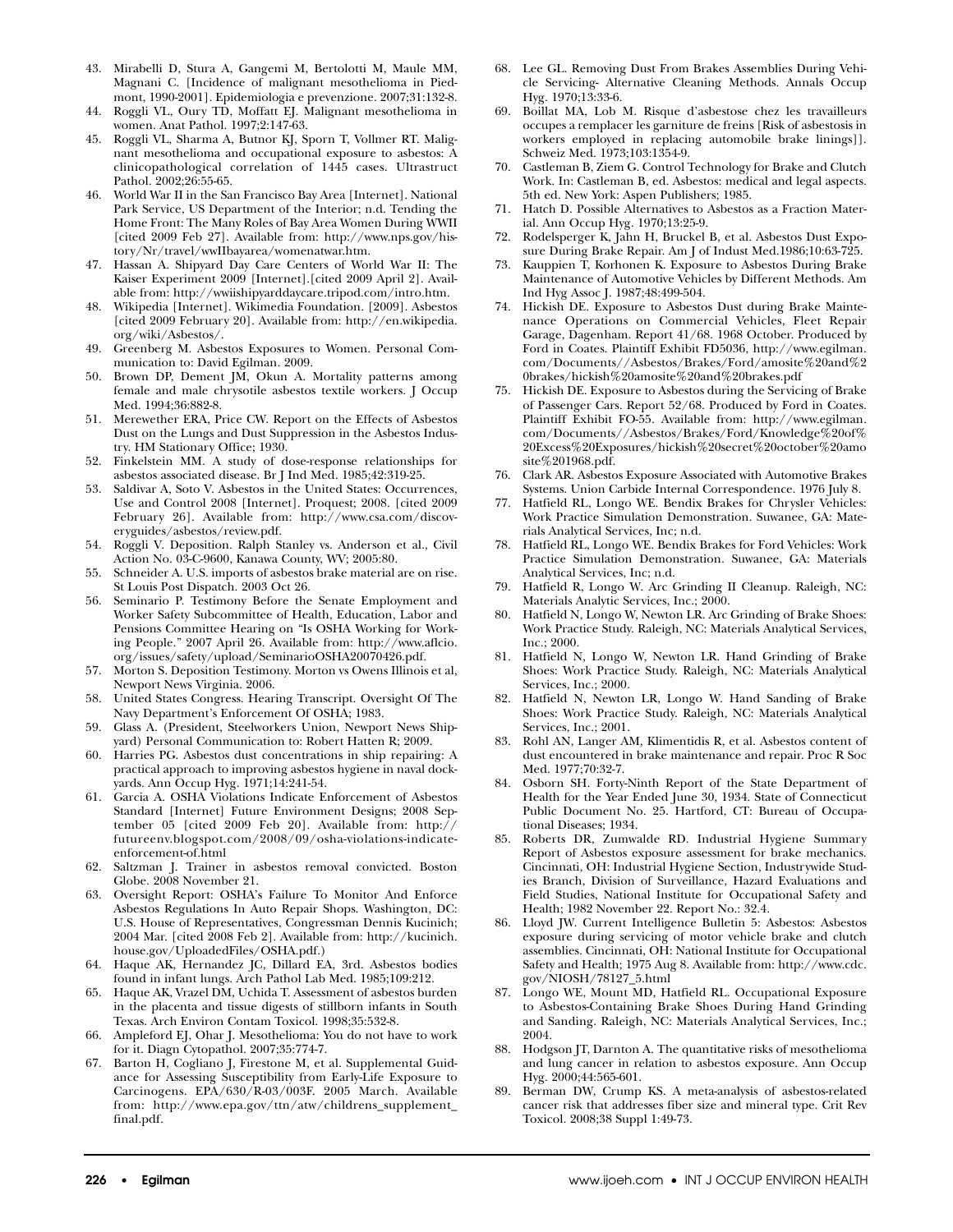- 90. Berman DW, Crump KS. Update of potency factors for asbestosrelated lung cancer and mesothelioma. Crit Rev Toxicol. 2008;38 Suppl 1:1-47.
- 91. Kane A. (Chair, SAB Asbestos Committee). Letter to Johnson S. (EPA Adminstrator), SAB Consultation on EPA's Proposed Approach for Estimation of Bin-Specific Cancer Potency Factors for Inhalation Exposure to Asbestos Cancer Potency Factors for Inhalation Exposure to Asbestos 2008. EPA-SAB-09-004 Available from: http://yosemite.epa.gov/sab/sabproduct.nsf/77CFF6439C 00ABF3852575010077801F/\$File/EPA-SAB-09-004-unsigned.pdf.
- 92. Selikoff IJ, Seidman H. Asbestos-associated deaths among insulation workers in the United States and Canada, 1967-1987. Ann N Y Acad Sci. 1991;643:1-14.
- 93. Rogers A, Major G. The quantitative risks of mesothelioma and lung cancer in relation to asbestos exposure: The Wittenoom data. Ann Occup Hyg 2002;46:127-8; author reply 8-9.
- 94. Gibbs G, LaChance M. Dust-fiber relationships in the Quebec chrysotile industry. Arch Environ Occup Health. 1974;28:3.
- 95. Shapiro HA. Pneumoconiosis; Proceedings of the international conference, Johannesburg, 1969. Cape Town, New York,: Oxford University Press; 1970.
- 96. Hodgson J, Darnton A. Letter. Ann Occup Hyg. 2001;45:336-8.
- 97. Leigh J, Robinson B. The history of mesothelioma in Australia 1945-2001. In: Robinson B, Chahinian A, eds. Mesothelioma. London: Martin Dunitz; 2000:55-86.
- 98. Henderson DW. Supplementary Report, On Causation, for Mr. Frank Gregory Lansley. Adelaide, South Australia; 2006 February 27.
- 99. Costas E, Garrido A, Goyanes VJ. Nonoccupational exposure to chrysotile asbestos and the risk of lung cancer. N Engl J Med. 1998;339:1000; author reply 1-2.
- 100. Hein MJ, Stayner LT, Lehman E, Dement JM. Follow-up study of chrysotile textile workers: cohort mortality and exposureresponse. Occup Environ Med. 2007;64:616-25.
- 101. Peto J, Rake C, Gilham C, Hatch J. Occupational, domestic and environmental mesothelioma risks in Britain: A case-control study. Health and Safety Executive; 2009. Research Report No.: 696. Available at: http://www.hse.gov.uk/research/rrpdf/rr696.pdf.
- 102. Paustenbach D. Deposition Testimony. Gray vs.John Crane, Inc., et al. , Virginia Circuit Court for the City of Newport News, Case Number CL0800724PT; 2009 Apr 6.
- 103. Pierce JS, McKinley MA, Paustenbach DJ, Finley BL. An Evaluation of Reported No-Effect Chrysotile Asbestos Exposures for Lung Cancer and Mesothelioma, Crit Rev Tox. 2008; 38;191-214.
- 104. Suzuki Y, Yuen SR. Asbestos tissue burden study on human malignant mesothelioma. Ind Health. 2001;39:150-60.
- 105. Sebastien P, Janson X, Gaudichet A, Hirsch A, Bignon J. Asbestos retention in human respiratory tissues: comparative measurements in lung parenchyma and in parietal pleura. IARC Sci Publ. 1980:237-46.
- 106. Dodson RF, Williams MG, Jr., Corn CJ, et al. A comparison of asbestos burden in lung parenchyma, lymph nodes, and plaques. Ann N Y Acad Sci. 1991;643:53-60.
- 107. LeBouffant L. Investigation and analysis of asbestos fibers and accompanying minerals in biological materials. Environ Health Perspect. 1974;9:149-53.
- 108. Kohyama N, Suzuki Y. Analysis of asbestos fibers in lung parenchyma, pleural plaques, and mesothelioma tissues of North American insulation workers. Annals NY Acad Sci. 1991;643:25.
- 109. Suzuki Y, Yuen SR, Ashley R. Short, thin asbestos fibers contribute to the development of human malignant mesothelioma: Pathological evidence. Int J Hyg Environ Health. 2005;208:201-10.
- 110. Boutin C, Dumortier P, Rey F, et al. Black spots concentrate oncogenic asbestos fibers in the parietal pleura. Thoracoscopic and mineralogic study. Am J Respir Crit Care Med. 1996;153:444-9.
- 111. Müller KM, Schmitz I, Konstantinidis K. Black spots of the parietal pleura: morphology and formal pathogenesis. Respiration. 2002;69:261-7.
- 112. Mitchev K, Dumortier P, De Vuyst P. 'Black Spots' and hyaline pleural plaques on the parietal pleura of 150 urban necropsy cases. Am J Surg Pathol. 2002;26:1198-206.
- 113. Wagner JC, Berry G. Mesotheliomas in rats following inoculation with asbestos. Br J Cancer. 1969;23:567-81.
- 114. Wagner JC, Berry G, Timbrell V. Mesotheliomata in rats after inoculation with asbestos and other materials. Br J Cancer. 1973;28:173-85.
- 115. Pott F, Huth F, Friedrichs KH. Tumorigenic effect of fibrous dusts in experimental animals. Environ Health Perspect. 1974;9:313-5.
- 116. Wagner JC, Berry G, Skidmore JW, et al. The effects of the inhalation of asbestos in rats. Br J Cancer. 1974;29:252-69.
- 117. Appel JD, Fasy TM, Kohtz DS, et al. Asbestos fibers mediate transformation of monkey cells by exogenous plasmid DNA. Proc Natl Acad Sci USA. 1988;85:7670-4.
- 118. Adamson IY, Bakowska J, Bowden DH. Mesothelial cell proliferation: a nonspecific response to lung injury associated with fibrosis. Am J Respir Cell Mol Biol. 1994;10:253-8.
- 119. Adamson IY. Early mesothelial cell proliferation after asbestos exposure: in vivo and in vitro studies. Environ Health Perspect 1997;105 Suppl 5:1205-8.
- 120. Kumar-Singh S, Weyler J, Martin MJ, Vermeulen PB, Van Marck E. Angiogenic cytokines in mesothelioma: a study of VEGF, FGF-1 and -2, and TGF beta expression. J Pathol. 1999;189:72-8.
- 121. DeLong P, Carroll RG, Henry AC, et al. Regulatory T cells and cytokines in malignant pleural effusions secondary to mesothelioma and carcinoma. Cancer Biol Ther. 2005;4:342-6.
- 122. Yoshimoto A, Kasahara K, Saito K, Fujimura M, Nakao S. Granulocyte colony-stimulating factor-producing malignant pleural mesothelioma with the expression of other cytokines. Int J Clin Oncol. 2005;10:58-62.
- 123. Hegmans JP, Hemmes A, Hammad H, et al. Mesothelioma environment comprises cytokines and T-regulatory cells that suppress immune responses. Eur Respir J. 2006;27:1086-95.
- 124. Roggli VL, Vollmer RT. Twenty-five years of fiber analysis: what have we learned? Hum Pathol. 2008;39:307-15.
- 125. Sebastien P, Masse R, Bignon J. Recovery of ingested asbestos fibers from the gastrointestinal lymph in rats. Environ Res. 1980;22:201-16.
- 126. Acheson ED, Gardner MJ. Mesothelioma and exposure to mixtures of chrysotile and amphibole asbestos. Arch Environ Health. 1979;34:240-2.
- 127. Roggli VL. Deposition Testimony. Wanda T. Jones, v. Dana Corporation, et al., Circuit Court For The City Of Newport News Virginia, Law No. 39028T-01.; 2006 Jan 13.
- 128. Roggli VL, Sharma A, Butnor KJ, Sporn T, Vollmer RT. Malignant mesothelioma and occupational exposure to asbestos: A clinicopathological correlation of 1445 cases. Ultrastruct Pathol. 2002;26:55-65.
- 129. Butnor KJ, Sporn TA, Roggli VL. Exposure to brake dust and malignant mesothelioma: a study of 10 cases with mineral fiber analyses. Ann Occup Hyg. 2003;47:325-30.
- 130. Srebro SH, Roggli VL, Samsa GP. Malignant mesothelioma associated with low pulmonary tissue asbestos burdens: a light and scanning electron microscopic analysis of 18 cases. Mod Pathol. 1995;8:614-21.
- 131. Roggli VL. Affidavit, Exhibit 1. Bretzke vs. Ford Motor Company, District Court of Ramsey County, Minnesota Court File No. 62CV081189. 2008 Sept 13.
- 132. Roggli VL. Comments Regarding The U.S. EPA's Proposed Approach for the Estimation of Bin-Specific Cancer Potency Factors for Inhalation Exposure for Asbestos; 2008. http:// yosemite.epa.gov/sab/sabproduct.nsf/33EEF78BBA9E6D0085 257491006E9276/\$File/Asbestos+Public+Comments+Victor+R oggli+July+21-22+2008+Meeting.pdf.
- 133. Grave Robbers: Chrysler Subpoenas Body At Funeral [Internet]. WCBSTV. 2009 Mar 7. [cited 2009 Mar 14]. Available at: http://wcbstv.com/topstories/graveside.subpoena.harold.2.95 2746.html
- 134. Order on Emergent Application. Harold St. John and Florence St. John v. Affinia Group, Inc., et al. Superior Court of New Jersey Appelate Division. 2009 Mar 18. [cited 2009 Mar 29]. Available from: http://amlawdaily.typepad.com/stjohnappeal. pdf.
- 135. Roggli VL. Deposition testimony, Paz vs AW Chesterton et al., Circuit Court, Third Judicial Circuit ,Madison County, Illinois. 1/27/2006
- 136. Roggli VL. Testimony. Harold R. St. John And Florence Diane St. John vs. Affinia Group, Incorporated, et al., Superior Court Of New Jersey, Law Division: Middlesex County Docket No. Mid-L-5110-08; 2009 Mar 11.
- 137. Roggli VL. Testimony in Lilly v. John Crane et al, Circuit Court of Newport News, Virginia, Case No. 38861AF. 2001 Sept 19.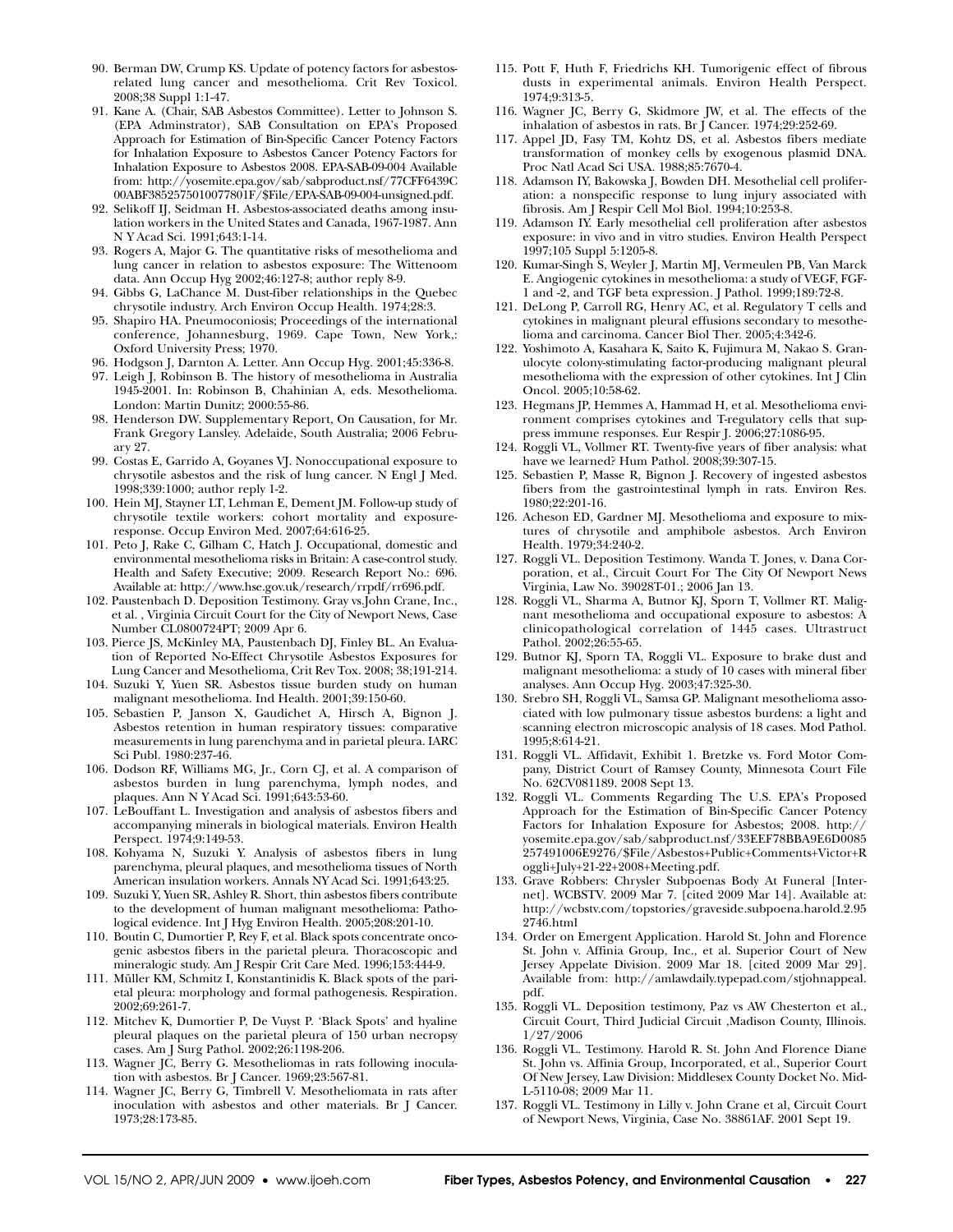- 138. Roggli VL. The Friction Products Debate (PowerPoint Presentation). Defense Research Institute; 2008 Nov.
- 139. Egilman DS, Billings MA. Differential peeky bias. Int J Occup Environ Health. 2006;12:294.
- 140. Roggli VL, McGavran MH, Subach J, et al. Pulmonary asbestos body counts and electron probe analysis of asbestos body cores in patients with mesothelioma: a study of 25 cases. Cancer. 1982; 50:2423-32.
- 141. Ingram P, Shelburne JD, Roggli VL. Microprobe analysis in medicine. New York: Hemisphere; 1989.
- 142. Roggli VL, Longo WE. Mineral fiber content of lung tissue in patients with environmental exposures: Household contacts vs. building occupants. Ann N Y Acad Sci. 1991;643:511-8.
- 143. Roggli VL, Pratt PC, Brody AR. Asbestos content of lung tissue in asbestos associated diseases: a study of 110 cases. Br J Ind Med. 1986;43:18-28.
- 144. Roggli VL. Testimony. Robert Frank Smith and Mary Lou Smith v. Chrysler LLC, et al., Los Angeles Superior Court Docket No. 396072. 03/13/2009
- 145. Work-Related Lung Disease Surveillance Report, 2002. Cincinnati, OH: National Institute for Occupational Safety and Health; 2003. Report No.: 2003-111.
- 146. Henderson DW. Malignant mesothelioma. New York: Hemisphere Pub. Corp.; 1992.
- 147. Roggli VL. Questions on your paper response. Email Communication to: David Egilman; 2009 March 17.
- 148. Roggli VL. Deposition. Windnagle vs Georgia Pacific et al., Circuit Court Of The 11th Judicial Circuit In and For Miami-Dade County Florida CASE NO: 06-28424 CA 42; 2007 Nov 20.
- 149. Roggli VL. Environmental asbestos contamination: What are the risks? Chest. 2007;131:336-8.
- 150. Unknown. Regression by Maximum Likelihood Estimation for Left-censored Data [Internet] Available from: http://rss.acs. unt.edu/Rdoc/library/NADA/html/cenmle.html.
- 151. Toxicological Profile for Asbestos [Internet]. Agency for Toxic Substances and Disease Registry; 2001 Sept. Available from: http://www.atsdr.cdc.gov/toxprofiles/tp61.html .
- 152. Roggli VL, Oury TD, Sporn TA. Pathology of asbestos-associated diseases. 2nd ed. New York: Springer; 2004.
- 153. Environmental Protection Agency. Method for the Determination of Asbestos in Bulk Building Materials. US Environmentqal Protection Agency. 1993 July. Report No.: EPA/600/R-93/116.
- 154. Environmental Protection Agency. Asbestos Hazard Emergency Response Act. 40 CFR Part 763, Asbestos-containing materials in schools. 1987 October 30.
- 155. National Institute of Occupational Safety and Health. Asbestos by TEM. NIOSH Manual of Analytical Methods (NMAM), Fourth Edition. 1994 August 15.
- 156. Standard test method for airborne asbestos concentration in ambient and indoor atmospheres as determined by transmission electron microscopy direct transfer (TEM). ASTM; 1998.
- 157. Standard Test Method for Microvacuum Sampling and Indirect Analysis of Dust by Transmission Electron Microscopy for Asbestos Structure Number Surface Loading: Dust Sample analysis- ASTM D 5755-03. 2003 Oct 1.
- 158. Chatfield EJ. Ambient Air, Determination of Asbestos Fibers, Indirect-Transfer Transmission Electron Microscopy Method. International Standard Organization;1999.
- 159. Chatfield EJ, Berman DW. Interim Superfund Method for the Determination of Asbestos in Ambient Air, Part 1: Method. U.S. Environmental Protection Agency. Publication No: 540/2- 90/005a; 1990 May.
- 160. Loomis D, Dement JM, Wolf SH, et al. Lung Cancer Mortality and Fiber Exposures among North Carolina Asbestos Textile Workers. Occup Environ Med. 2009 Mar 11 [epub ahead of print].
- 161. Stayner LT. Canada, chrysotile and cancer: Health Canada's asbestos international expert panel report. J Occup Environ Med. 2008;50:1327-8.
- 162. Roggli VL, Sanders LL. Asbestos content of lung tissue and carcinoma of the lung: a clinicopathologic correlation and mineral fiber analysis of 234 cases. Ann Occup Hyg. 2000;44:109-17.
- 163. Suzuki Y, Yuen SR. Asbestos tissue burden study on malignant mesothelioma. Ind Health. 2001;39:160.
- 164. Dodson RF, Hammar SP, Poye LW. A technical comparison of

evaluating asbestos concentration by phase-contrast microscopy (PCM), scanning electron microscopy (SEM), and analytical transmission electron microscopy (ATEM) as illustrated from data generated from a case report. Inhal Toxicol. 2008;20:723-32.

- 165. Asbestos in Public and Commercial Buildings:A Literature Review and Synthesis of Current Knowledge. Cambridge, MA: Health Effects Institute, 1991.
- 166. Finkelstein MM. Asbestos fibre concentrations in the lungs of brake workers: another look. Ann Occup Hyg. 2008;52:455-61.
- 167. Roggli VL, Sporn TA, Case BW, et al. Comments on Asbestos fibre concentrations in the lungs of brake workers: another look. Ann Occup Hyg. 2009;53:191; author reply 2-3.
- 168. Gustavsson P, Ahlbom A, Andersson T, et al. Calculation of fractions of lung cancer incidence attributable to occupational exposure to asbestos and combustion products in Stockholm, Sweden. Eur J Epidemiol. 2003;18:937-40.
- 169. Gustavsson P, Albin M. Low-dose occupational exposure to asbestos and lung cancer risk. Med Lav. 2006;97:357.
- 170. Stayner L, Kuempel E, Gilbert S, et al. An epidemiological study of the role of chrysotile asbestos fiber dimensions in determining respiratory disease risk in exposed workers. Occup Environ Med. 2008;65:613-9.
- 171. Stayner L, Smith R, Bailer J, et al. Exposure-response analysis of risk of respiratory disease associated with occupational exposure to chrysotile asbestos. Occup Environ Med. 1997;54:646-52.
- 172. Stayner LT, Dankovic DA, Lemen RA. Occupational exposure to chrysotile asbestos and cancer risk: a review of the amphibole hypothesis. Am J Public Health. 1996;86:179-86.
- 173. Chen WJ, Mottet NK. Malignant mesothelioma with minimal asbestos exposure. Hum Pathol. 1978;9:253-8.
- 174. Iwatsubo Y, Pairon JC, Boutin C, et al. Pleural mesothelioma: dose-response relation at low levels of asbestos exposure in a French population-based case-control study. Am J Epidemiol. 1998;148:133-42.
- 175. Keeton P, Prosser WL. Prosser and Keeton on the law of torts. 5th ed. St. Paul, Minn.: West Pub. Co.; 1984.
- 176. Hickish DE, Knight KL. Report 41/68: Exposure to Asbestos during the Servicing of Brakes of Passenger Cars. In; 1968.
- 177. Cline W. Borg Warner Corporation answers to interrogatories in Re: All Asbestos Litigation Borg. In: In The Circuit Court Of The Third Judicial Circuit Madison County, Illinois; 2006.
- 178. Jenkins W. Maremont answers to interrogatories in the case of London vs. Flintcote et al. Circuit Cort of Pleas case no. 6849 Philadelphia County, Pa. In; 1984.
- 179. North American Asbestos Corporation Annual Report. 1957. Available from: http://www.egilman.com/browse.php?display=list&dir=Asbestos/Brakes/amphibole\_use/.
- 180. NorthAmerican Asbeestos Company Customer List. 1976. Available from: http://www.egilman.com/browse.php?display=list& dir=Asbestos/Brakes/amphibole\_use/.
- 181. Blau PJ. Compositions, Functions, and Testing of Friction Brake Materials and Their Additives: Bechtel; 2001.
- 182. McDonald J. Linear Extrapolation for Risk Estimation as Low Level Exposure: The Asbestos Example In: London Univ; McGill Univ; Natl Heart + Lung Inst: Philip Morris; Unknown.
- 183. Greenland S. Relation of probability of causation to relative risk and doubling dose: a methodologic error that has become a social problem. Am J Public Health. 1999;89:1166-9.
- 184. Egilman D, Howe S. Against anti-health epidemiology: corporate obstruction of public health via manipulation of epidemiology. Int J Occup Environ Health. 2007;13:118-24.
- 185. Henderson DW. Malignant mesothelioma. New York: Hemisphere Pub. Corp.; 1992.
- 186. Wagner JC, Pooley FD. Mineral fibres and mesothelioma. Thorax. 1986;41:161-6.
- 187. Churg A. Chrysotile, tremolite, and malignant mesothelioma in man. Chest.1988;93:621-8.
- 188. Egilman DS, Kim J, Biklen M. The Use and Abuse of Medical and Scientific Evidence Inside the Courtroom-An Epidemiologist's Critique of the Judicial Interpretation of the Daubert Ruling. Food and Drug Law Journal. 2003;58.
- 189. Rodelsperger K, Woitowitz HJ, Bruckel B, et al. Dose-response relationship between amphibole fiber lung burden and mesothelioma. Cancer Detect Prev. 1999;23:183-93.